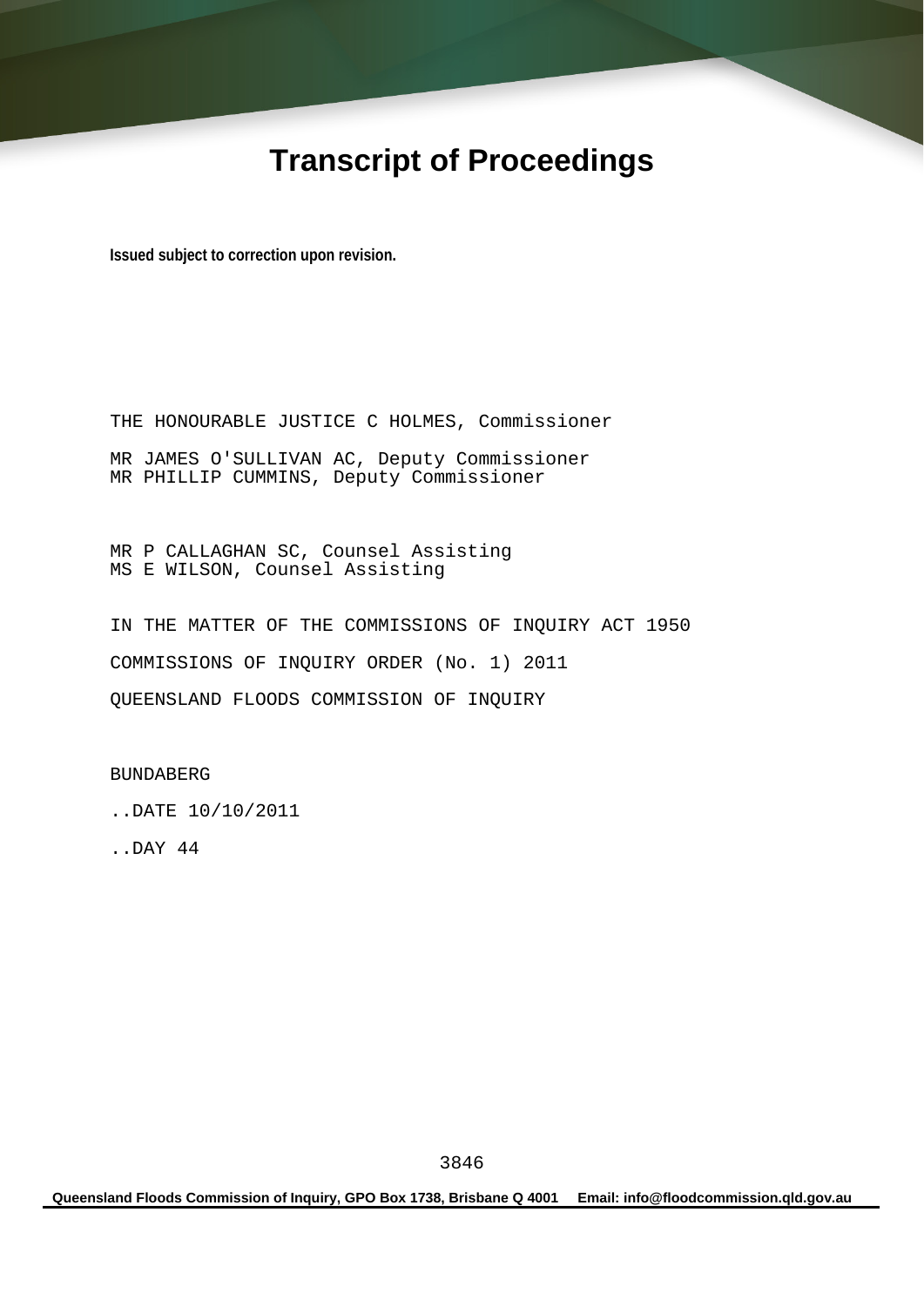THE COMMISSION RESUMED AT 2.36 P.M. IN BUNDABERG

COMMISSIONER: Ms Wilson, I will just take the appearances for this session. So you are appearing, Mr Callaghan, Ms Kefford. Mr Ure?

**10**  MR URE: If it please the Court, my name is Ure, initials S M. I appear on instructions of King & Co for the Local Government Association of Queensland on behalf of Bundaberg Regional Council.

COMMISSIONER: Thank you. I know for a fact that Ms McLeod and Ms O'Gorman are appearing for the Commonwealth and they will be here in a matter of minutes. Those are all the appearances? I am sorry, Mr Rolls.

**20**  MR ROLLS: I appear with my learned friend Ms Brasch for the State of Queensland instructed by Crown Law.

COMMISSIONER: Thank you very much.

MS WILSON: Thank you, Madam Commissioner.

Today the Commission commences public hearings in the Wide Bay Burnett region.

These hearings in Bundaberg today and tomorrow will significantly focus on aspects of land use planning for the purpose of considering how local and regional planning systems can minimise infrastructure and property impacts from floods.

Matters of flood preparedness, such as Queensland's disaster management arrangements, forecasts, warnings and emergency response, each of which required consideration before the onset of the coming wet season, were dealt with in an Interim Report delivered to the Premier on the 1st of August this year.

Bundaberg is divided by the Burnett River with most of the city lying south of the river. The Burnett River catchment is vast and includes parts of the Bundaberg Regional Council, North Burnett Regional Council, and South Burnett Regional Council.

Major flooding in the Burnett River is relatively infrequent. However, heavy rain was experienced in the catchment throughout December of last year and by the end of the year the catchment was saturated, the water levels in several of the catchment river systems began to rise, and on Thursday, the 30th of December, a peak of 7.92 metres was recorded in Bundaberg making this flood the fifth highest flood in 140 years and the highest since 1942.

The river level ebbed on the 2nd of January. However, in less than a fortnight, flooding again returned and Bundaberg was

**40** 

**30** 

**60**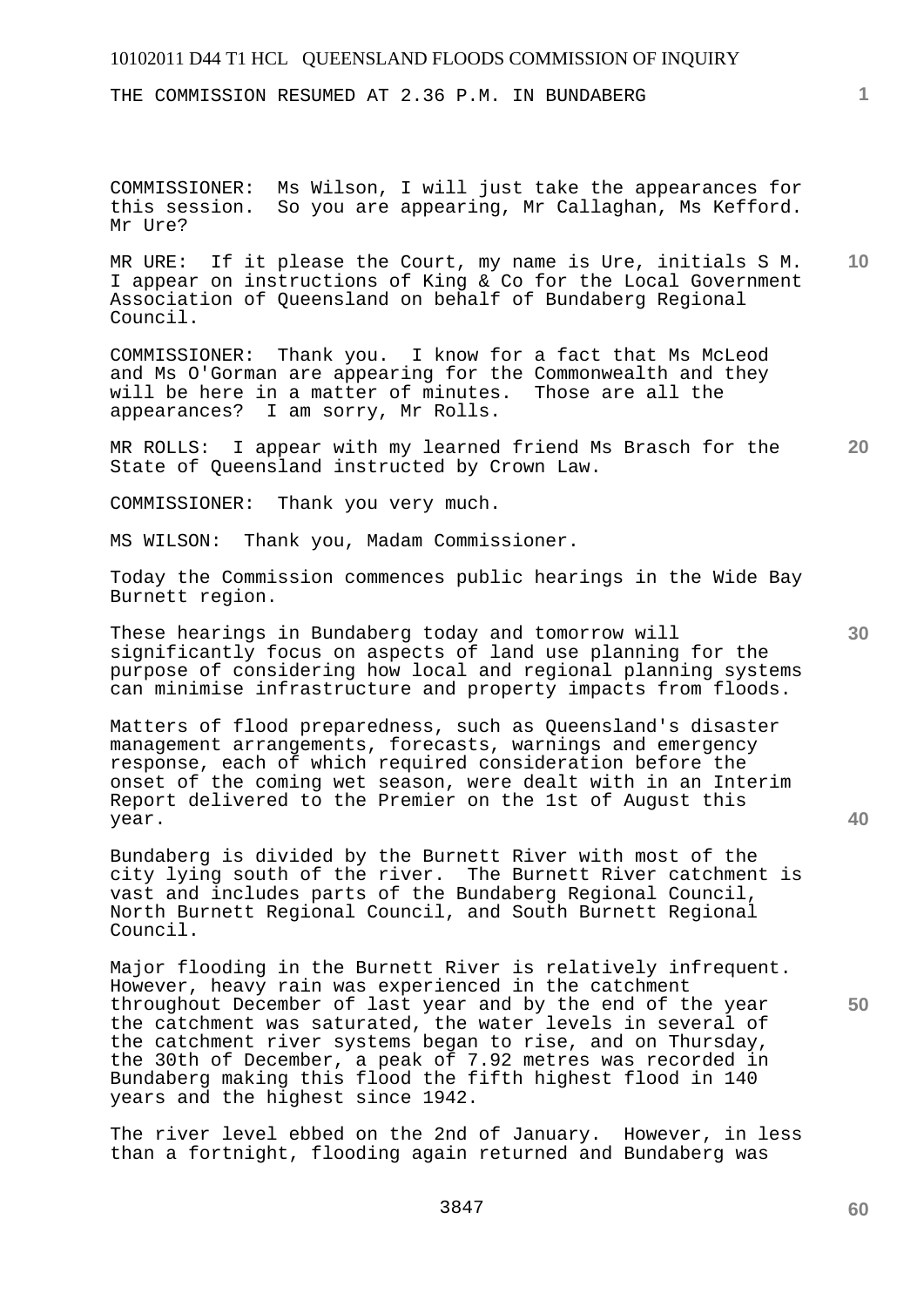subject to moderate flooding with the Burnett River peaking at 5.76 metres.

The Bureau of Meteorology issued its final flood warning for the region just after 10 a.m. on Saturday the 15th of January 2011.

The flooding that occurred this year was less severe than the December flooding. However, the recurrence of flooding so soon after the December peak hampered the clean up and recovery program already underway.

It will be seen that the times and dates at which over-floor flooding of residences and other buildings in the region were not the same for all properties. On Tuesday the 28th of December 2011, the SES door-knocked about 250 residences and advised of potential flooding.

We will hear from Mr Barry Underwood of Bucca who on that Tuesday, the 28th, was experiencing his second day of what would become a month of restricted vehicle access to his property, as a ford crossing over a creek could not be traversed.

By Wednesday, the 29th of December, the Bruce Highway was closed at Currajong Creek, south of Gin Gin and at the Isis River south of Childers.

Other major roads, such as the Bundaberg-Gin Gin Road at Splitters Creek were also closed because of floodwaters and this had the consequence of stranding many travellers.

In Gin Gin, for example, travellers could not continue on their journeys and the town ended up hosting about 400 people in addition to its residential population. This, of course, had follow-on effects for the supply of essential goods such as medication. In Bundaberg City, local residents were also confronting access issues of their own. The only bridges across the Burnett River between north and south Bundaberg, the Tallon Bridge, and the Burnett Traffic Bridge, were inaccessible to ordinary vehicles due to the inundation of the streets approaching these bridges.

However, by Thursday, the 30th of December, floodwaters were receding over the Tallon Bridge and it was possible for vehicles with clearance to travel through the floodwaters. The Bruce Highway to the south of Gin Gin was also re-opened.

During this period of flooding, evacuation centres operated at various locations in Bundaberg, Childers, and Gin Gin. Some of these centres primarily housed local residents while others provided respite to stranded travellers.

Summarising the flooding in this region in such short compass and by reference to dates and river heights does not reflect the scale of damage and destruction brought by these floods, nor the individual and personal consequences for affected communities.

**10** 

**1**

**20** 

**30** 

**40** 

**50**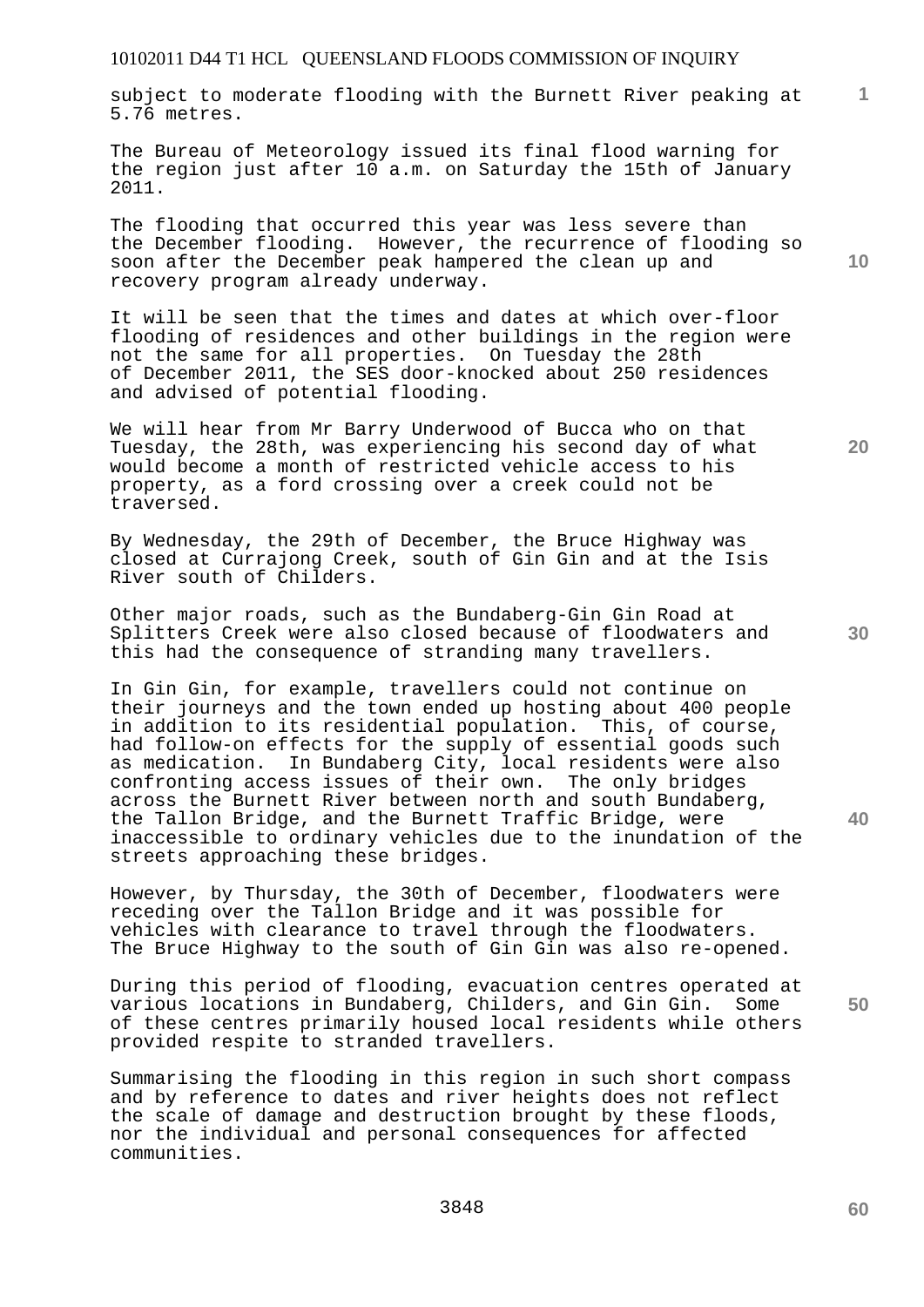The Commission has obtained statements from people involved in managing the immediate response to the flooding in the Bundaberg and North Burnett regions at the district, local and subgroup levels of the disaster management framework. These statements provide an account of how the flooding events unfolded and the way in which the relevant authorities reacted to the changing circumstances of those wet and hectic days.

Although it is not proposed to call these persons to give evidence, we will tender their statements later in these hearings so that they form part of the public record of the Commission's investigations into the management of flooding in this region.

It is noted that some consequences of the December and January flooding arose not directly by riverine flooding but due to flooding from backwater flowing through local tributaries, open channel stormwater drains and piped stormwater drains that were not capable of discharging in their normal way.

Residents of Gooburrum, a suburb that is not sewered, experienced flooding because stormwater was unable to drain away from their properties. One such resident, Mr Goodwin McLeod, will give evidence today about the drainage problems he experienced and the floodwaters in his area being contaminated by the contents of underground septic tanks that had leached into the water.

Moore Park Beach is another area for which residents say the flooding was significantly exacerbated by insufficient drainage. Mr Larry Borg and Mr George Shuter will both give evidence and raise their concerns about the drainage in that area.

Mr Neville Cayley, a cane farmer with farming properties in Alloway, will give evidence about the issues he sees in his area, including inadequate drains and the construction of levees contributing to flooding.

The Commission is calling Mr Andrew Fulton, the Director of Infrastructure and Planning Services of the Bundaberg Regional Council to give evidence about the way in which the council regulates development and manages its stormwater infrastructure to protect against flooding.

Mr Peter Byrne, the Chief Executive Officer of this council, will also be called, and in these hearings the Commission will be calling Mr Robert Savage, the Director of Development and Environment of the North Burnett Regional Council, to give evidence about the recent flood studies conducted for that council area including the Gayndah Inland Flood Study.

This flood study was undertaken as a partnership between the State Government and the Local Government Association of Queensland for the purpose of improving Queensland's resilience to extreme flood events. The township of Gayndah was selected as a case study area for the purpose of

**1**

**20** 

**10**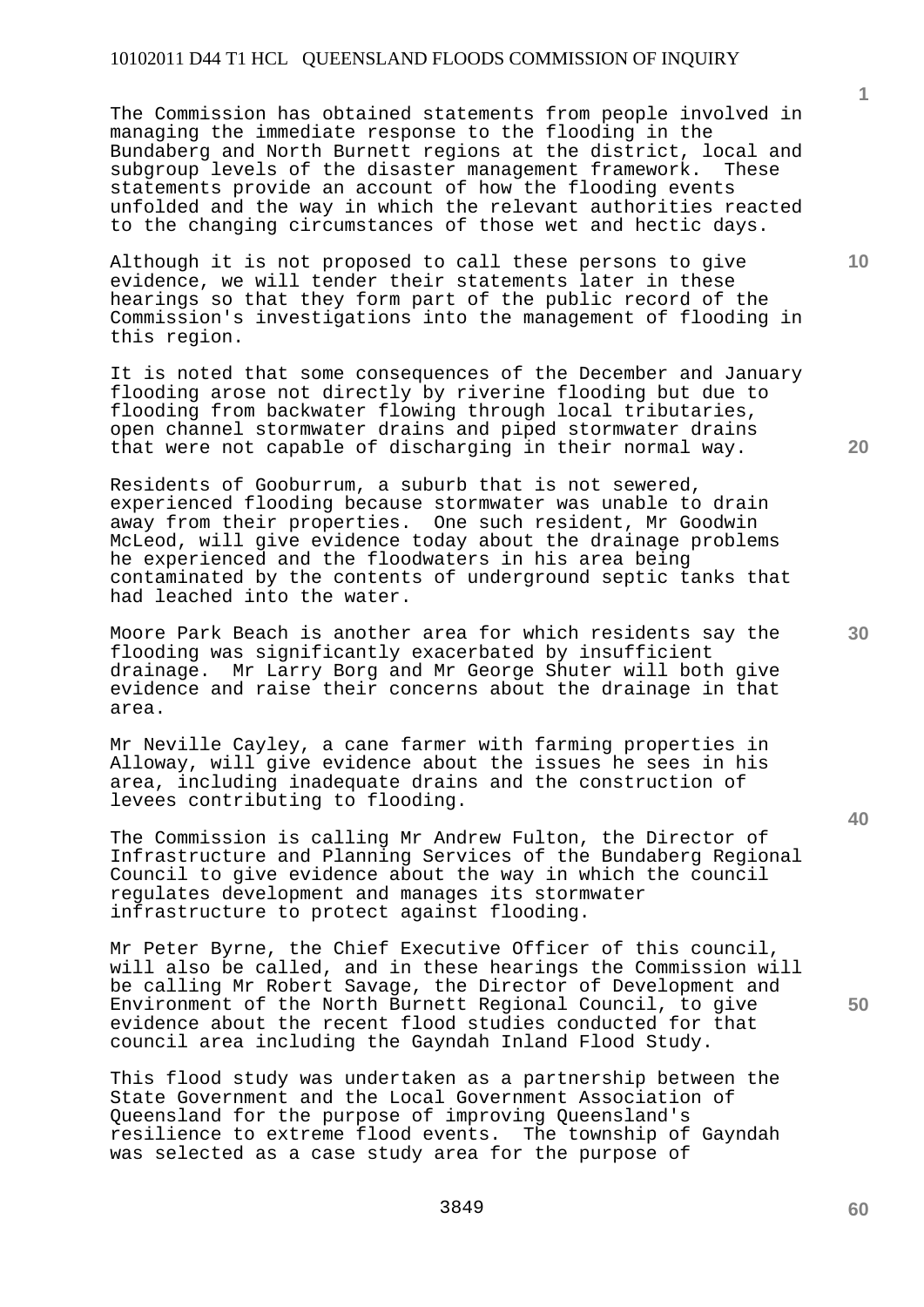considering how climate change may be taken into account when assessing inland flood risk.

During the last wet season, Paradise Dam, on the Burnett River about 80 kilometres south-west of Bundaberg, spilled for the third time in history. Fred Haigh Dam on the Kolan River near Gin Gin, overflowed for the first time in two decades and Cania Dam north of Monto spilled for the first time in history. The operating procedures and emergency management of these dams and other dams in the region during the 2010/2011 wet season has been considered. It is important to note that none of these dams have a flood mitigation capacity.

Many of the issues and recommendations made by the Commission in its Interim Report regarding emergency management at dams are also applicable to the dams in this area. For that reason, dams in this region will not feature in today and tomorrow's hearings.

These public hearings are only one part of the Commission's process. If after these hearings there are matters that need further clarification or investigation, this will be done within the time constraints of meeting the final report deadline.

Madam Commissioner, if we could now have a short adjournment before we call the first witness?

COMMISSIONER: We will adjourn briefly.

THE COMMISSION ADJOURNED AT 2.46 P.M.

THE COMMISSION RESUMED AT 2.52 P.M.

COMMISSIONER: Yes, Ms Wilson?

MS WILSON: Thank you, Madam Commissioner. I call Goodwin McLeod.

GOODWIN DAVID JAMES MCLEOD, ON AFFIRMATION, EXAMINED:

**50** 

MS WILSON: Is your full name Goodwin David James McLeod?-- That's correct.

You provided a statement to the Queensland Floods Commission of Inquiry?-- I certainly did.

**10** 

**1**

**30**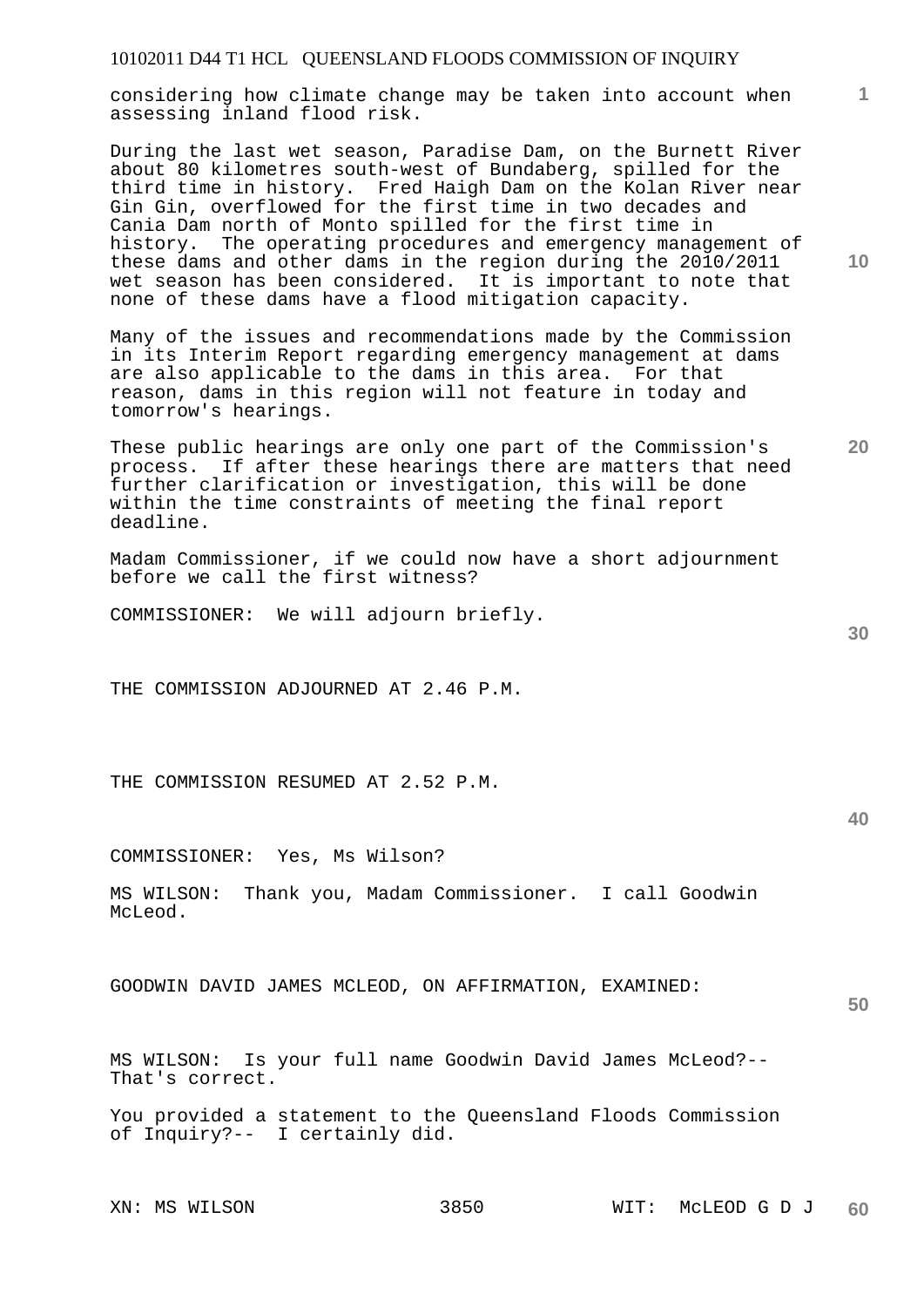10102011 D44 T1 HCL QUEENSLAND FLOODS COMMISSION OF INQUIRY XN: MS WILSON 3851 WIT: McLEOD G D J **1 10 20 30 40 50 60**  Can I show you this document, please?-- Thank you. Is that your statement?-- That is. Okay. Attached to that statement is some photographs?-- Yes. There is also a map there, too, Mr McLeod, is that the case?-- That's correct. Madam Commissioner, I tender that statement. COMMISSIONER: Exhibit 750. ADMITTED AND MARKED "EXHIBIT 750" MS WILSON: Now, Mr McLeod, you have got a copy of it there. That's your evidence but I am just going to take you to some parts of that statement?-- Thank you. Now, you reside at Zorzan Drive, Gooburrum?-- That's correct. When did you purchase that property?-- In February 2004. Okay. How big, approximately, would that property be?-- It is one acre. 4,000 sq m. What's that?--  $4,000$  sq m. Now, attached to your statement is a map. Perhaps if we could get that on the screen. Can you just go to that map?-- Is this the one of the scene of the water? No, is there a map that's attached to-----?-- There is. I saw it before. Yes?-- Yes. There is a marking on that map, number 24. Do you see that marking, Mr McLeod?-- Yes, I see it now, thank you. Is that your property there?-- That is it, yeah. Okay. Now, in your statement at paragraph 3 - we will just get to this, though, while we discuss these matters - your property shares a common boundary with a tea tree forest owned by Bundaberg Sugar?-- That's correct. So we can see from behind your property there is a forest area?-- Yes. And that forest area is owned by Bundaberg Sugar?-- That's correct. Now, when you first purchased your property, was there any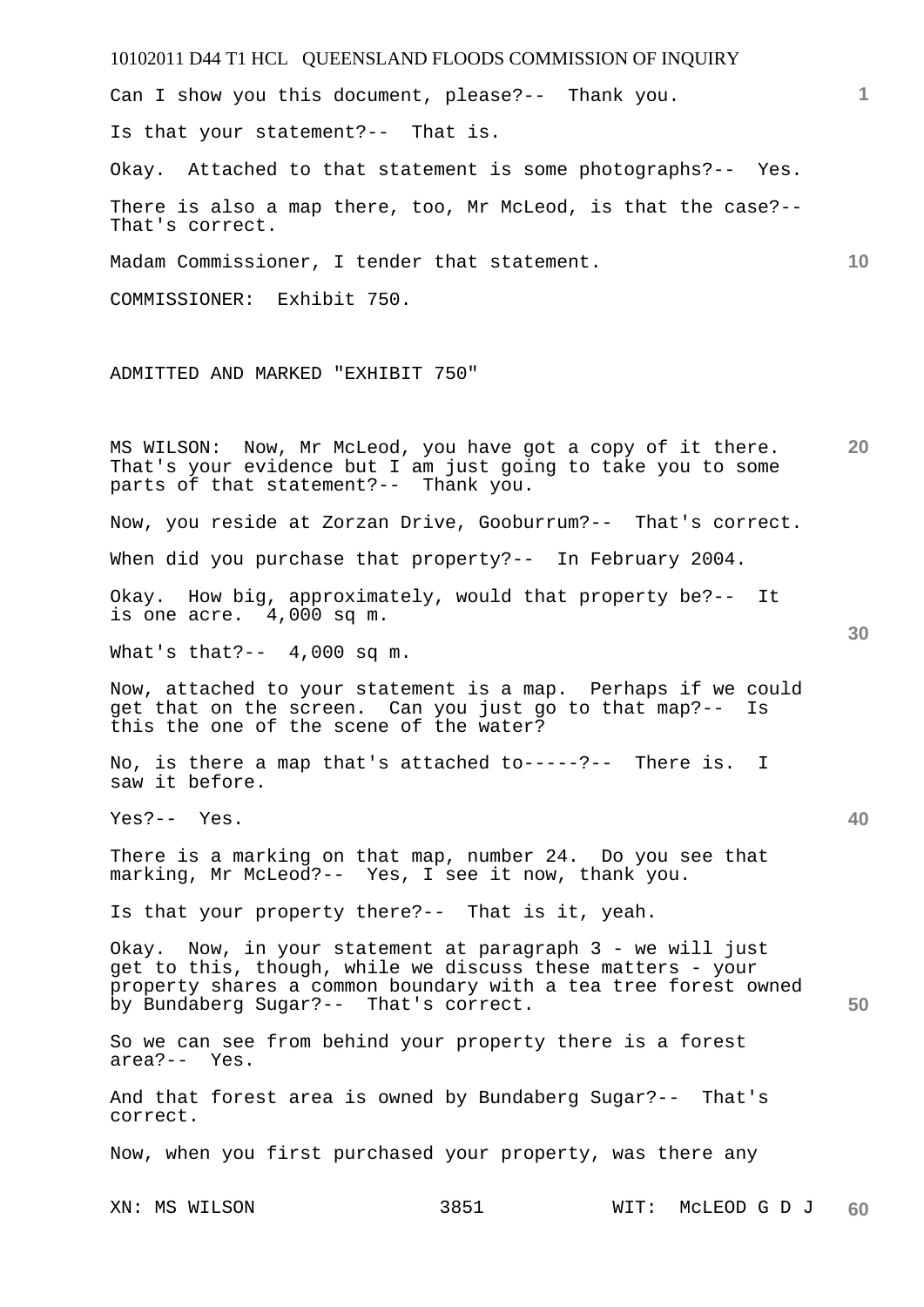drainage between your property and the forest that we can see on that map?-- No, not until very recently.

When you say very recently, what - can you give us some estimate?-- Oh, approximately a year.

Okay. A year ago?-- Yes.

COMMISSIONER: Ms Wilson, can you just help me? I can gather that Mr McLeod's property is one of the right-hand ones-----?-- Yes.

-----next to the forest. How far up? I see a property that's got three white sheds. Where is it in relation to that?-- It is the top one. The others above that on the southern side have a comparatively higher level that the blocks have been built up to.

I see?-- Before - that is before the estate was developed. But there is three - or even four - part of the fourth one down toward the north, those blocks had no work done on them and really should have had. It is a reflection on the planning of the estate.

All right, thank you for that.

MS WILSON: As I understand it, Madam Commissioner, you will see on that map, or that photograph, that aerial photograph handwritten number 24. On the roadway.

COMMISSIONER: All right, thank you.

MS WILSON: Now, Mr McLeod where that 24 is - can you see that 24 on your-----?-- Yes.

That's where your property is, is that the case?-- That's correct.

COMMISSIONER: All right, thank you.

MS WILSON: Now, there is an Energex easement also at the back of your property?-- There is. It is partly in the properties in the estate and partly in the Bundaberg territory. I think, from memory, I think it is about 10 metres either side.

Okay. Now, you refer in your statement to a spoon drain as part of the original development?-- Yes.

**50**  On this map that we have in front of us and that we're looking at can we see where you are referring to a spoon drain? Can we see the spoon drain on this map here?-- Well, when it reaches these properties that have not been brought up to sufficient level, there is no evidence.

Right?-- But the rest of the estate going southward-----

Okay. So that you can assist me?-- Yes.

**40** 

**30** 

**10** 

**20**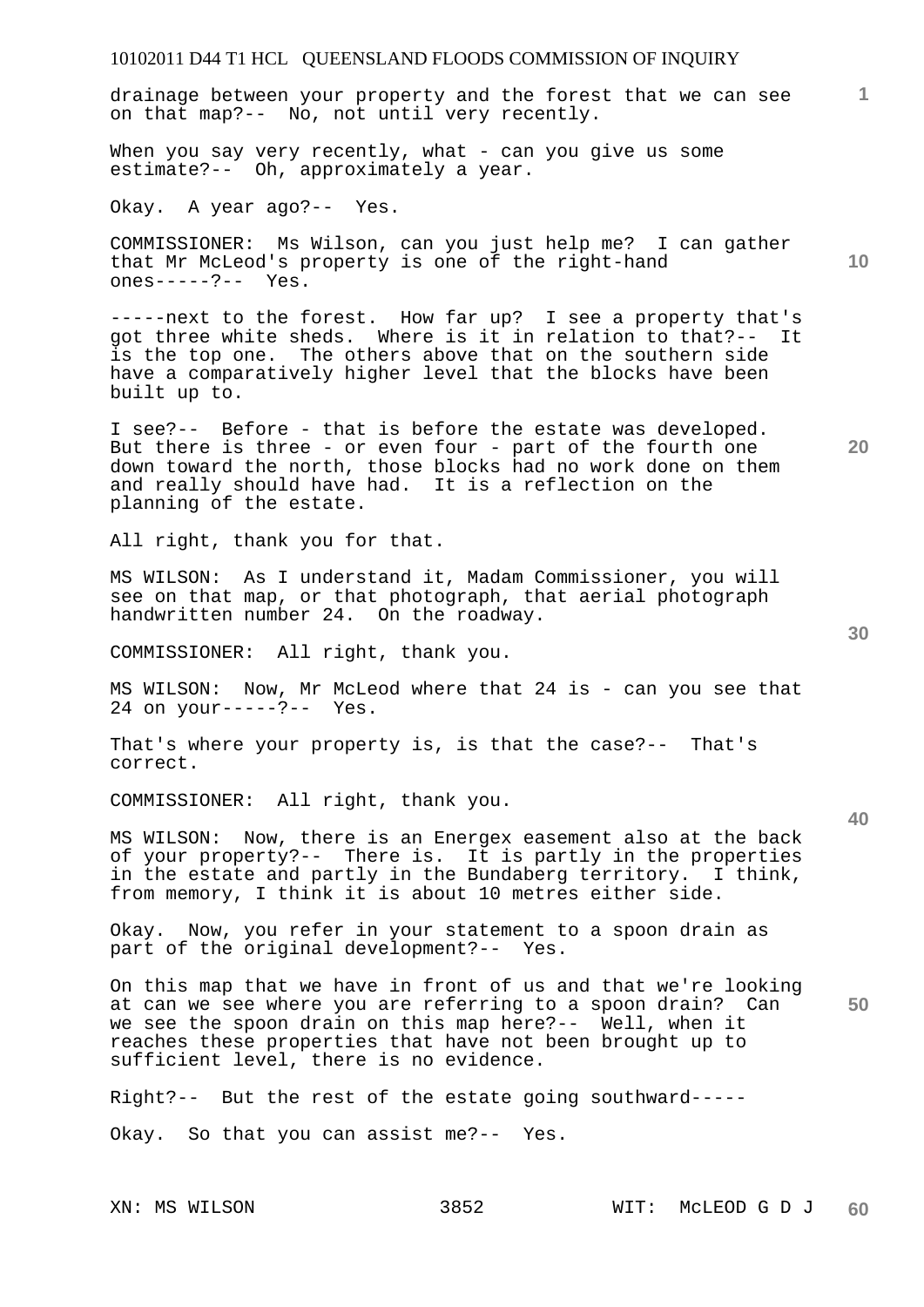Going southward we see Zorzan Drive?-- Yes.

Can you tell me which way is north and which way is south in relation to this map?-- Well, the entrance to the estate is to the south.

Okay. Well, you see at the bottom it has got "menu"? Down the bottom?-- Yes.

Is that south?-- Pardon?

Is that south?-- That's south, yes.

So south is down the bottom of the page and north is at the top of the page?-- That's right.

And this spoon drain, is that located south of these properties?-- Well, the majority of it. It was supposed to drain right through the estate or along that side of the estate but, like I say, there wasn't any depth in it when it reached the last one. But further down there is quite good evidence but local people, once they bought a property, were very anxious for the water to be diverted into that drain even though it was part of the development.

Okay. Just looking at this map - we can't see any evidence of the spoon drain on this map. It is further south?-- It wouldn't be further south because Culvins Road is that other road at the end of it on the southern side and the spoon drain would end there anyway.

Okay. It is-----?-- It is in the back of the properties.

So it is east, is it?-- Yes.

Okay. Now, when you purchased your property, you spoke to a neighbour about flooding?-- Yes.

And that neighbour had been living in the area for about eight years?-- Yes.

And what did that neighbour indicate to you when you spoke to him before you purchased the property?-- That any time that they had inspected it - and they didn't actually own it for eight years - but they had been contemplating buying and they had inspected it, and they had not had any indication from anywhere that there would be a risk of flooding.

You refer in your statement that since living at the property you have spoken with a former resident of the area?-- Yes.

And he informed you that this area had been known as a swamp?-- Yeah.

Prior to the development?-- Yes. He was an 88-year-old man and he lived there when he was a youngster.

Yes?-- And he used to drive the dairy cows through the swamp.

XN: MS WILSON 3853 WIT: McLEOD G D J **60** 

**30** 

**40** 

**50** 

**20** 

**10**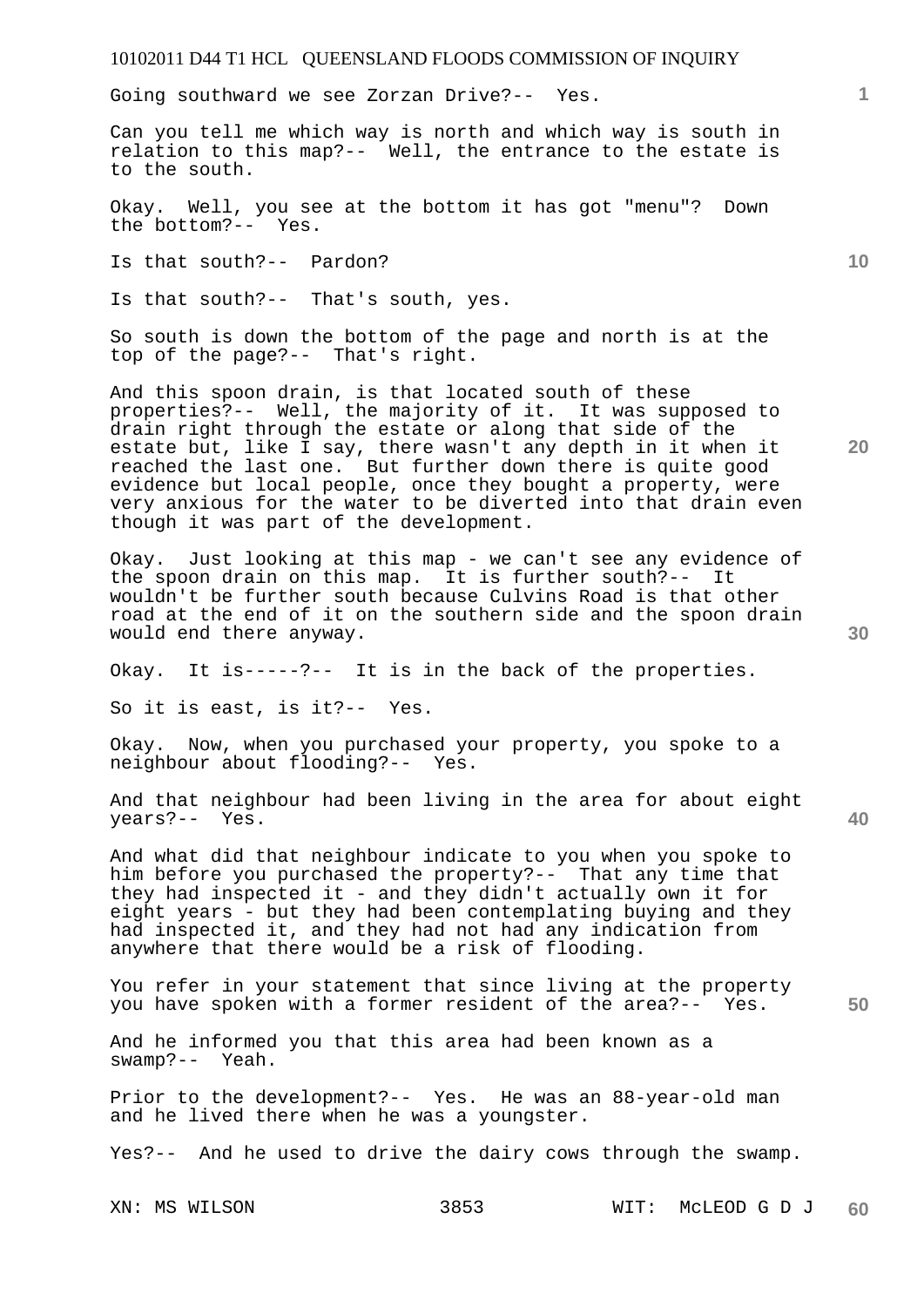So he knew what he was talking about.

And-----?-- But I didn't meet him until after I'd purchased, unfortunately.

Do you know when this area was developed?-- No, I don't, precisely, but it wouldn't be very many years back. It is a relatively new area of development.

Do you know whether the property - any of this property flooded in 1999?-- No, I wasn't even aware that such an estate existed in 1999. I happened to be a resident of Monto then, so I know about the Cania Dam and the first time it's been filled.

Now, if we can go back to your statement now, Mr McLeod. And if we can go to paragraph 7 of your statement, which is just on that front page, right at that front page?-- Right on the front page?

Yes?-- Yes, the bottom one.

Now, you refer to there being no flood control measures in the area at paragraph 7?-- Yes.

When you refer to flood control measures, what sort of measures are you considering?-- Well, anything that would combat a more than usual rainfall event.

**30**  Okay?-- There are a certain amount of things that would drain parts of the estate within the development that was made but not over it all.

Okay. And flood control measures, are you thinking about levees or are you thinking about drains? What are you thinking about?-- I was thinking of even street development and enough kerbing and channelling.

Okay?-- Just where we are at 24 and for quite a distance along there there is no kerbing and channelling.

In that same statement - same paragraph, that is paragraph 7 right at the bottom of that page, you refer to bore water being nine feet underground?-- Yes.

And it is a good source of water suitable for gardens and lawns?-- Yes.

**50**  Does this bore water have any impact on flooding?-- It is a high water table, and in that sense if bore water was added to the scene, naturally it would be above the ground eventually. And that's what's happened with this flood. So I guess in that sense it would have a bearing on it. It is not going to go down because the water table is already high, which we considered when we purchased that was quite an asset because we were interested in water for gardening.

If you can turn the page, Mr McLeod. And in paragraphs 9 and

**10** 

**20**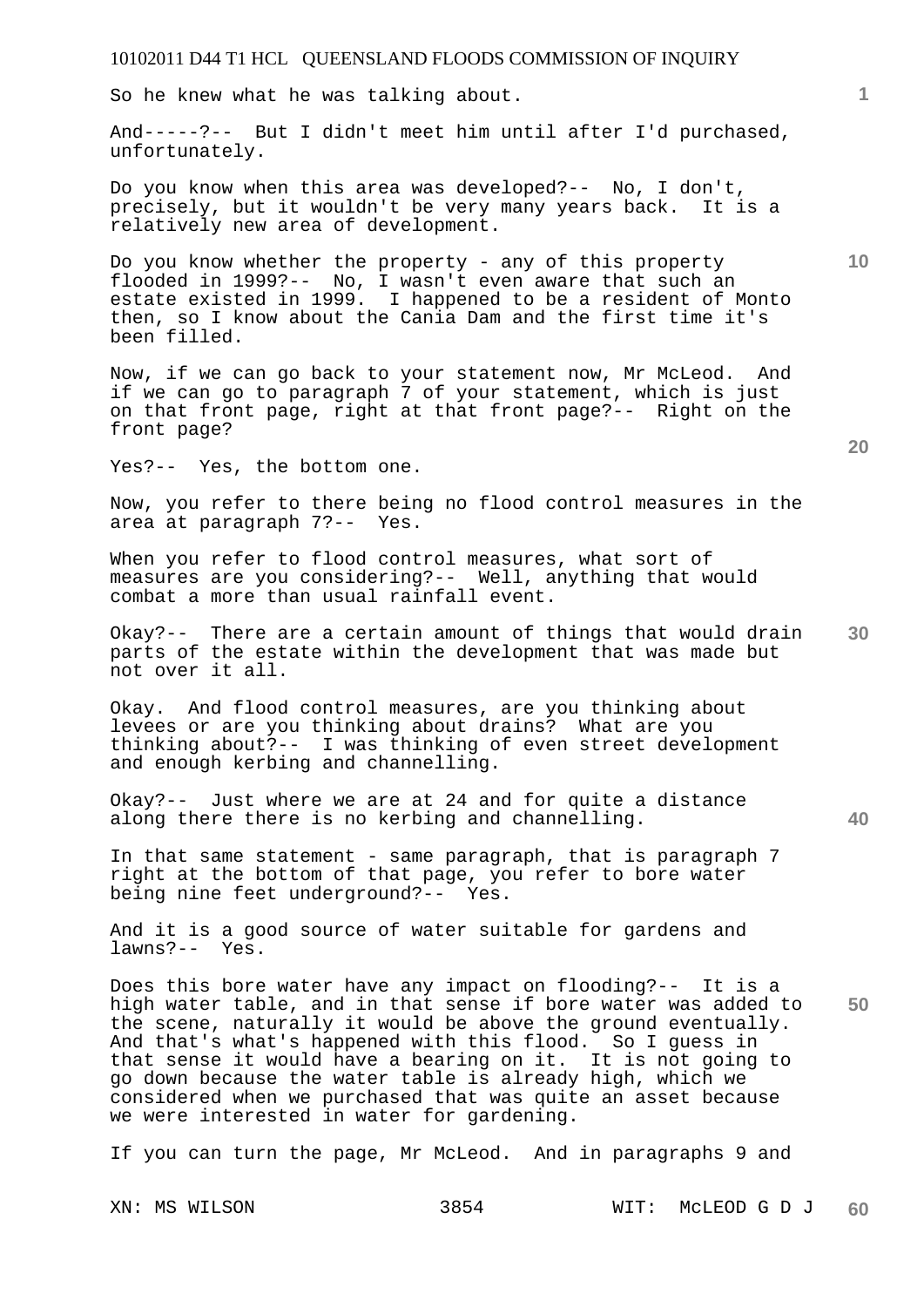10, you recall some flooding that occurred in the early part of 2010?-- Yes.

There was some rain in 2010 and that caused stormwater to run off?-- Well, there already was an accumulation of water stormwater in that tea tree forest.

Yes?-- Originally known as the swamp, it lived up to its name, and the water table became much higher.

Now, where was the stormwater coming from?-- Straight from the sky.

Okay. Straight from the sky. When it hit the ground where was the stormwater coming from?-- To our properties, it was actually coming out of the tea tree forest.

Okay?-- Because it must be the lowest point in that water table.

So there was water coming out of the tea tree forest. Was the drain there then?-- No, no, there was no drains then.

Where did the water go when it came out of the tea tree forest?-- It just stayed month after month. There was no going.

**40** 

**50** 

**20** 

**1**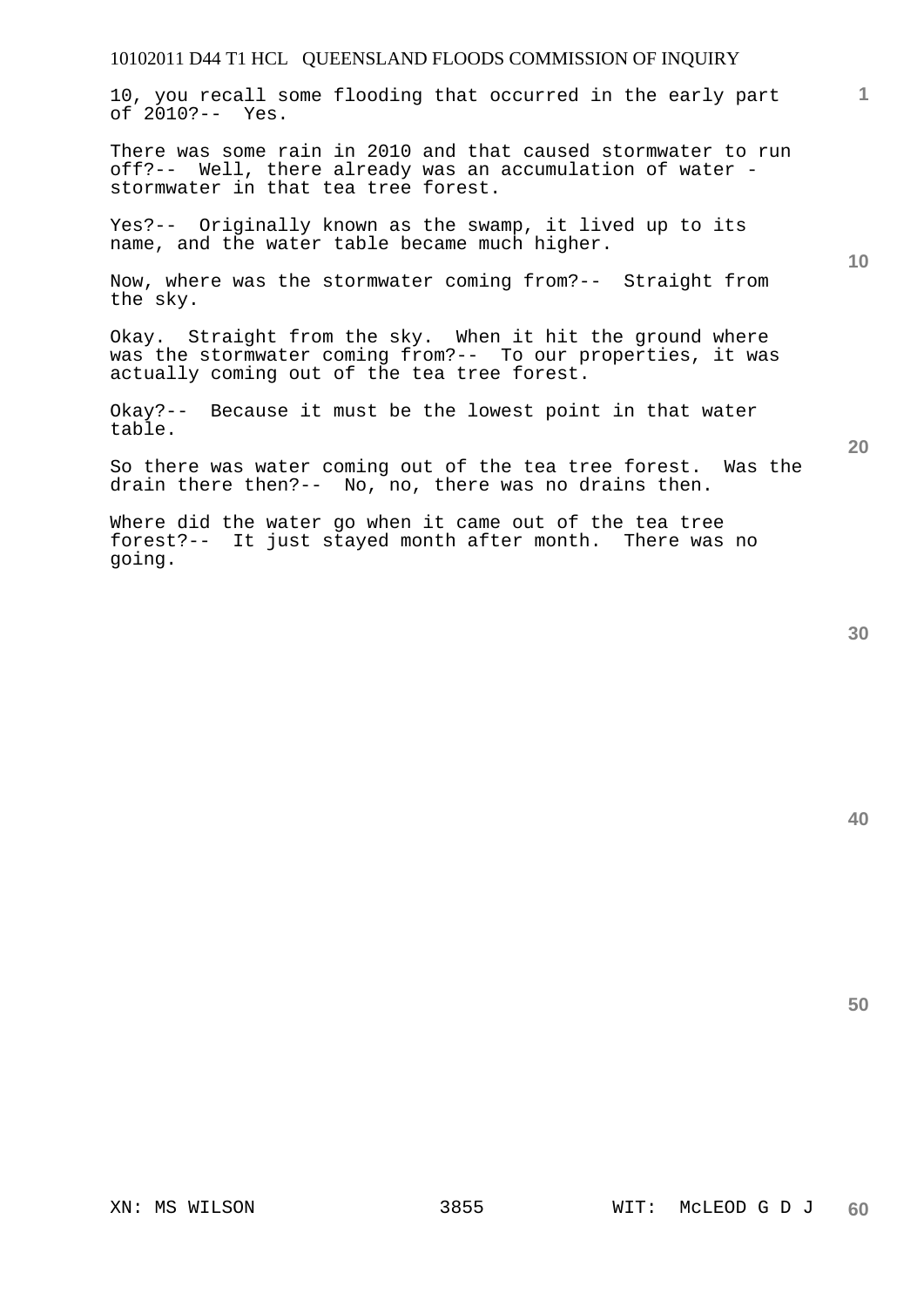You contacted the Bundaberg Shire Council and you wanted drainage to be provided along the boundary lines so that water could not come into your property?-- Yes.

And what - so if we can go back to that photograph?-- Yes.

You see that photograph that we've been talking about?-- Sorry, about the fumbling but I'm one of those people short of fingers.

Do you need a hand? We can provide - we can help you find that one with you?-- This is the statement.

That's the photograph?-- Yeah.

Now, you contacted the council and you wanted drainage provided along the boundary line. Where did you want whereabouts did you want drainage to be provided?-- Well, actually we made an attempt ourselves to drain it.

Right?-- Towards the north.

Okay?-- But that didn't work. We found that the lower, say, coastal plain, and it looks flat. There's an uphill side to it and we were trying to drain the water uphill.

So you tried - were you digging some drains along the boundary of the Tea Tree Forest?-- Dig it with the drain line there.

Okay?-- But that's what we discovered that it didn't drain that way.

Did the water eventually recede?-- Eventually being the optimum word, yes.

And which brings us to December of 2010?-- Yes.

Where, again, you received a lot of rain?-- Yes, yes. Yes, I don't know when the water receded but between the end of March and the end of the year somewhere in there it did disappear.

And was there again stormwater runoff during December 2010 when you received that lot of - that significant amount of rain?-- The end of the year, yes.

And where was the water flowing, over - over ground then?--It flowed - actually the course of it was that the lowest block was the one next door to us on the northern side.

Okay?-- And it - water entered there first. Well, that was happening all along and then it came back to - between the back between the two properties and submerged the back. When I say the back half it went right up to the front. Only our we were fortunate that the builder that put the house up did satisfactorily raise the level under the house, you know, like preparation for building. So we've never had any trouble with water entering the house area.

**10** 

**1**

**40**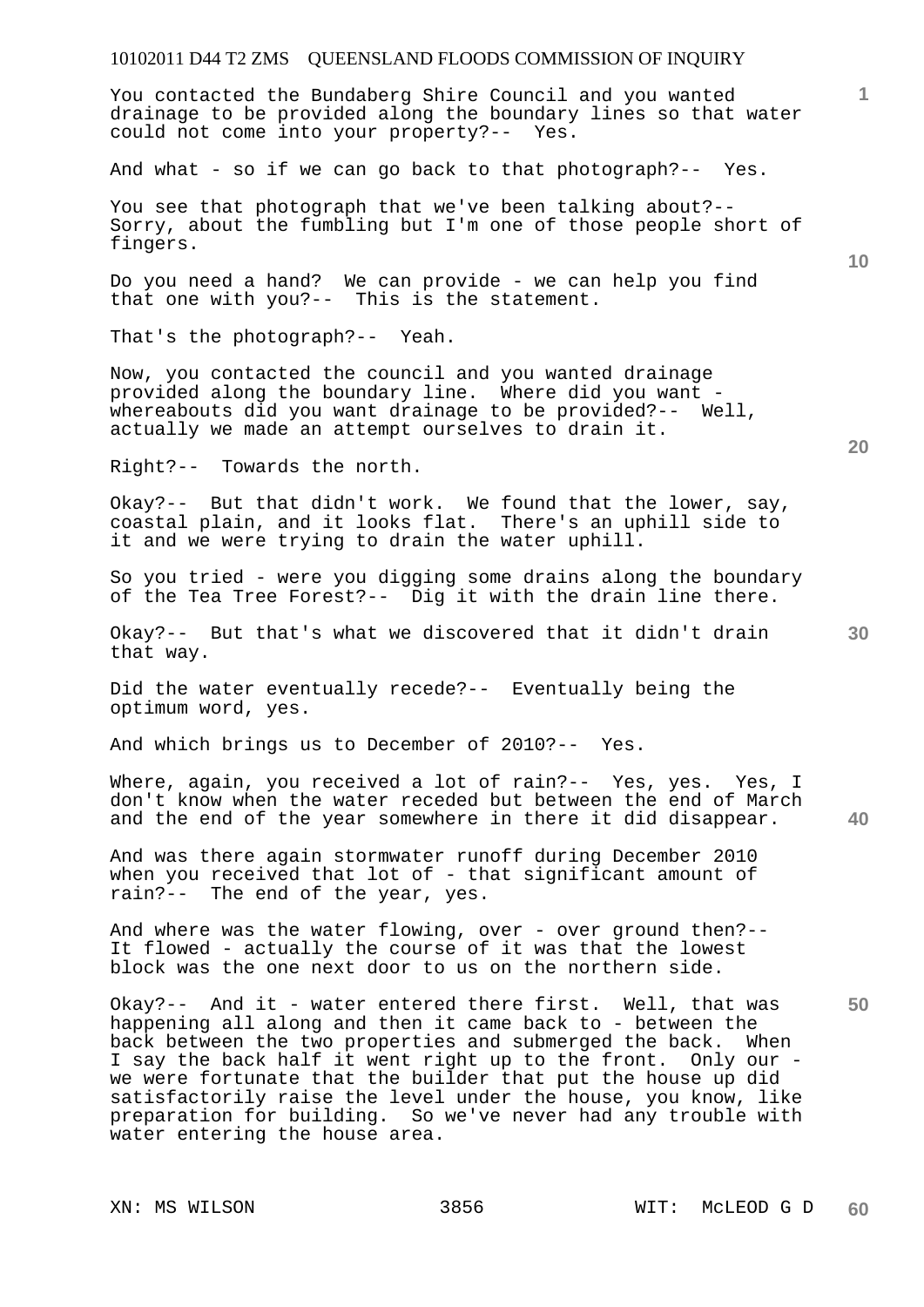And, Mr McLeod, you've got some photographs that you've attached-----?-- Yes.

-----to your statement. Now, if we could have a look at those photographs. Now, I'm not too sure if you can see, Mr McLeod, but behind you there on a screen - is that too difficult for you?-- No, I cannot see anything on the screen.

Just wait a moment. You will be able to get something there. There we go. Can you see that, Mr McLeod? Is that too difficult?-- You don't mind if I stand up?

Madam commissioner, could the witness be able to stand up?

COMMISSIONER: Yes, of course?-- Yes.

MS WILSON: Okay. What's this photograph of, Mr McLeod?-- The house is in that direction. Then there's an addition that we've made with a - I think they call them a relatives apartment.

Sorry, what was that?-- Relatives apartment.

Relatives apartment?-- Yes, just there. And there's the two sheds and two big tanks between them and then the back of the property is that way.

So where is this photograph taken from?-- It's taken from just inside our boundary and standing against the northern neighbour's fence.

And it's looking south?-- And looking south, yes.

Okay. And to the left of that photograph would that be the Tea Tree Forest?-- It would be, yes. You can't see it there but it's - it is back there.

Can we have the next photograph, please? Mr McLeod, can you see that one?-- Yes.

Now, can you tell us about this photograph?-- It's hard to get a bearing just where it was taken from. But the deeper water would be toward the Tea Tree Forest and back here it must be taken more or less from the same direction from the next door neighbour's, but probably in our boundary.

And looking more towards the Tea Tree Forest?-- Yes.

Okay?-- You'll see the sheds aren't there. You might be looking at a greater angle back toward the - probably the darkness in the background and it is to - I can see a couple of banana trees there in the back of our block.

Could we have the next photograph, please. There we go, Mr McLeod. Do you see that photograph?-- Tea Tree Forest there all right.

Yes?-- Taken from much the same position overlooking that bit

**30** 

**20** 

**50** 

**10**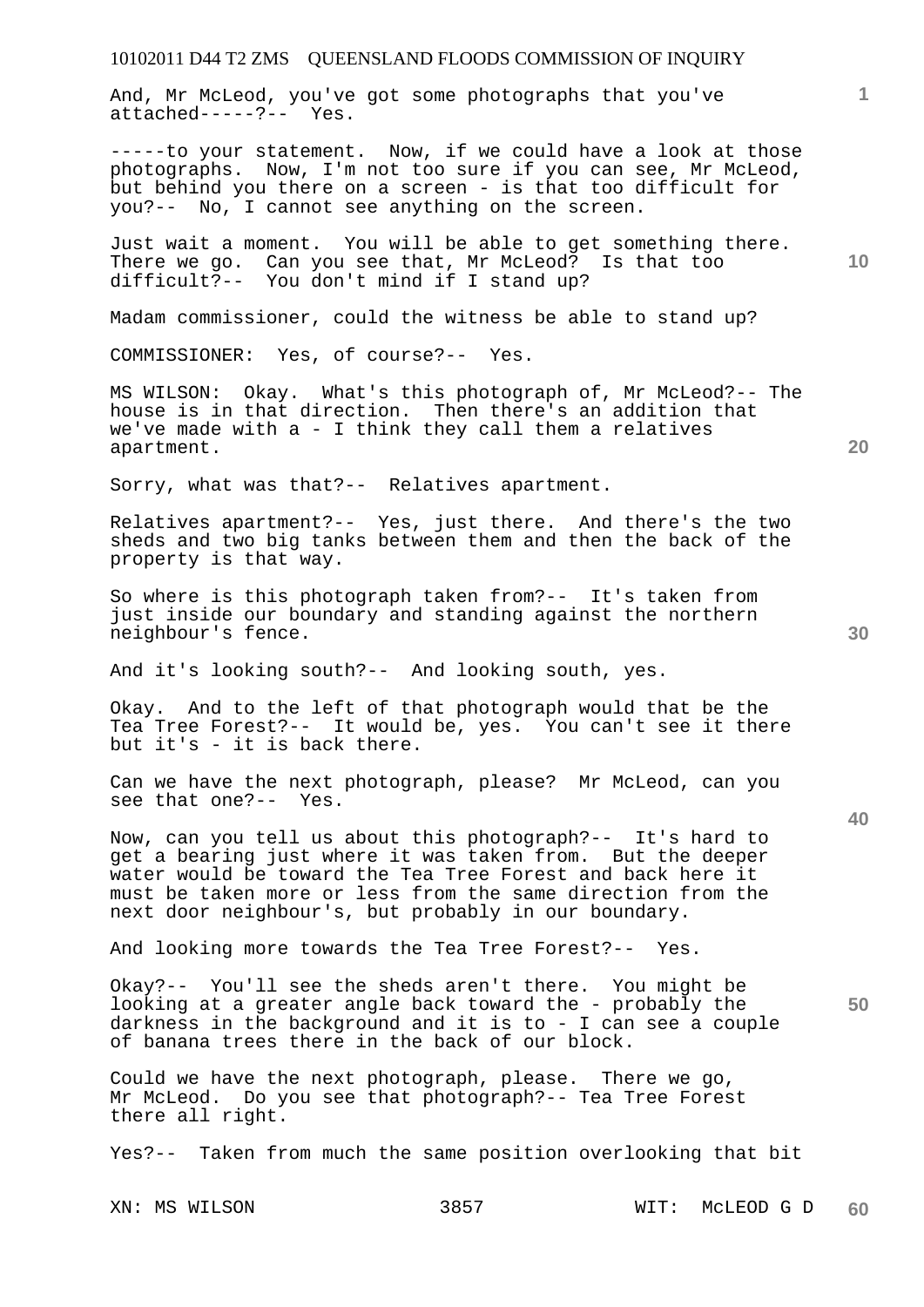steeper angle out toward the east.

Okay. Is this taken from your property, Mr McLeod?-- Yes. Yes. And on the northern side. This is the pump house for - I think it's probably the bore mentioned earlier.

Yes. And looking back towards the Tea Tree Forest?-- Yes, Tea Tree Forest, but it's actually looking out over the neighbour's place as well.

And the left of that photograph, would that be looking north, would it?-- Yes, it is - it is north through that fence would be north.

And, finally, we have one - sorry, we have two more photographs. Now, Mr McLeod, can you tell us about this photograph?-- This photograph is of the drainage that tends to peter out here just the same as the spoon drain did because of the elevation and the sand up beside it is the disposal of what was dug out of the drain. It runs parallel with the power authorities easement, the power line, and Colvins Road is down beside - and that's where the attempt was made to drain the water by the council.

And when you say the attempt to drain the water?-- Yes.

When was that attempt made?-- It was after the flooding.

Okay. This year some time?-- Yes, yes.

And we have one further photograph, Mr McLeod?-- That's the street. That's our southern corner post on the front street of Zorzan Drive and that's when the storm came and filled most of the street and it's pretty obvious there's no drainage.

Okay. Thank you, Mr McLeod. You can have a seat. I'll just ask you a couple more questions about some matters that you raised in your statement. You went at some point in time to the SES to get some sand bags?-- Yes.

The SES then came out to visit your property?-- Yes, they also came especially to visit a neighbour who had young children.

Yes?-- And the problem there was two septic tanks had been flooded, the one next door to our property on the - on the northern side and it actually floated up. It was a plastic one. And it floated up out of the ground and then the next neighbour down that had the young children to the north, their septic tank was covered and between one another the SES declared that it was polluted water.

Okay?-- And that's the main reason why we got extra hearing and consideration from the council.

When the SES declared it polluted water?-- Yes.

What water were they referring to?-- All the water that was

**20** 

**10** 

**30** 

**40**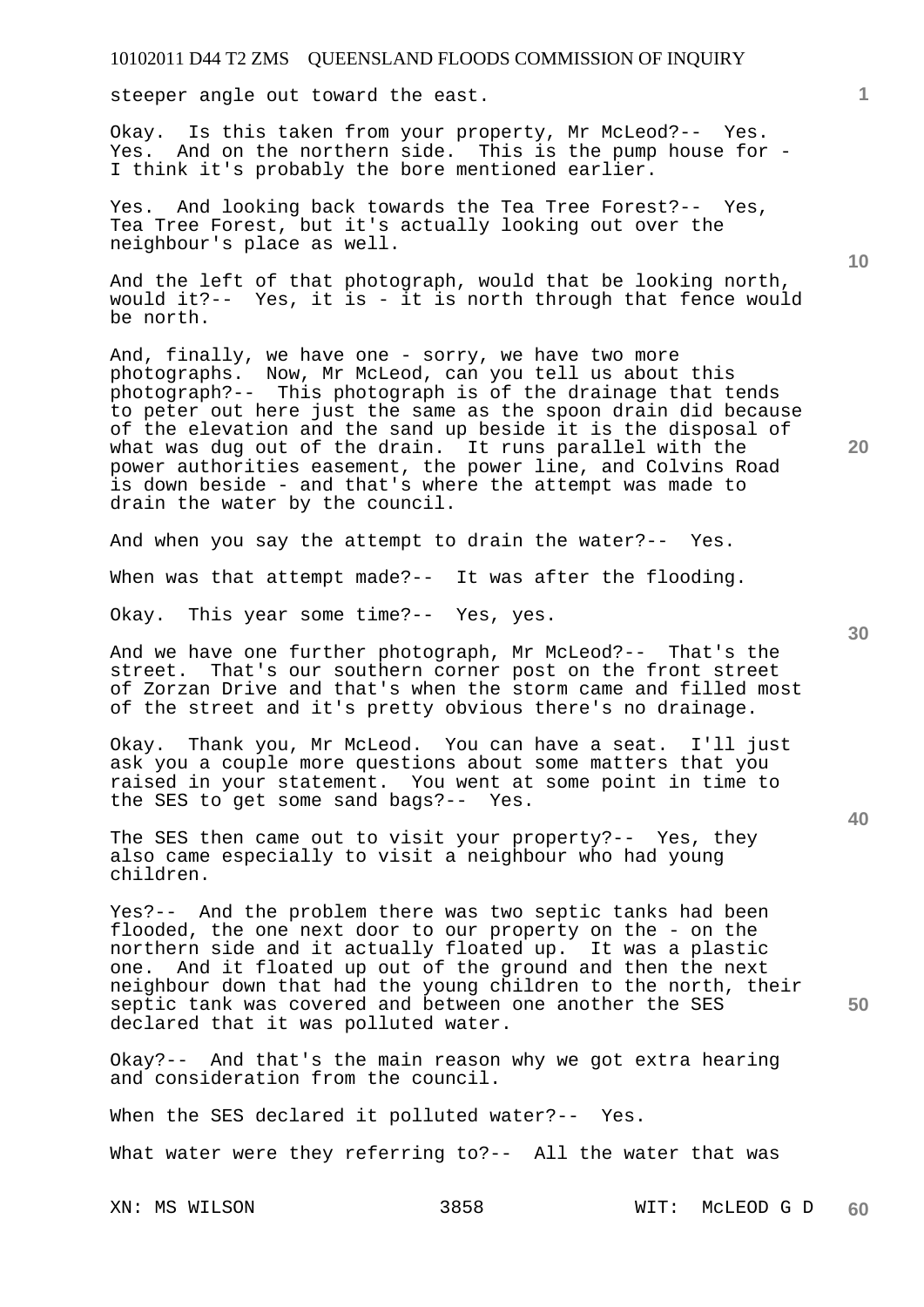lying stationary in the backs of our blocks.

Okay. We saw some photographs of some water and then the Tea Tree-----?-- Yes.

-----Forest, so that water there?-- Yes, that water, yes.

And then we see in your statement that the council began to fix the drain, drainage area?-- They did and they made, you know, quite a valiant attempt for something that they'd inherited from - from the Burnett Council and all this lack of planning I thought they, you know, put up a very reasonable effort to try to correct it. It took time to get to them, but eventually we did and I can only commend them on - on what they tried to do. The only thing is it didn't quite work.

What did they try to do?-- They tried to drain the water across Colvins Road or under Colvins Road and down into the Tantitha drainage system which crosses the road, Tantitha Road a little further down and goes through cane land which I think I mentioned and then down to Tantitha Creek.

And more work, you say, is required by the council to rectify the problem?-- Well, I haven't got the knowledge about the detail of it. I mean, it's fairly obvious what is happening, but I couldn't say just what the council could do about it. I'm hopeful that something could be done, but just at the extreme end of that drainage that was put in by the council and I also must say that Bundaberg Sugar showed quite a deal of cooperation in consenting to the council having the drain put on their country.

Everything that you say, Mr McLeod, is typed down so we just have  $to---?--$  Yes.

-----pick up every word. And your view is that when developers are developing blocks like yours that they provide proper drainage in the estate before building approvals are granted?-- Oh, yes, it's - inadequate planning is the main problem. We can't fight against the forces of nature and we can't blame the Tea Tree Forest even though that is the source of the water. It's - it's just a matter of - that if adequate planning had gone into the estate these things could have been avoided.

Mr McLeod, they're all the questions I have for you, but some others may have some questions for you as well.

COMMISSIONER: Mr Ure?

**50** 

**10** 

**1**

**30** 

**40**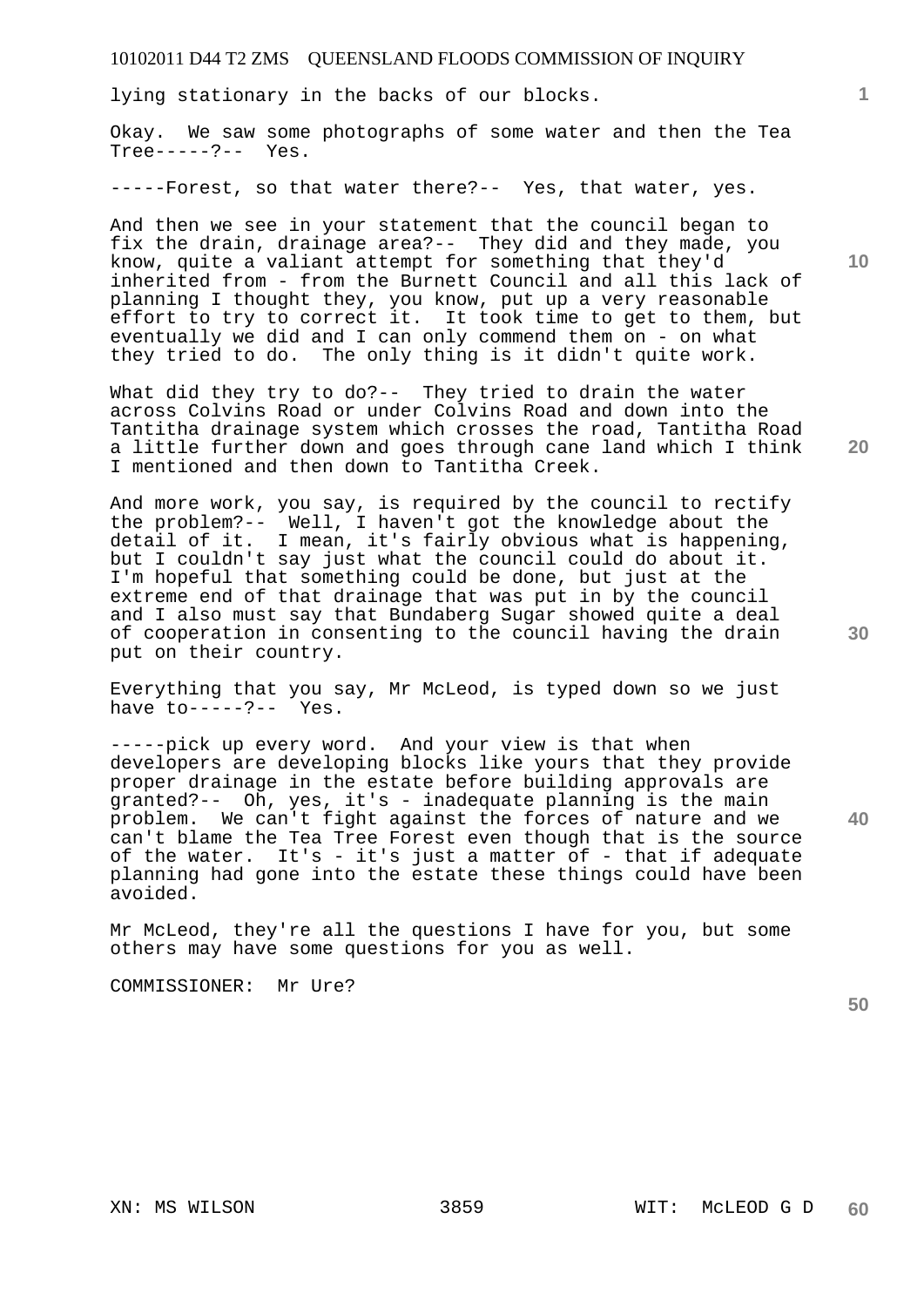XN: MR URE 3860 WIT: MCLEOD G D **1 10 20 30 40 50 60**  MR URE: Thank you. I'm appearing on behalf of the Bundaberg Regional Council, Mr McLeod. I've just got a few matters for you. Would you look, please, at this document. This may be helpful for everybody. This is a contour map of the Zorzan Drive estate with which we're concerned?-- Yes. Can you see that your property is highlighted in yellow?-- Yes. And that indicates correctly when your land is?-- Yes. All right. Now, the drain that you speak about-----?-- Yes. -----in paragraph 24 of your statement-----?-- Yes. -----which is Exhibit 750 before the Commission is indicated with a dashed red line; you see that?-- Yes, yes. And as you pointed out Bundaberg Sugar helpfully consented to the council constructing that on the Bundaberg Sugar land and it's - taken south, there's a culvert which runs under Colvins Road which you can see-----?-- Yes. -----the name mid way along to the east?-- Yes. And then it runs down Zorzan Drive, Tantitha Road and ultimately exits into Tantitha Creek?-- Yes. Correct. Now, can you also see a notation on that plan, "drain to be upgraded", and there's a blue line with a little yellow or dark tan insert a little bit to the south of the intersection of Colvins and Zorzan. You see that?-- I'm not just following that. If you come to the intersection of Zorzan Drive and Colvins Road?-- Yes. Look a little to the south west there's a notation "drain to be upgraded". Do you see that?-- That's one that drains down from the hilly country behind the whole estate. Yes. I see that?-- Up to the west, yes. But do you see the notation - you see the words "drain to be up graded"?-- I haven't picked that up just yet. Can I have a look at your copy, please? Just turn it around. COMMISSIONER: Would you like Ms McGree to help? MR URE: Yes?-- Oh, yes. I wasn't looking far enough afield. It's big enough, isn't it? Just to the east of the notation-----?-- Yes. -----is the depiction of the drain?-- Yes, yes. Now, it's the council's plan to concrete line that. Are you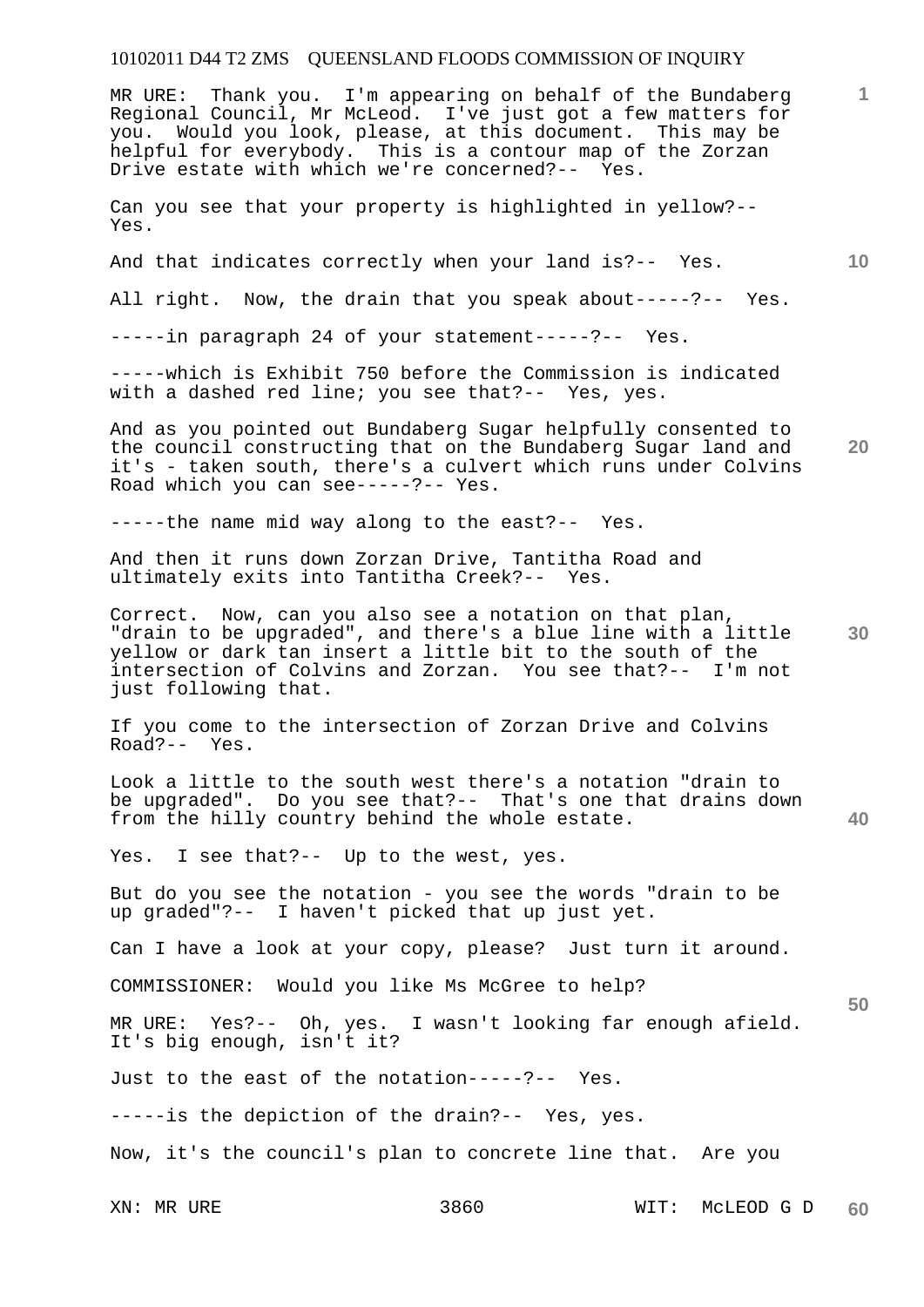10102011 D44 T2 ZMS QUEENSLAND FLOODS COMMISSION OF INQUIRY **1 10 20 30 40 50**  aware of that?-- Well, no, I'm not, but parts of it are in the more recent development on the higher end of it toward the west. All right?-- It's already concreted. Are you aware that the council is looking at taking water from Zorzan Drive to the new drain that's indicated in red?-- Yes. In a similar way to the way you tell us that you've done - you say in your statement in paragraph 29 that you dug a drain along the common boundary between your land-----?-- Yes. -----and number 22; correct? That's what you say it tells us?-- No, that wouldn't be correct. It's the opposite direction that we tried originally. Stop for a second. Can you go please to your statement?-- Yes. Look at paragraph 29. It's on page 4?-- Yes, I've got it now. Thank you. It says, "Since the floods I have dug a drain between - along the boundary of my neighbour's at number 22 Zorzan Drive."?-- Yes. "To allow the water to run back towards the drain at the back fence."?-- Yes. Now, number 22 is the property to the south of yours; is that correct?-- Yes, it is. Yes. I'm just asking you are you aware that the council is also looking at constructing a drain between Zorzan Drive to the west and the newly excavated red dashed drain on the plan-----?-- Yes. -----to the east?-- Yes. Were you aware of that?-- I had heard about it but I didn't know officially about that. Just a couple of other matters. You tell us in paragraph 17 that the underground water rose, not allowing the water to run away; do you recall that?-- Yes. You also told us that one of the septic tanks popped out of the ground?-- Yes. That's consistent, Mr McLeod, isn't it, with the ground water rising?-- Yes. One of your photographs shows that the soil from the drain constructed by the council?-- Yes. Which is heaped up on the SEQ easement?-- Yes.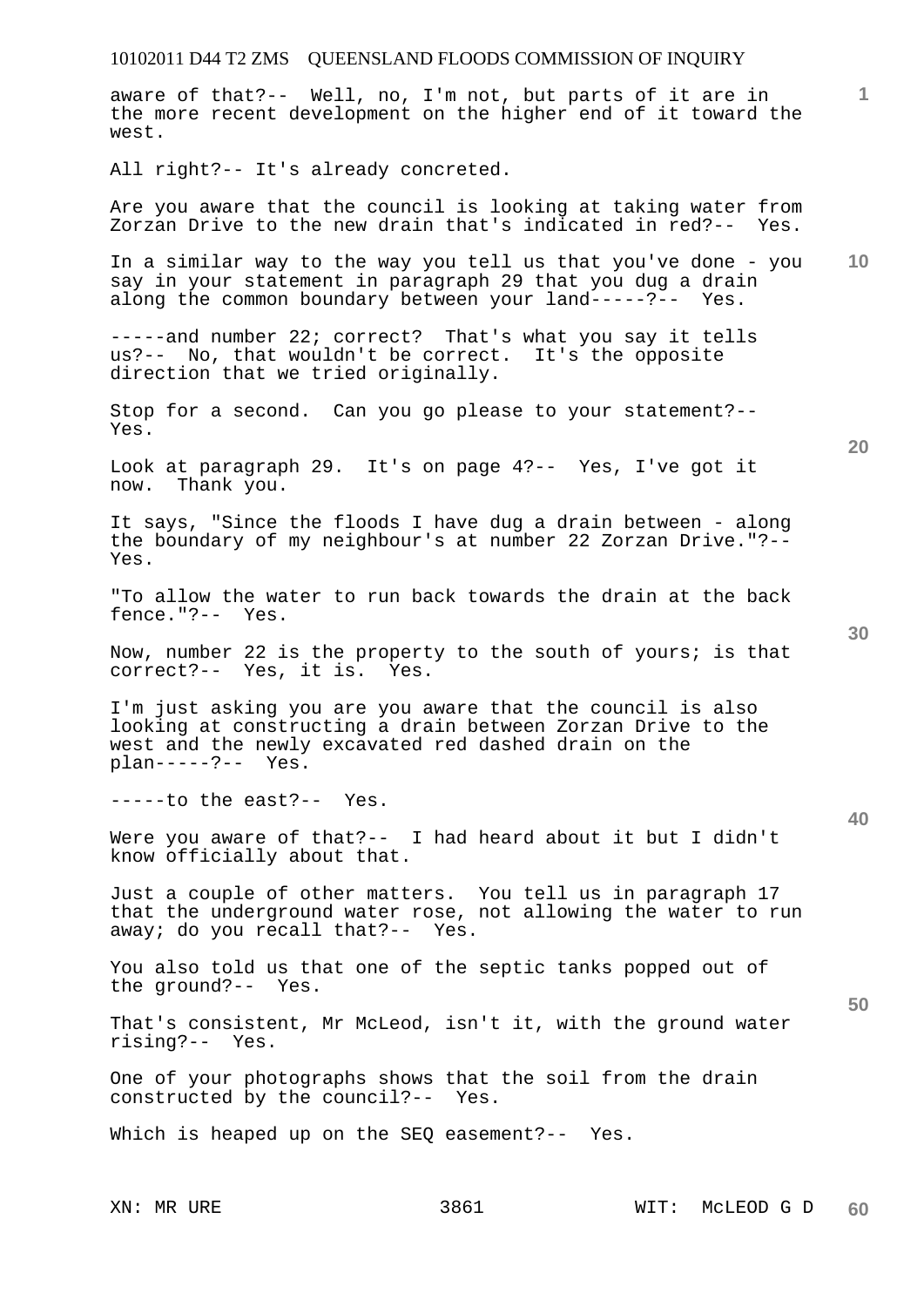10102011 D44 T2 ZMS QUEENSLAND FLOODS COMMISSION OF INQUIRY **1 10 20 30 40 50**  Is sand?-- Sorry? Sand?-- Sand, yes, it's all sand. Is the whole of the estate based on sand?-- It is, yes. Well, one would expect if there's water falling from the heavens as you've described-----?-- Yes. -----on sand?-- Yes. If it's not percolating into the sand it's likely that the ground water is out on near the surface?-- Yes. Thank you. COMMISSIONER: Mr Ure, would you like to tender that this map? MR URE: Yes, I do. My apologies. COMMISSIONER: That's all right. Exhibit 751. ADMITTED AND MARKED "EXHIBIT 751" MR URE: And may I have the copy of that exhibit back please, Mr McLeod. I have nothing further COMMISSIONER: Thank you, Mr Ure. Ms McLeod? MS MCLEOD: No questions. COMMISSIONER: Mr Rolls? MR ROLLS: No questions. COMMISSIONER: Anything further, Ms Wilson? MS WILSON: No. May Mr McLeod be excused? COMMISSIONER: Mr McLeod, thank you very much for your time. You're excused. WITNESS EXCUSED MS WILSON: I call Neville Cayley.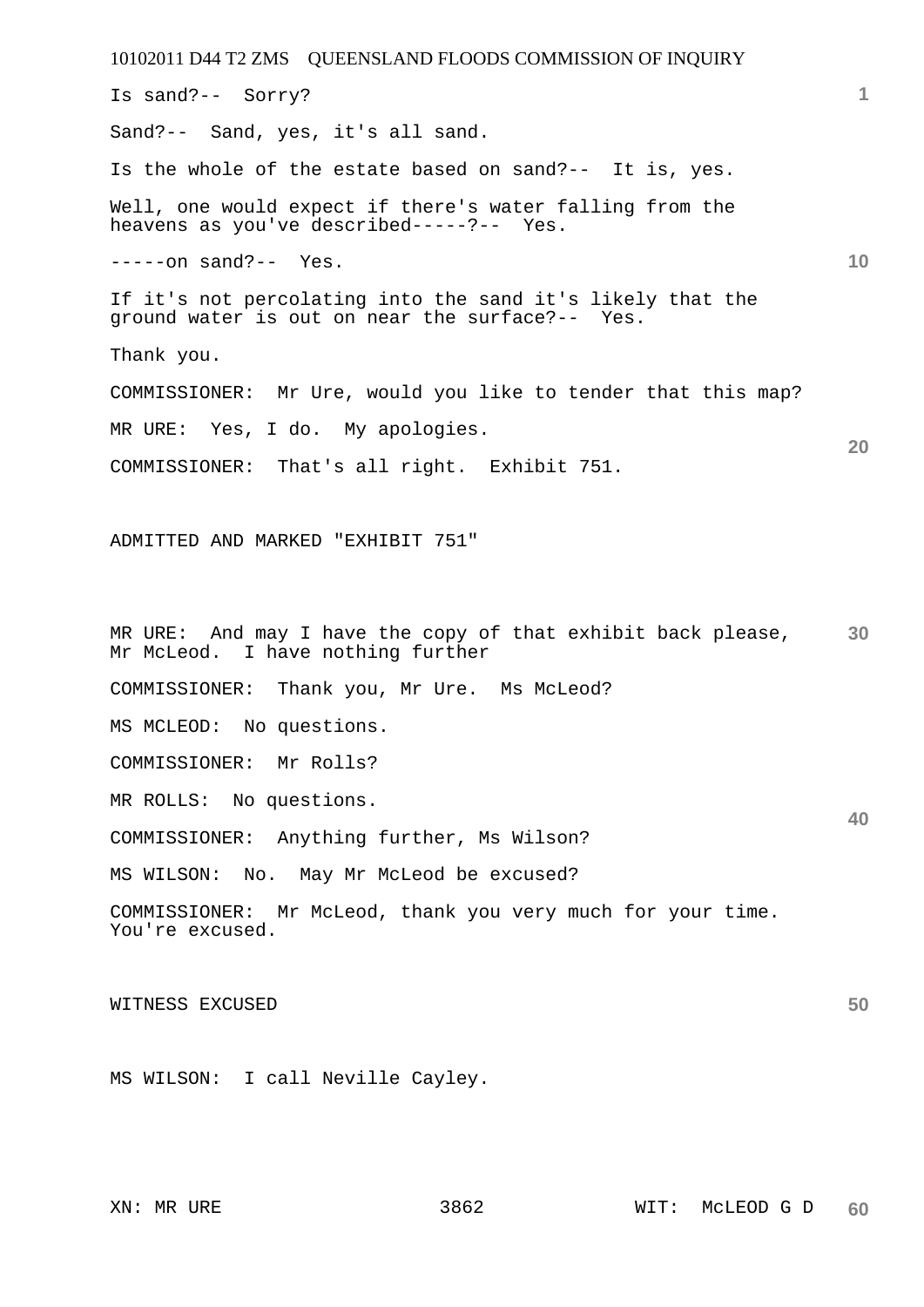NEVILLE DAVID CAYLEY, ON AFFIRMATION, EXAMINED:

MS WILSON: You're Neville David Cayley?-- Correct.

You've provided a statement to the Queensland Floods Commission of Inquiry?-- That's correct.

Can I show you this document, please. That's your statement?-- That's correct.

And attached to your statement is some photographs?-- Yes.

And a letter - rather some attachments?-- Yes, that's correct.

May I, Commissioner, I tender that statement.

COMMISSIONER: Exhibit 752.

ADMITTED AND MARKED "EXHIBIT 752"

MS WILSON: Mr Cayley, your evidence is your statement, but if I can just ask you some matters that you - ask you about some matters that you raise in your statement. First of all, you're a primary produce?-- That's correct.

And you own and operate six farming properties in Alloway?-- That's correct.

And can you tell us what's your primary crop?-- Sugar cane.

And your family have farmed in the area for some time?-- Yes, father went there about 1946.

And in paragraph 3 you describe how some of your farming properties were affected by flooding and were difficult to access due to water at the crossroads?-- That's correct.

Now, you set out some of the issues that you see in this area, your statement does that, and if I can just summarise them for you and if I can - we can go there and look at some photographs. One of the issues that you raised is diversion of water caused by roads?-- Correct.

And relating to that issue is culverts not being able to work properly?-- And also - and levee banks that have been-----

And the other one is levee banks. Okay. If we can look at some of your photographs because they best describe - best

**1**

**10** 

**20** 

**30** 

**40**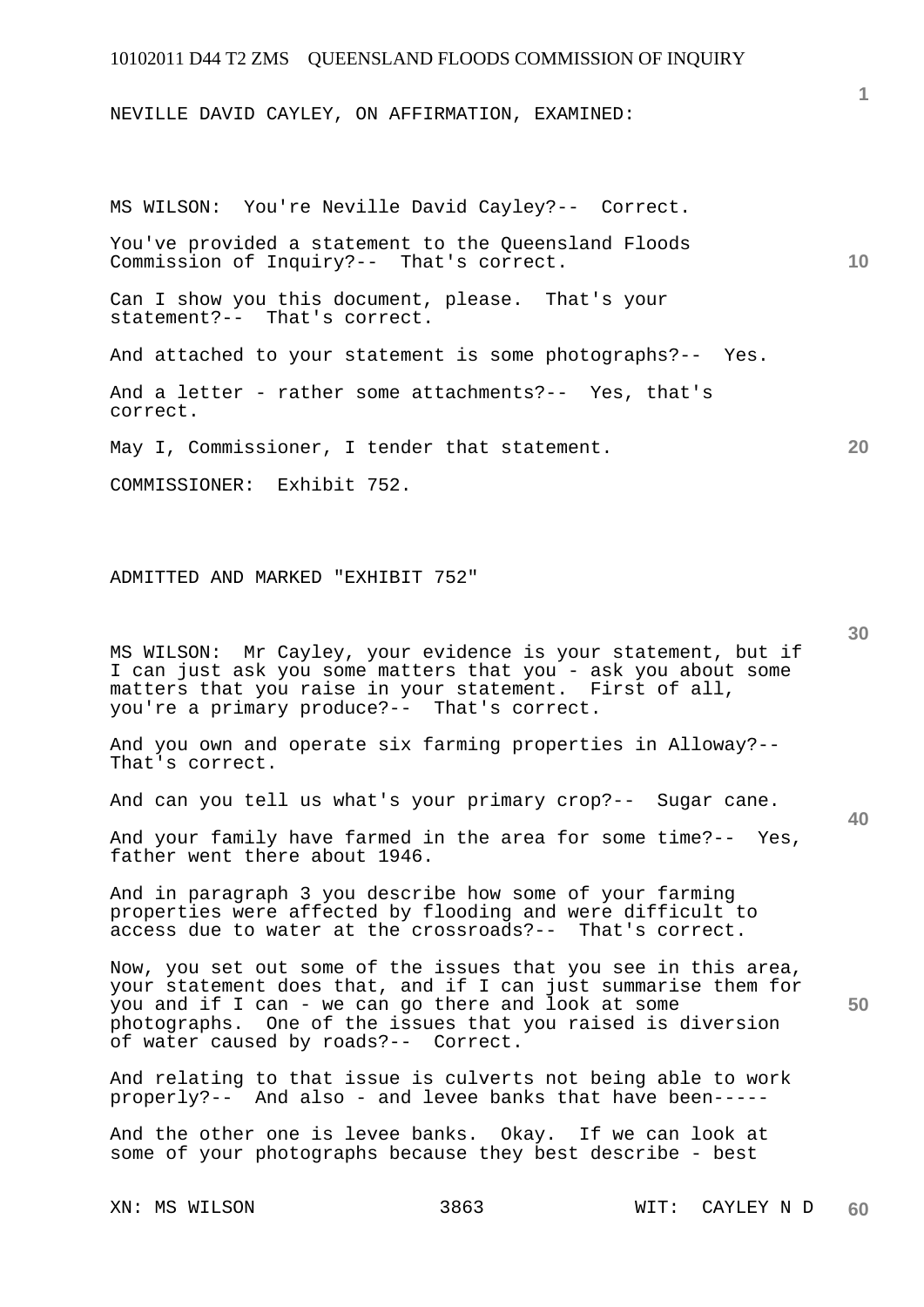show what you describe in your statement and you've provided us with many photographs. If I can take you to some. You see there that there is - the first one there's an A1 at the top?-- Correct.

Now, this is the culvert under Goodwin Road; is that correct?-- Correct. That's on the eastern side of Goodwin Road.

And-----?-- Looking towards Bundaberg city.

And we can see that the culvert entry point and access point, we can see that in this photograph?-- Yes.

And if we go to the next photograph this is a close-up and what's the problem there that you see, Mr Cayley?-- Well, further looking north towards Bundaberg city is what we call other water holes which is a big drainage area through. What they've done in this road - this was done in about 1988 when the River Road was upgraded and they've certainly put a culvert under the road but they've diverted all this water down to New Farm Road and down on to our properties. All the water from the western side of River Road and, you know, they've just blocked the whole flow of the water, in my opinion, down River Road which would flow down to the other water holes. So it's all going down and the big problem is the New Farm Road area-----

Mr Cayley, everything is being recorded so if you can talk slowly?-- Sorry.

You were talking about going to New Farm Road?-- Yes.

Tell us about that?-- Well, New Farm Road is - well, my property is sort of adjoined to New Farm Road which is to the eastern side of Goodwin Road.

Yes. Well, if we can go to - you've got some photographs of the culverts in New Farm Road and you'll see them marked as annexure B?-- Which one is it again?

If we can - you see you've got that tab there. You see a B on the tab?-- Righto.

If we can go to that one. So there's some photographs that you have taken of the culverts in New Farm Road?-- That's correct.

Okay. And we'll get - the photo behind it is just a wider of angle of that. Can you tell us about the problems that you see in relation to the culverts at New Farm Road?-- It's not so much the culverts, I mean, the drains have - they've just been filled up and arose from the soil and just the water is just flowing over the roads, not only through the drains. There's inadequate drainage around a lot of the roads.

**10** 

**20** 

**1**

**30** 

**40**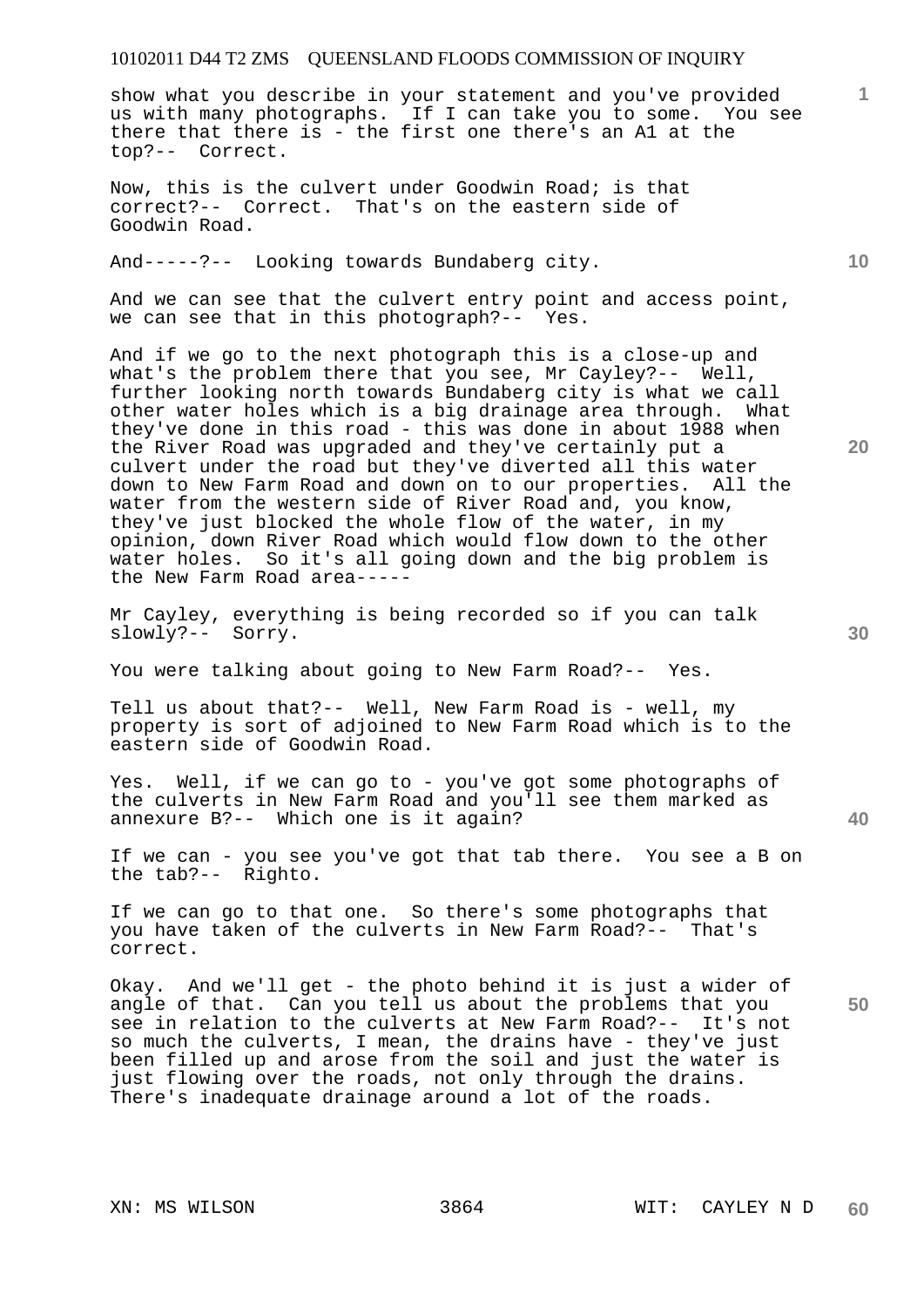And what do you particularly see as an issue in relation to the development of New Farm Road in terms of water flow?-- In 1993, it was always called New Farm Road. It was just an actual floodway. It was sort of a bit of a joke in the area. The road was the drain. But in 1993, the then Burnett Shire Council upgraded the road - to be bitumened in 1994 - but with the amalgamation of councils it never occurred, but nothing was ever done to the drainage, nothing, and consequently I'm getting flooding and flooding from other adjoining properties and, yeah, the whole thing is - the Council, I must admit, has got a big issue on this, not only where the water comes from, but where they're going to take it.

And if we can see tab 3 there, we can see another culvert under New Farm Road, and these photographs show the obstruction that seems to be gathering?-- A, B, C - tab 3?

Yes, do you see C?-- C, did you say?

C. If you can go to Tab C. Miss McGree could come over and assist you with where Tab C is. Now, is this another culvert under New Farm Road?-- I just can't pick that photo up. The two Commission Inquiry inspectors who visited my property discussed this with me. I've got a feeling these may be a couple of pictures they've taken.

Okay. In your statement you say - and just keep the photographs and I'll read this out because it may give you some assistance - "Travelling further along" - this is paragraph 11 - "Travelling further along New Farm Road, about another 50 metres from the first culvert is another culvert going into New Farm Road. This culvert again allows the water to run underneath the road and enter the grass drains. Again this culvert was ineffective during the floods and is now totally silted up, making it inoperable.", and the investigators took photos and now you've produced the photos we see?-- Those are the photos we saw before.

That's just another culvert that has got obstruction and is affecting the flow of water?-- That's correct.

Another issue that you raise in your statement is the construction of levee banks-----?-- That's correct.

-----by farmers?-- Yes.

Now, if we can go to the Tab A, when you're talking about and this is a photograph - have you got that photograph?-- Back to Gilbert Road. I must have another-----

That's A1. There we go?-- Which one do you want? Oh, righto. This one over here. That one.

Okay. So, if you see that photograph there of - and you've got pointed out a levee bank. They're the levee banks you're referring to?-- That levee bank on the left is on private property. That's taken from New Farm Road.

**10** 

**1**

**20** 

**40**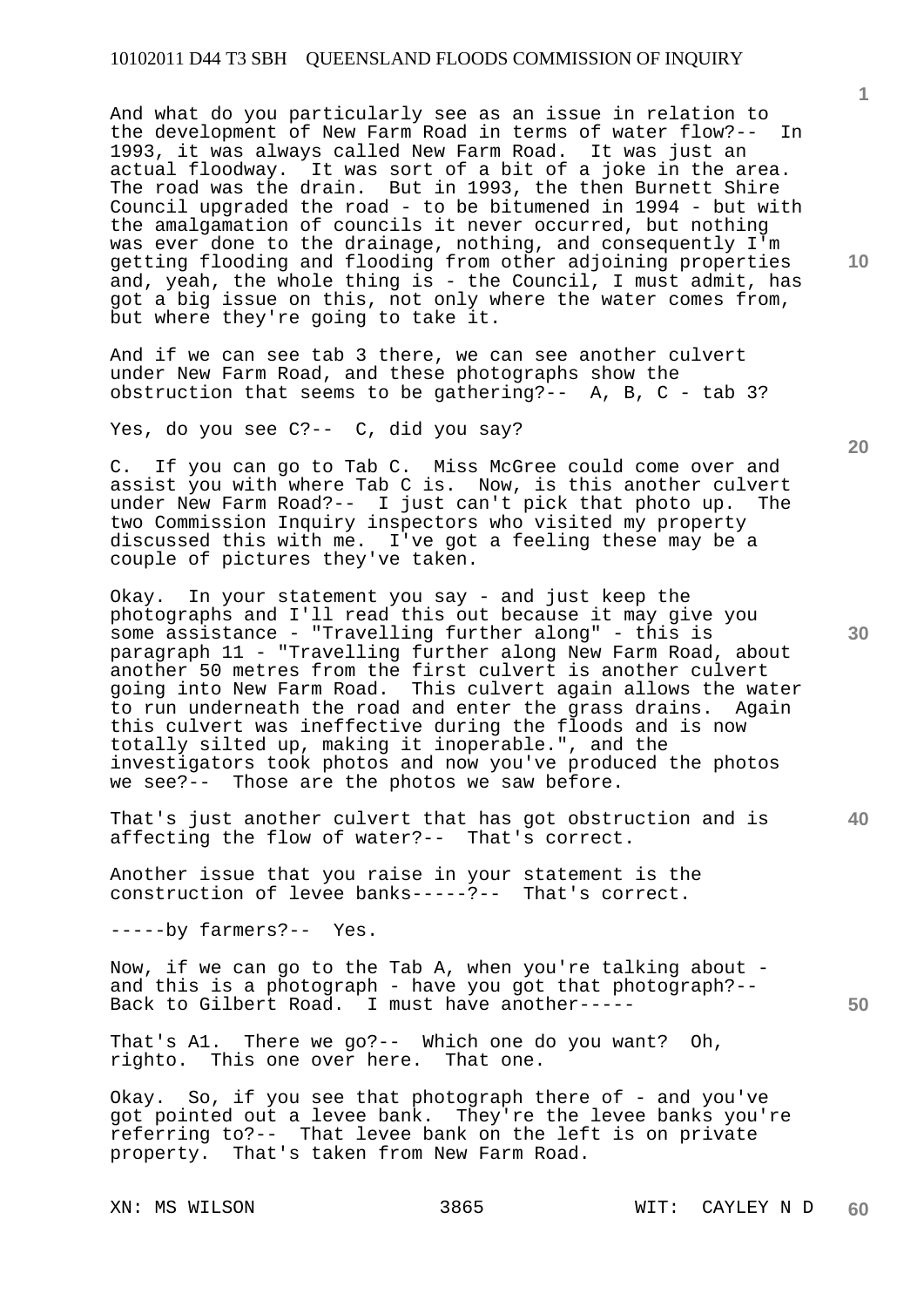Yes?-- If you're to look along this way, the levee bank has been constructed on Council property.

So, the levee bank that we've got here-----?-- Is actually-----

-----is on private land?-- Yes.

But it doesn't continue, you say, onto Council land?-- That's right, onto Council road, and you see that water there, it's the property on the right is my property, and that's the damage I'm getting from it, and a lot of that water is coming from a long way away, probably kilometres, but a lot of that has been diversion off Gilbert Road, as I pointed out earlier in the-----

A lot of it is diversion from-----?-- Gilbert Road, where we first started.

Yes, and that's because there was not adequate flow?-- And then all this water then works its way down through my property and neighbouring properties and ends up on New Farm Road further down, which really causes a major problem.

Now, Mr Cayley, if we can go to your recommendations that you set out in your statement, and you can see that as your last page of your statement before it goes to the photographs. It's headed "recommendations"; do you see that?-- Yes.

And the recommendations that you believe that is necessary to enhance flood mitigation in your area is set out there. If I can take you to some of those? More aerial photographs of the area recording water movement would assist in enhanced planning and drainage systems?-- I believe so, yes.

What do you see - what information do you see could be obtained from such aerial photographs?-- Maybe instead of all the water getting to this point, maybe we should look back further by - and say, well, let's divert some of the water into other - further south there's some massive drains been built by councils over the years which, in my opinion, just don't get filled up at all. They take some water, but they're massive drains, and maybe some of this water could be channelled back that way.

So, are you wanting more of a bigger picture being looked at?-- Yes, talking about the centre of Alloway district.

Thank you, Mr Cayley. I just wanted to get further information about what you were wanting from those aerial photographs. I have no further questions.

COMMISSIONER: Mr Ure?

**10** 

**1**

**20** 

**50**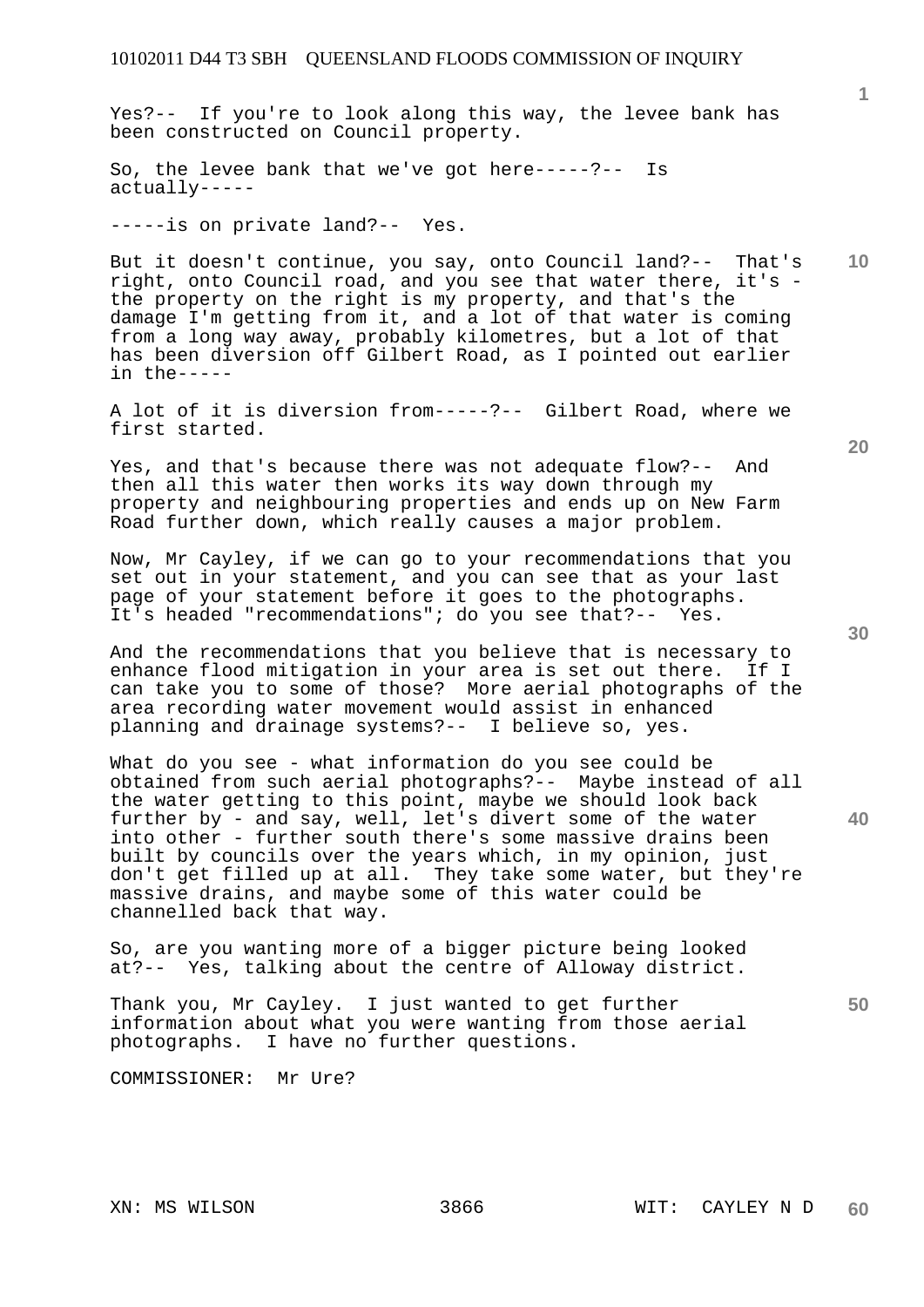MR URE: Thank you. Mr Cayley, would you look, please, at this document? This is a cadastral base - and I hope we've got it correct - does that depict some of your land holdings, particularly the holdings in the vicinity of Goodwood and New Farm Road?-- That is correct.

I tender that.

COMMISSIONER: Exhibit 753.

ADMITTED AND MARKED "EXHIBIT 753"

MR URE: And if you look at the plan, you can see that helpfully the Council's marked at the intersection of Goodwood Road and New Farm Road the De Maren property; is that correct?-- Yes, yes.

And that's the property that you express some concerns about in your statement, correct?-- That's one of them, and there are two others as well, but I probably didn't-----

Let's focus on this one for the moment. If we go to your photograph A - that's the one that you have noted the levee bank on. It looks like this?-- Yes.

Just wait while that comes up. The photographer is standing on New Farm Road and he's looking up the common boundary between the De Maren property and the property immediately to the east of that that you own that has frontage to New Farm Road?-- Yes, that is correct.

And I think you told the Commission in your evidence-in-chief that the - what you describe as a levee bank in the photograph is, in fact, a feature that exists effectively on your common boundary between yourself and the parcel to the left?-- Yes.

But the levee bank that you describe as a levee bank in the statement that you say is on Council land is, in fact, a feature that's in the road reserve off to the west of the photographer on the boundary between the De Maren property and New Farm Road?-- Yes, that's correct.

Now, if we look at the feature that's in the photograph, you describe it as a levee bank, but, in fact, a drain has been created, has it not, and the spoil from the drain has been heaped up on the western side of the drain along the De Maren property?-- No, the drain was built there by my father and previous owners because of - the road has been since built up there because of the low-lying area where the water drained to, that's-----

I'm not talking about the roadway at the moment. I'm talking about the one on the road?-- Talking about the one on the private property.

**10** 

**1**

**20** 

**50**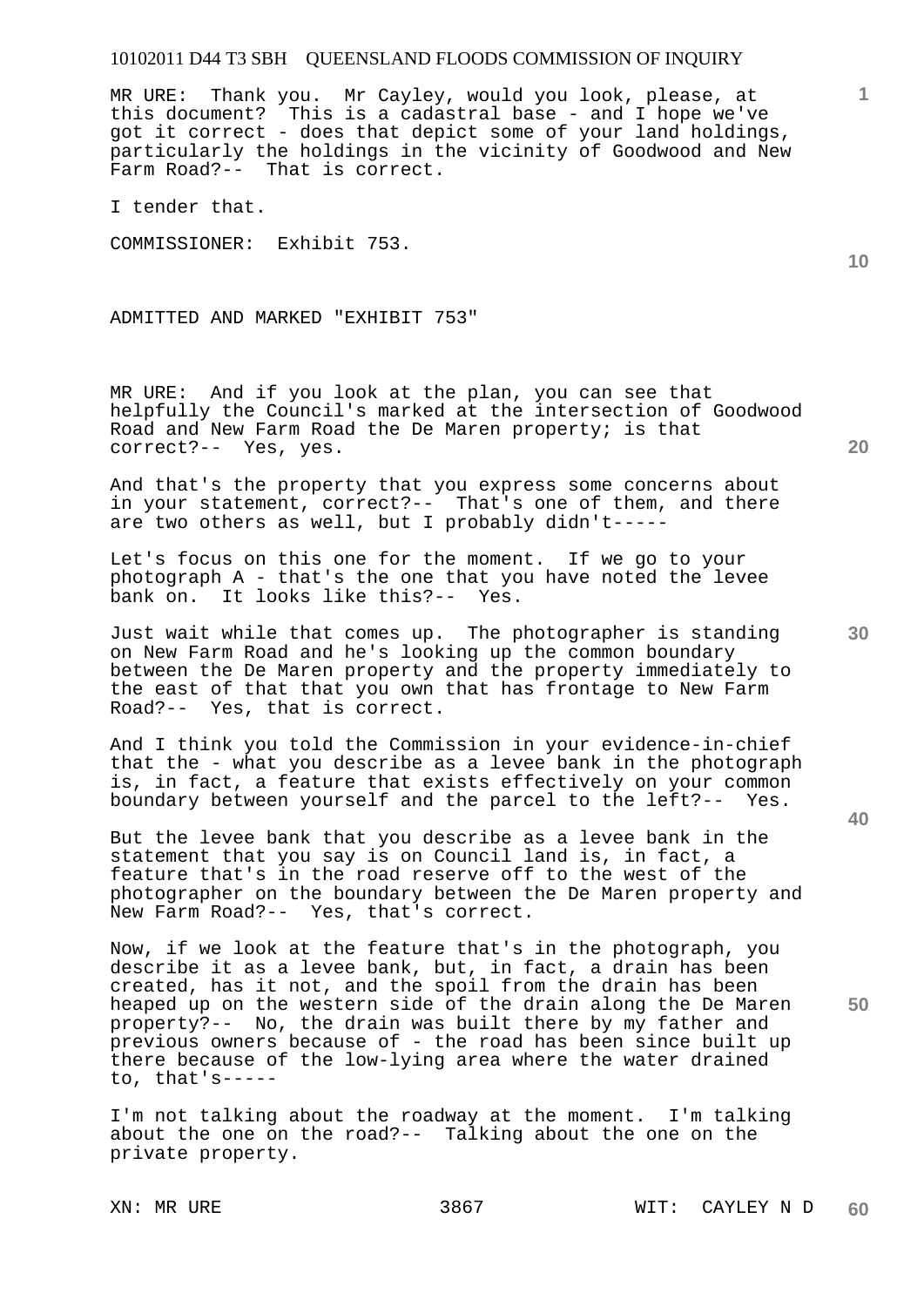On the private property?-- That was constructed by the present owner - down the back of the property is a dam that he's constructed and to do that he has put the spoil right over the whole farm and, as a consequence, that's created a bank right around the whole property to stop water going on his property, yeah.

But imagine for the moment that there's no water there in this photograph, I suggest to you that what you would see was on the eastern side of what you're calling the levee bank a triangular ditch, which is a drain feature?-- Mmm.

But on the western side of what you're calling a levee bank, the differential between the top of the levee bank and the surface level of the property on the De Maren land is only about 200 mils? Do you understand what you're saying?-- I understand what you're saying, yes, but I think the natural land, as it was naturally before, would be a lot lower than that.

That may well be the case, but it is the case, isn't it, Mr Cayley, that in all of this area, which is subject to intensive agriculture, there is shaping of the surface to meet the farmers' needs, sometimes involving laser levelling, sometimes not, correct?-- Yes, and I think a lot of laser levelling, in my opinion, is done to excess in some places.

Not arguing. That may well be the case. But it is also the case, isn't it, that this area is incredibly flat?-- Yes, yes.

For example, if there was a - a true levee bank was built on the surface with no excavation and no drain associated with it, even of 200 mils in height, that could hold, given the featureless nature of the terrain, an enormous amount of water?-- Yes.

**40**  It is also the case, isn't it, that these sorts of features are an integral part of farmers managing their land, particularly cane?-- It is done to stop water going on to his property, but the consequences of that is that the road has been damaged further down and also destroying my property.

Well, I think you mentioned-----?-- There's probably one photo I didn't add in is the damage that's been done by-----

You're not suggesting - or are you - that any approval was needed from any local government to construct what is seen in photograph A, or are you?-- I don't think any approval would have been done at all.

No, I'm not asking whether it was done or not, whether it was needed or not? Are you suggesting that that ought to have been approved?-- Well, I don't see that any person could go and build a bank of however height and there's plenty of other evidence down there where they've gone and put a fence on Council-owned land. You just can't do it.

**1**

**20** 

**30**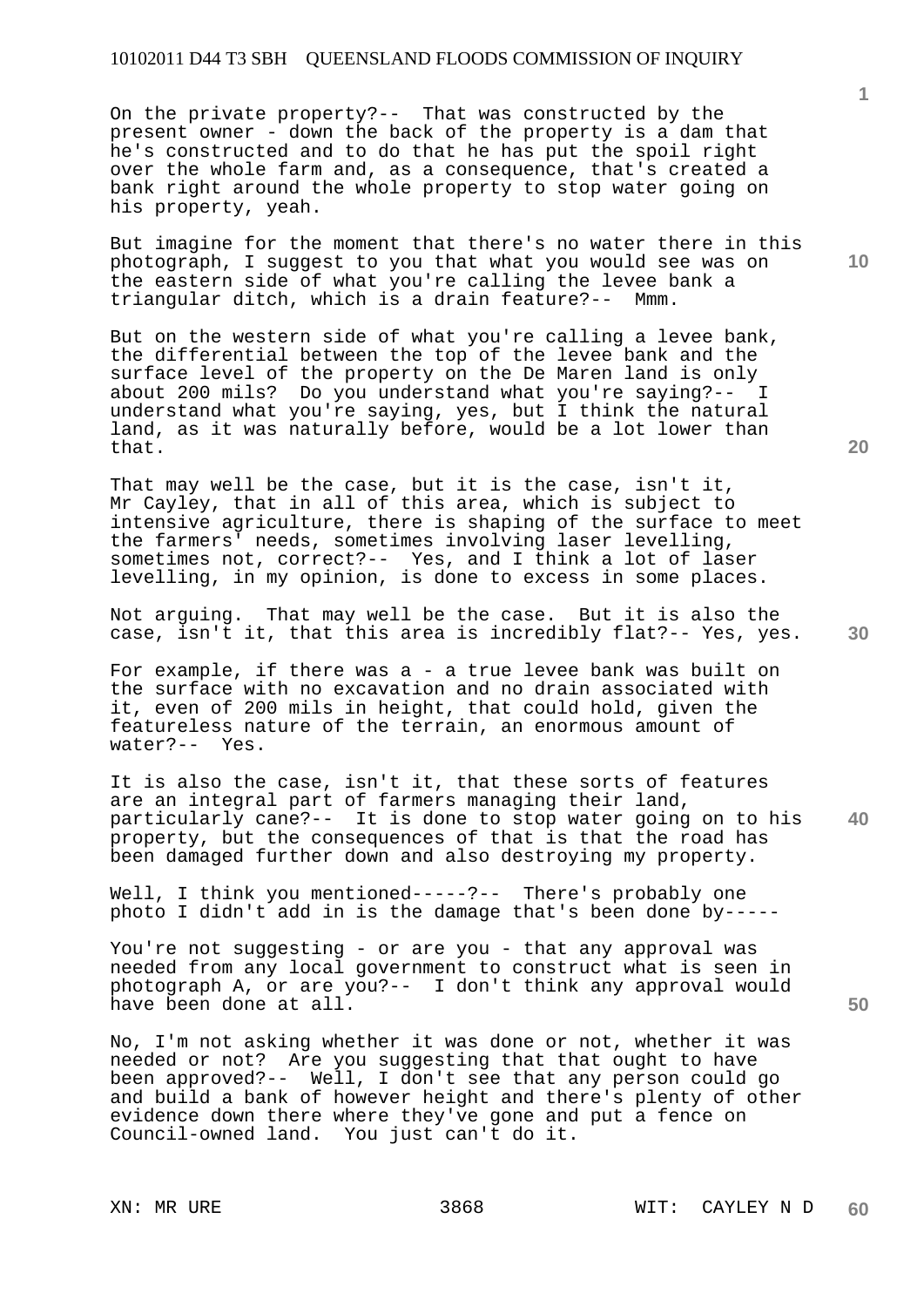Many of the farms - again I'm focusing on this one on the private land - leave the road reserve to the side for the moment - there are many farms in the vicinity on the eastern side of Barazza Road and Rexs Road?-- Yes, that's correct.

That have features such as this?-- Yes.

Have the local farmers ever thought of getting together and seeing if a consensus could be reached amongst the practical men to try and obviate the problems that appear to be occurring as a consequence of this? Do you know what I'm saying?-- There was a discussion a long, long time - probably 25, maybe 30 years ago - with Council officers at the time with the view of putting a drain further east, to the north towards the other waterholes, but I don't think anyone could ever - I think the cost of it would be prohibitive and to try and get private land holders to contribute to it was, I think, a stopping block in those days. But I believe there could be a solution to it.

I wasn't so much suggesting that the local land owners contribute to any major items of infrastructure, but there are circumstances around where lots of farmers who farm in the same area get together and agree about a mutually acceptable construction of levee banks, are there not?-- Yes, I suppose there could be.

A couple of other things: in paragraph 9 in your statement, you deal with the impact that you see that Goodwood Road has on your farm and on New Farm Road's water carrying capacity?-- That's correct.

You deal with that at paragraph 9?-- Yes.

That's a main road, isn't it - declared main road?-- Yes.

So, that's not under Council control?-- No, that's right.

**40**  And I think you've told us earlier in the statement that until amalgamation, which I think was March 2008, you were in the Burnett Shire; is that right?-- That's right. If we go further south, we've got Paynes Road which is in the area we are talking about. Water flows down it just as it does on New Farm Road, but it all ends up on New Farm Road.

I have nothing further, thank you.

COMMISSIONER: Ms McLeod?

MS McLEOD: No questions, thank you.

COMMISSIONER: Mr Rolls?

MR ROLLS: Commissioner, in so far as matters concern Goodwood Road, which has just been raised, my instructions were that<br>they weren't matters under the control of the State. In so they weren't matters under the control of the State.

**10** 

**1**

**20**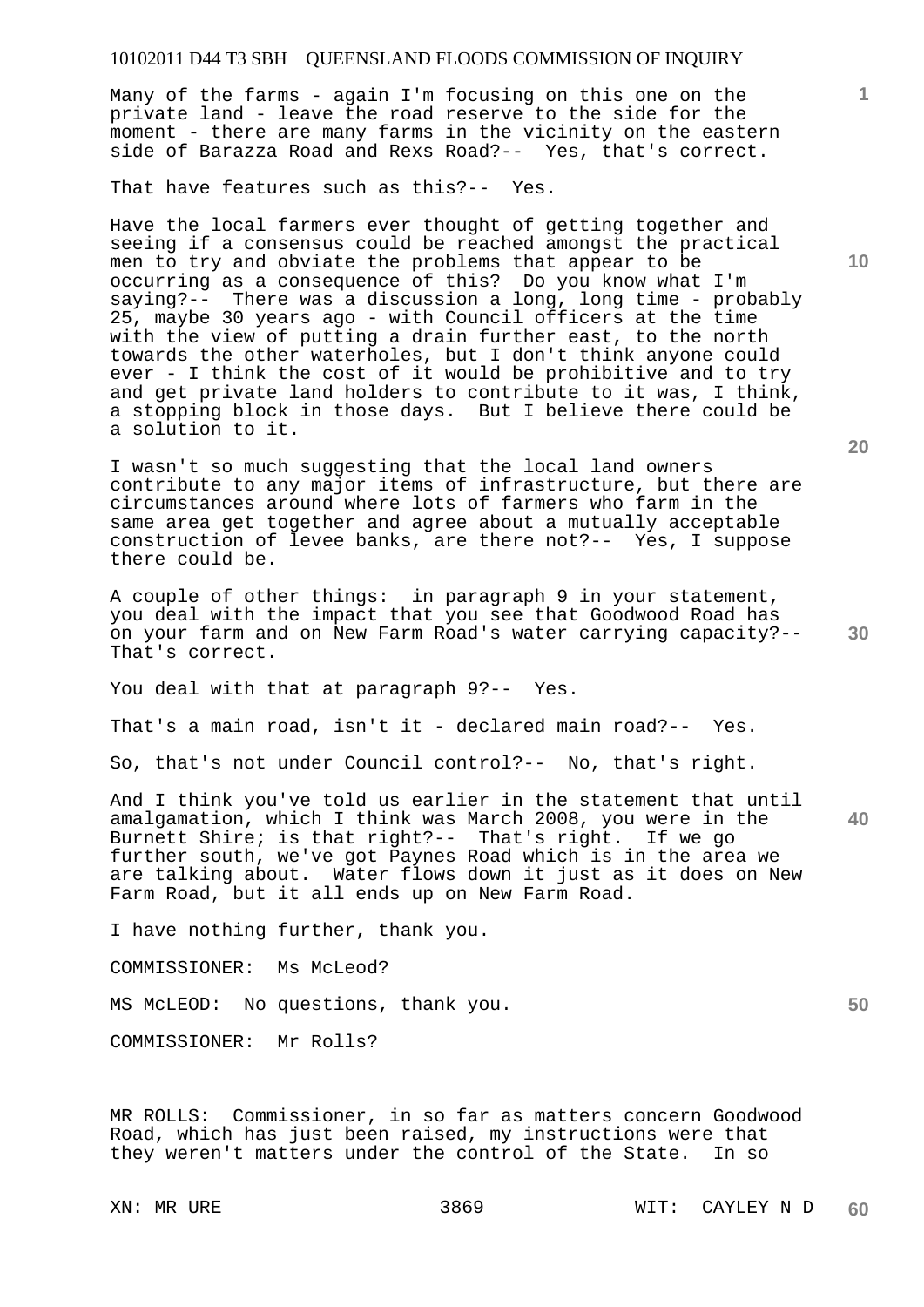| 10102011 D44 T3 SBH QUEENSLAND FLOODS COMMISSION OF INQUIRY                                                                                                                     |           |
|---------------------------------------------------------------------------------------------------------------------------------------------------------------------------------|-----------|
| far as they are, my client will reserve its position and will<br>provide a statement, as we've indicated, in Brisbane in<br>relation to those matters probably later this week. | 1         |
| COMMISSIONER: Thank you.                                                                                                                                                        |           |
| MR ROLLS: On that basis we have no questions.                                                                                                                                   |           |
| COMMISSIONER: Thank you.                                                                                                                                                        | 10        |
| MR URE: May I ask for the plan back from Mr Cayley?-- Sorry.                                                                                                                    |           |
| Thanks.                                                                                                                                                                         |           |
| COMMISSIONER: Mr Ure, is there a local law about levees which<br>happens to define where the levee is?                                                                          |           |
| MR URE: No.                                                                                                                                                                     |           |
| COMMISSIONER: Thanks very much for your time, Mr Cayley?--<br>Thank you, Madam Commissioner.                                                                                    | <b>20</b> |
| You're excused.                                                                                                                                                                 |           |
|                                                                                                                                                                                 |           |
| WITNESS EXCUSED                                                                                                                                                                 |           |
|                                                                                                                                                                                 |           |

MS WILSON: Thank you, Madam Commissioner. I call Barry Underwood.

**50**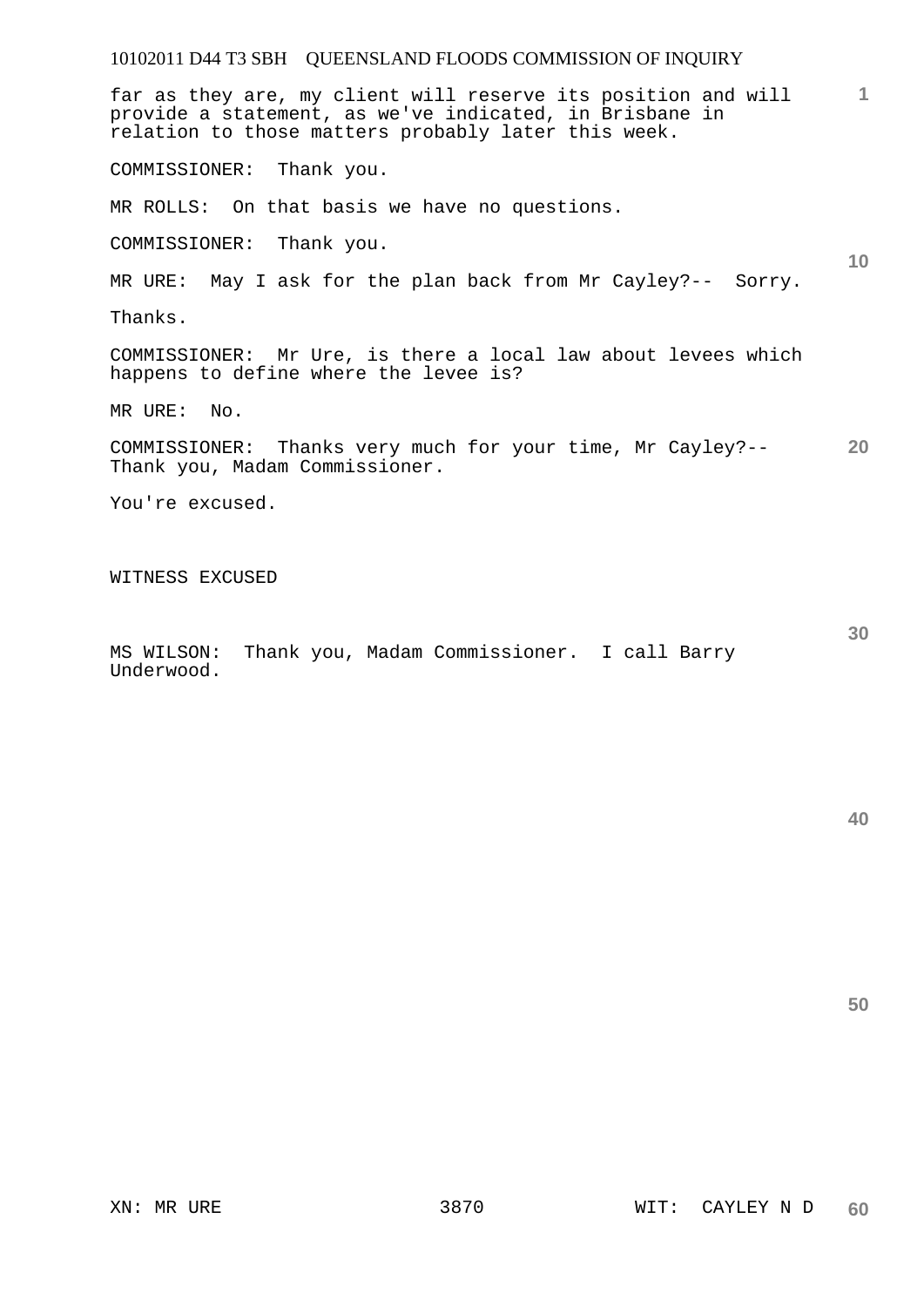BARRY CLIFTON UNDERWOOD, SWORN AND EXAMINED:

MS WILSON: Your name is Barry Clifton Underwood?-- Yes.

And you provided a statement to the Queensland Floods Commission of Inquiry?-- Yes.

Can you have a look at this document, please? That is your statement with some attachments?-- Yes.

And today when you came to Court, you have also been thinking more about some of the issues about property planning and development and provided a document that set out your ideas in relation to this?-- Yes.

And can you have a look at this document, please? Is that the document-----?-- That's the document.

-----that you came to Court today with?-- Yes.

Madam Commissioner, I tender those documents.

COMMISSIONER: Do you want them as one exhibit or two?

MS WILSON: They can be one exhibit.

**30**  COMMISSIONER: The statement and recent witness suggestions will be Exhibit 754.

#### ADMITTED AND MARKED "EXHIBIT 754"

MS WILSON: Now, you have a property located at 100 Smiths Crossing Road, Bundaberg?-- Yes.

And the block is about 10 hectares?-- That's right.

And it's zoned Category 2 Rural Residential?-- That's right.

Now, the property is on a hill?-- On a hill, yes.

And there's a creek running through the block?-- Down the bottom, yes.

And your residence is-----?-- On the hill.

-----on the hill?-- Yes.

Now, during the floods, the recent floods, your residence wasn't flooded?-- It wasn't flooded. The problem was that I lost access to the public road.

**1**

**10** 

**40** 

**50**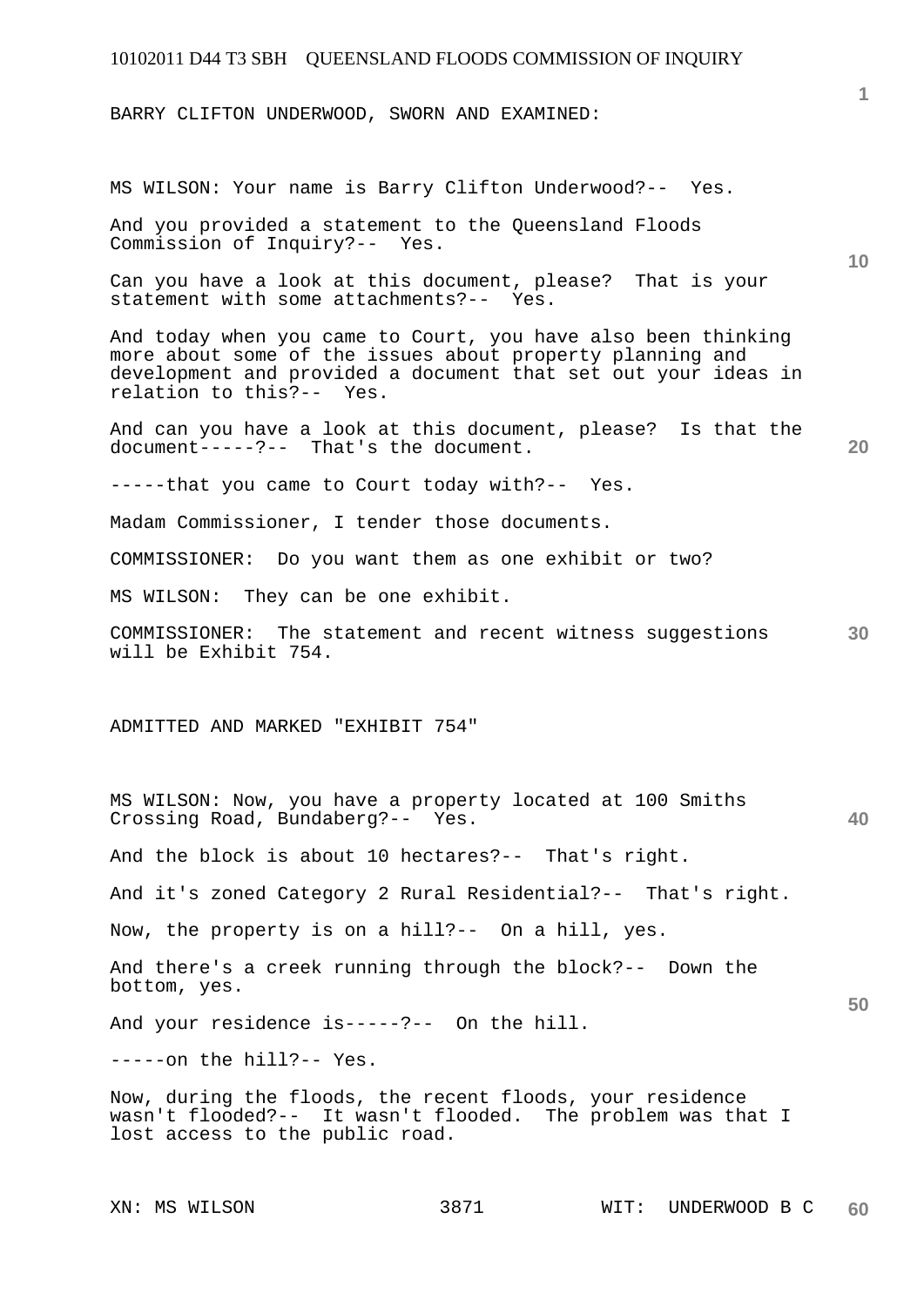Okay. And that was a result of a ford crossing failure?-- Yes.

And you provided some photographs to your statement?-- Yes.

Perhaps if we could have a look at those photographs?-- Exhibit 1?

**10**  Yes. Just wait a minute, Mr Underwood. I will also get it on the screen so others in the gallery can see it. So, we've got the one that's marked "1"?-- Yes.

And can you tell us when this photograph was taken?-- This was taken about two years beforehand and it was showing the ford in heavy rain. It was the ford that was on the property when I purchased it and it started to blow out on the downstream side, as you can see on the left corner where there's some earthworks exposed and the surface was starting to crack severely and it was showing signs of actually collapsing. It was a very narrow ford. It was only 2.5 metres wide and it was really unsafe for any heavy vehicles to cross.

Now, you did some repair work on that?-- Yes, I asked a contractor to come in and originally I asked him to reclad that ford with reinforced concrete and he told me he could do something better, and which I allowed him to do, and that shows - part of that work is shown up in the next photograph, photograph number 2.

That's photograph number 2?-- Two, yes.

Which we'll just get there?-- Yes. Now, this requires a bit further explanation. Where the poles are showing - where the two dogs are - that's where the pipes - two 600 millimetre pipes were put in to allow for water to flow through the pipes downstream and back towards the photographer. You will see a large amount of ballast and rock that had been placed in there and that was where the contractor built a by-wash to allow excess water to flow through the system. Unfortunately, the pipes he installed were insufficient in size, the by-wash he put in didn't work, which caused erosion on the - back on the fenceline, and then, subsequently, later on, there was further - I sent him an E-mail and asked him to remove the - because he was in America at the time on a family matter - and I asked him to remove the pipes at that time because he - so that we'd allow the water to flow down the normal stream course and remove it away from the by-wash.

Now, during the floods, was there water over this ford crossing?-- Water, yes, would have been over there and caused severe erosion of the work that the contractor had done.

How far above this ford crossing was this water? How deep?-- Well, it was sufficiently high enough to go over the level the level of the ford is shown between those two - those supporting posts.

**30** 

**20** 

**50** 

**40**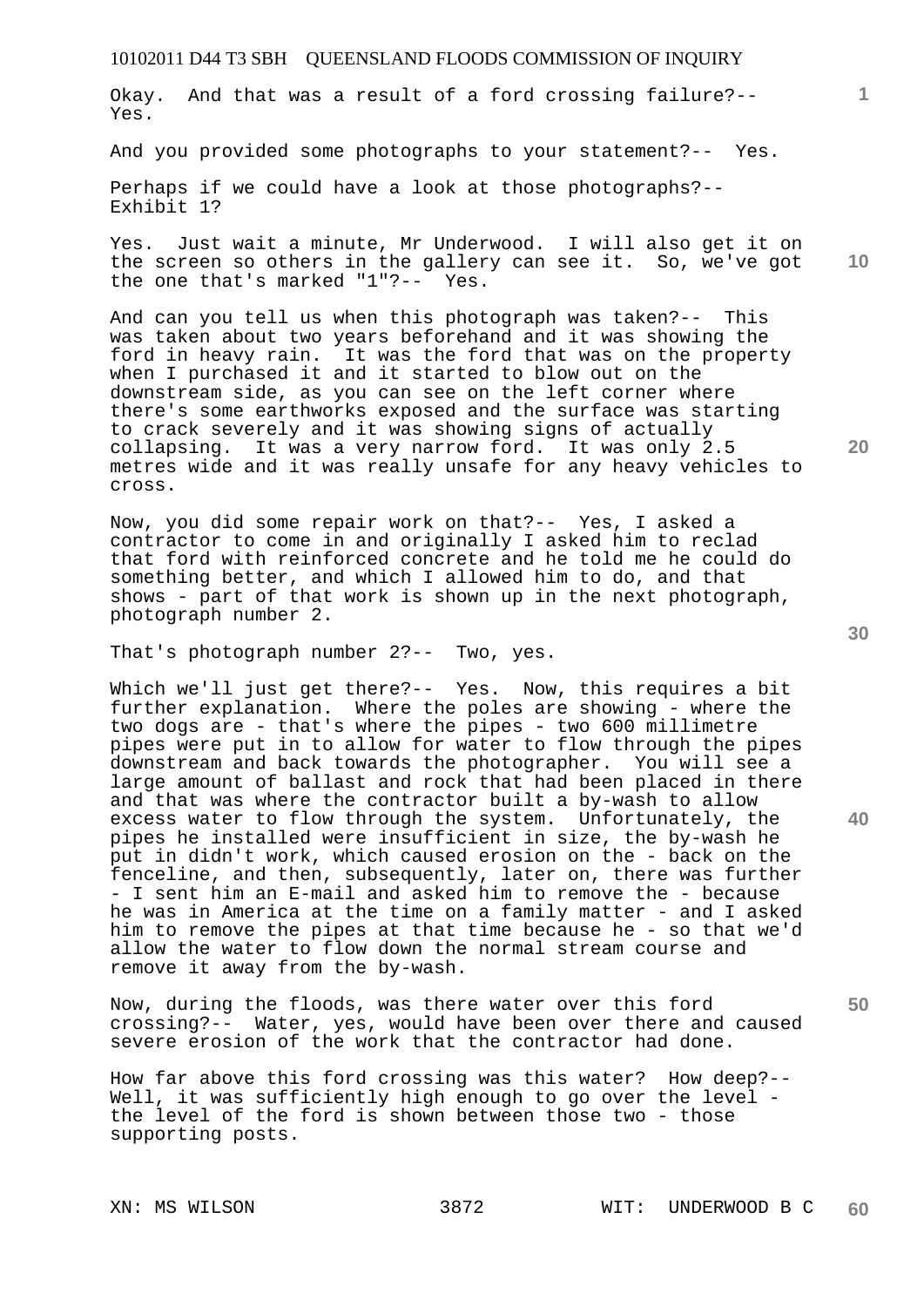So, the water was over those posts?-- Yes, over the poles that were left - put on the side to retain the works in position, so I didn't go down and see the actual amount of water that flowed over it, but it also flowed out on to the road, too, as well, and caused further problems on the road surface. I'll be quite clear about that.

Now, this ford crossing, it's on your land?-- Yes.

**10**  And during the floods, you couldn't get a car across?-- I couldn't get a car across after-----

And how long was that for?-- It would be about a month, yes.

Okay. And your daughter would come and visit you?-- Yes, I had a daughter that came out and she brought over supplies that I needed and things like that and I had a friend that used to come out regularly and they would come down and I would meet them at the gate. I could walk across, but I couldn't drive.

You could walk across the crossing but you couldn't get a car across?-- No, I couldn't drive, no.

Okay. Now, if we can go to your statement and if we can go to paragraph 6 of your statement?-- Yes.

Now, your statement sets out some issues that you see in your area-----?-- Yes.

-----that have been caused by some infrastructure development; is that the case?-- Yes.

Now, at paragraph 6, you explain that before they subdivided the land, there was a dam?-- Yes, there's a dam on the east side of my property, about 10 to 15 metres from the fenceline, that interrupted the - what would have been the pre-existing creek, and when the water came down through that, it got sufficiently level to divert around the dam but caused additional flow and erosion through into my property.

You believe that when they subdivided, they had no regard for the dam or the creek?-- Yes, I believe that.

And how does that, in turn, affect flooding on your property?-- It means that there's been no attempt whatsoever to ensure proper flows of water through the properties through my property and neighbouring properties and through the Council road.

You also raise the issue of levees?-- Yes.

And that is at the bottom of paragraph 6?-- Yes. They were to the west of - to the east of my property on either side of the road, and they were constructed on Council property, and I'm unsure as to when they were constructed, but they had the effect of diverting water selectively away from some properties and then ultimately they're going to come through

**20** 

**40** 

**50**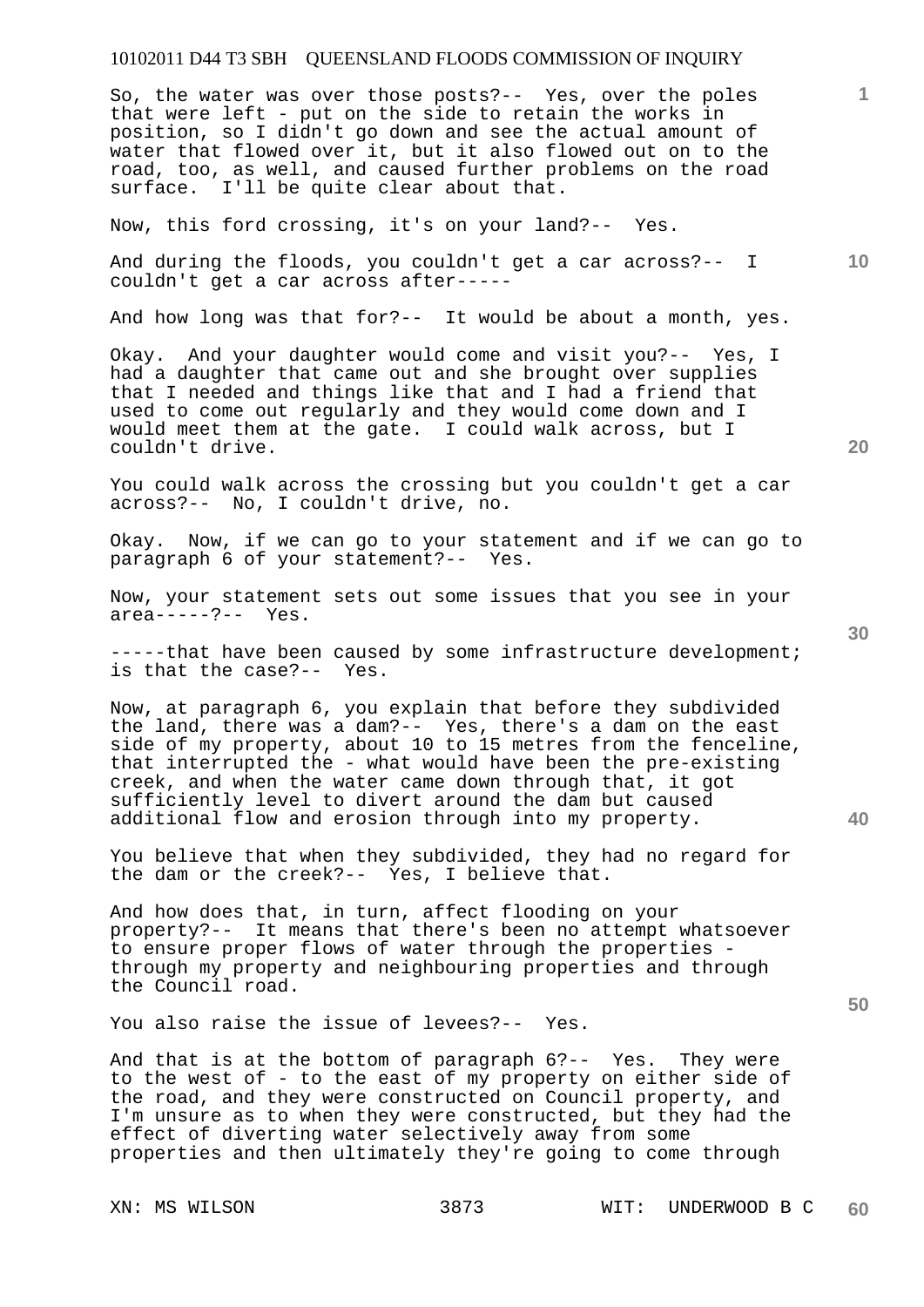my property.

And how high are these levees that you're talking of along Smith Creek Crossing Road?-- Over the period of years, they've eroded down, but they would be around about - could be anything from 500 to 900 high, but they're above the road surface on both sides. On the south side, they would be slightly higher than what they are on the north side. haven't actually measured them.

Okay. But they're about 500 to 900 mil?-- Mmm.

Now, do you know who constructed these levees?-- No, I can only assume that they were done after the properties were sold, but - and I assume that perhaps - rightly or wrongly that it was done by the Council. I don't know.

And you also raise the issue of culverts to the west of your property?-- Yes, they had the effect of diverting the road from the south side across to my property - not necessarily straight into my property, but into neighbouring properties and added to the flow of water that's coming down my property.

Now, Mr Underwood, if you can go to paragraph 21 of your statement, and you believe that if due regard had been initially paid to the subdivision and development of these allotments, access to your property would not necessarily have been through a creek?-- Yes.

What should have been considered then in your-----?-- Well, they could have - could have effectively reduced the size of the neighbouring property to my west and allowed me to go back on the north side of the creek bank, back on to Smiths Crossing Road without having to cross across the creek at all, and it would have alleviated any problem. They would have come back out of Smiths Crossing Road about the neighbour's entrance, and it would have been clear there.

And that then feeds into your recommendation, does it, at paragraph 27, that there needs to be proper control over planning developments?-- Yes.

And this must include any necessary flood and access mitigation?-- Yes.

So all you're just asking for is when property developments are considered, flooding, such as flood infrastructure, is also considered?-- Yes.

**50**  Thank you very much, Mr Underwood. They're all the questions I've got, but there may be some questions from others.

COMMISSIONER: Mr Ure?

**10** 

**20** 

**40**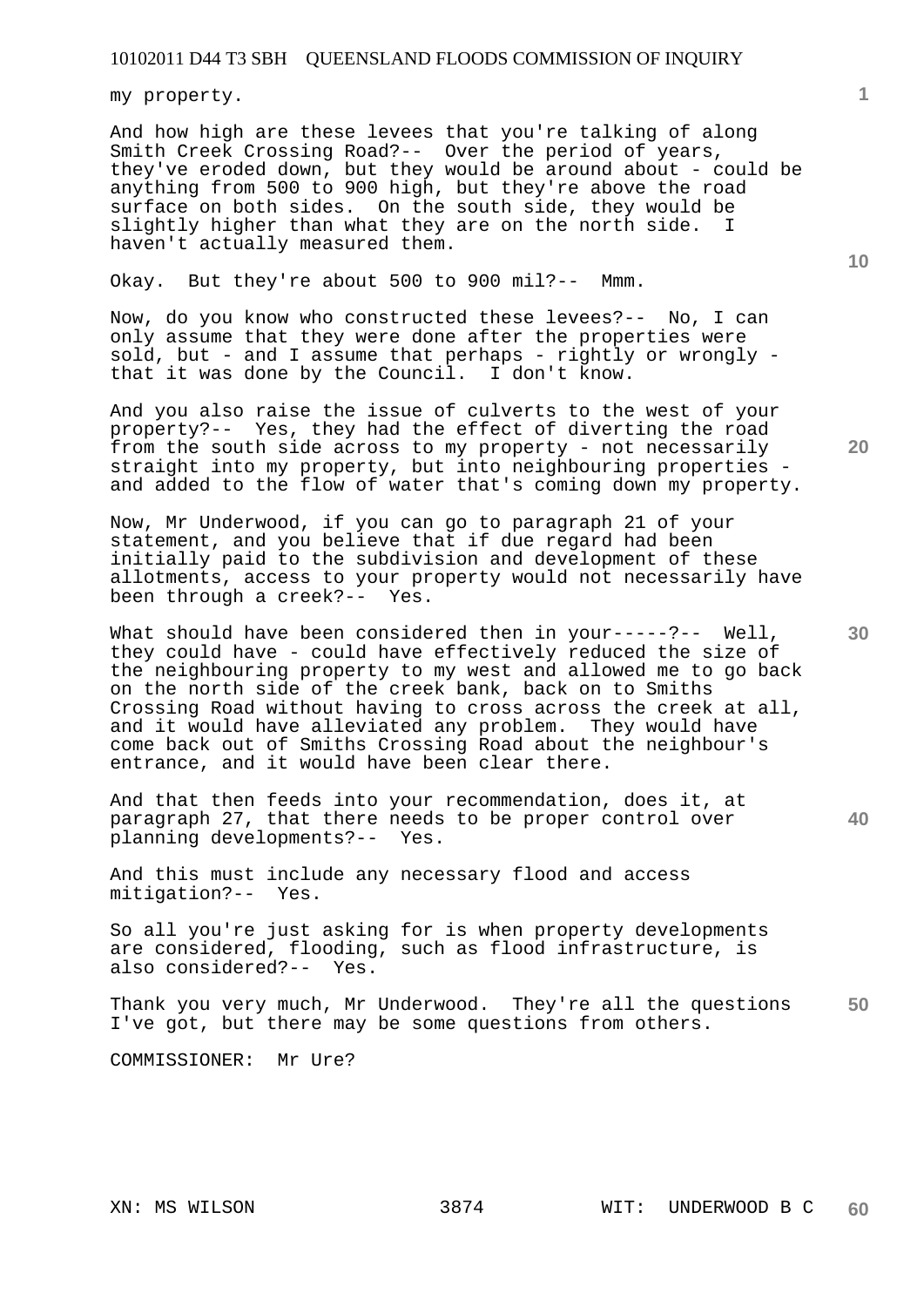MR URE: Thank you. Mr Underwood, look, please, at this document. This is a plan on a cadastral base showing Smiths Crossing Road in the vicinity of your property. That's your property identified in yellow, is it not?-- Yes.

I tender that.

COMMISSIONER: Exhibit 755.

ADMITTED AND MARKED "EXHIBIT 755"

MR URE: You can see there is pretty impressive topography in the vicinity, is there not?-- I understand that.

**20**  Just a quick glance shows that midway back from Smiths Crossing Road along your property, we've got an area with a contour of 16.5?-- Yes.

And it rises as one travels to the north?-- Yes.

And the highest contour - it's a bit hard to see - but it's probably well into the 30s on the north eastern - yes, it is, 35.5 on the north-eastern corner-----?-- Yes.

**30**  -----of the land. And we can see that the creek that you're referring to, across which you have to travel to get access to Smiths Crossing Road, is the one that starts - is outlined in red, or the contour is outlined in red, starts near the dam feature that you've told us about on the property to your immediate east, correct?-- I would dispute that, because looking at the land itself, you'll find that going into those neighbouring properties, there are small dams that have been put across what would have been an existing creek line.

**50** 

**10**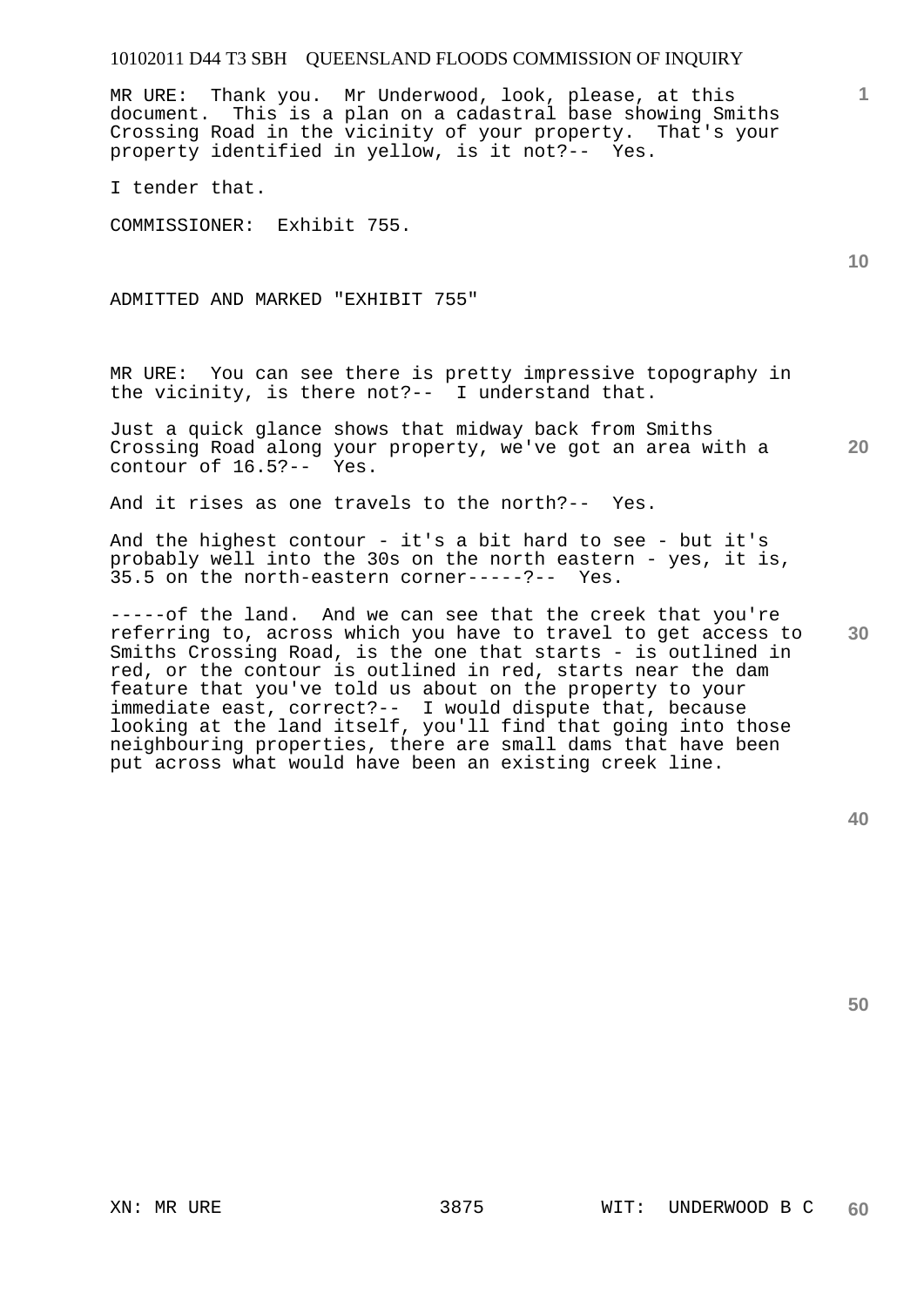No argument about that because if one looks at this retreat up here-----?-- More or less-----

-----going to the north - let me finish please, going to the north across the boundary of your neighbour immediately to your east, it is clear, isn't it, that your property and the creek is part of a significant valley feature in the topography?-- Yes, but I would say that the valley feature has a depth running parallel to Smith Crossing Road when you look at it physically. But just to enlighten, further in my statement I said that some of the - a lot of the water flowed past - circumnavigated around my property to the north and that was due to some erosion on a neighbouring property that was actually diverting the water back down into that property where the dam was.

But-----?-- That's not shown there.

Without being in the least unsympathetic, Mr Underwood, it is really the case, isn't it, that you have been pretty hard done by by the contractors that you have engaged to do the works that we're here discussing now?--  $I - yes$ , I would not dispute that.

Because in reality, it is not an extraordinarily difficult exercise to ford the sort of watercourse that you, from an aesthetic point of view, are fortunate enough to have on your land?-- Yes, I agree with that.

You have talked about some levees on Smith Crossing Road. Can you just assist me, please, whereabouts are they?-- They would be up about - about - the next - the block that's going to the east of my place, about halfway along that and along the next block further east, and then there is a break for the gate entry, and I think there is a bit further to the next adjacent property and they are on the other side of the road immediately opposite the second block along Smith Crossing Road from-----

Are they associated with table drains?-- No, there are no table drains there at all.

All right. We will see-----?-- A straight levee has been put there evidently to divert water away from properties and that it was to take the water flowing from the south and the southside across - directly across the road it diverted to culverts.

How far away is your property from Bundaberg CBD here, time<br>wise?-- 20 kilometres exactly from the post office - from 20 kilometres exactly from the post office - from gate to post office.

How long does that take to drive?-- About 20 minutes.

We might see if we can have somebody have a look at it. Just one small point, you say in paragraph - in your statement that

**10** 

**1**

**40**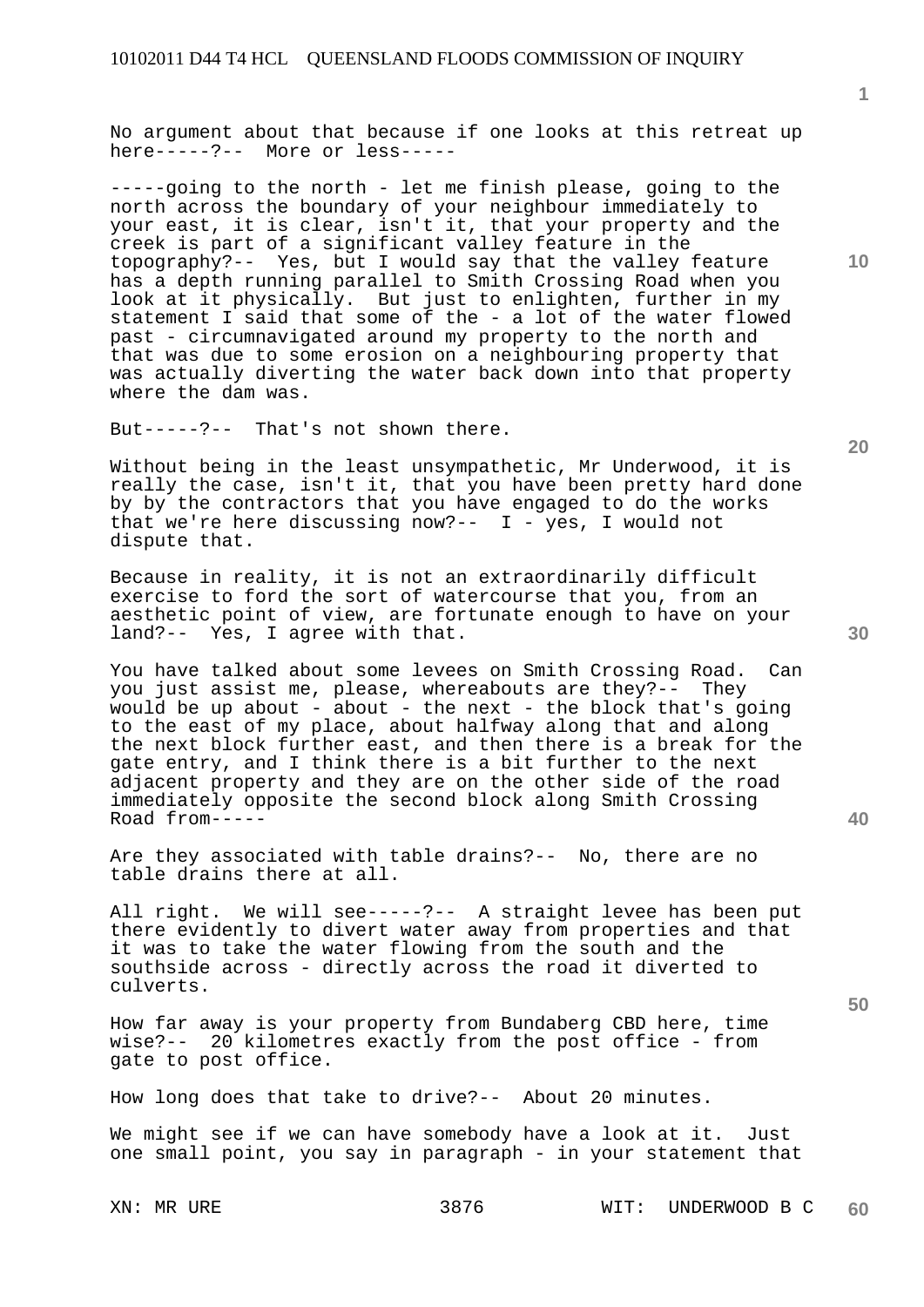# 10102011 D44 T4 HCL QUEENSLAND FLOODS COMMISSION OF INQUIRY XN: MR URE 3877 WIT: UNDERWOOD B C **1 10 20 30 40 50**  your land is zoned category 2 rural/residential?-- Yes. I suggest it is in fact just zoned rural?-- Well, I thought on the rate notice I received it was zoned category 2. It has never been - it wasn't zoned a simple rural on the contract when I purchased. I tender an extract of the zoning map for the subject land. COMMISSIONER: 756. ADMITTED AND MARKED "EXHIBIT 756" COMMISSIONER: But would you like Mr Underwood to have a look at it to see - is it something he can orient himself with? MR URE: Well, look, please, at this document. Can you identify your land on that zone-----?-- Yes, I can identify that. The DPI map I originally saw when I purchased the property was that - was clear. DPI map?-- Yeah, the map I got from the DP - out of the DPI, I meant, and I am sure the rate notice showed it was category 2. I have nothing further. COMMISSIONER: That was Exhibit 756. MR URE: Thank you. COMMISSIONER: Ms McLeod? MS McLEOD: I have no questions, thank you. MR ROLLS: No questions, thank you. MS WILSON: Madam Commissioner, before Mr Underwood goes, I will give him my copy of that contour map, and I will give you a pink pen. Can you just mark on that where you are referring to those levees on that map there?-- That would be very approximate. Just so we can have some general idea where you are referring to?-- Yes. Thank you, Madam Commissioner. I tender that marked up map by Mr Underwood. COMMISSIONER: Exhibit 757. ADMITTED AND MARKED "EXHIBIT 757"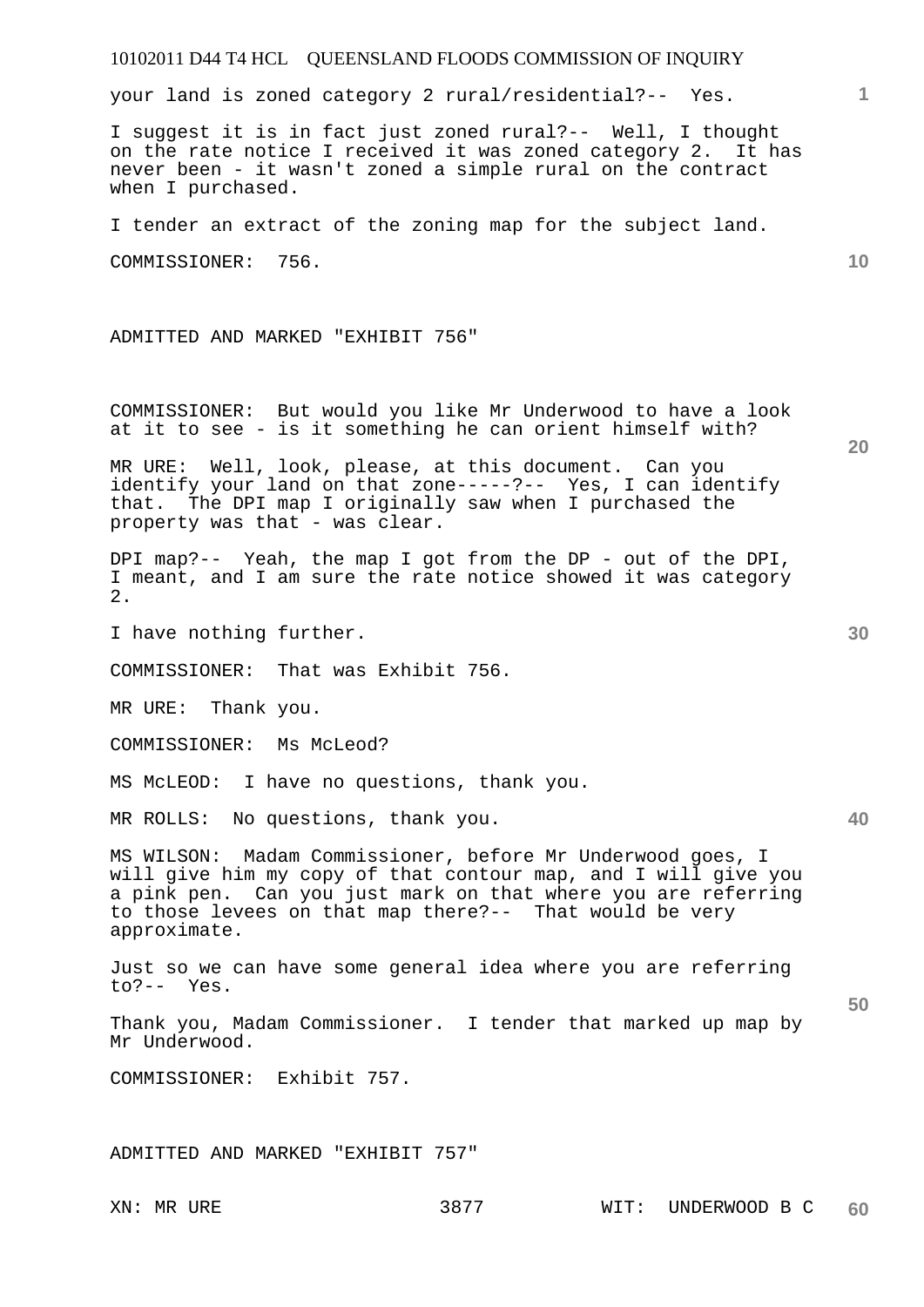MS WILSON: And I have no further questions. May Mr Underwood be excused?

COMMISSIONER: Yes, thanks, Mr Underwood-----?-- Thank you.

-----you are excused.

WITNESS EXCUSED

MS WILSON: Madam Commissioner, Ms Kefford will be taking the next witness.

**20**  MS KEFFORD: Madam Commissioner, I call George Shuter.

**30** 

**50**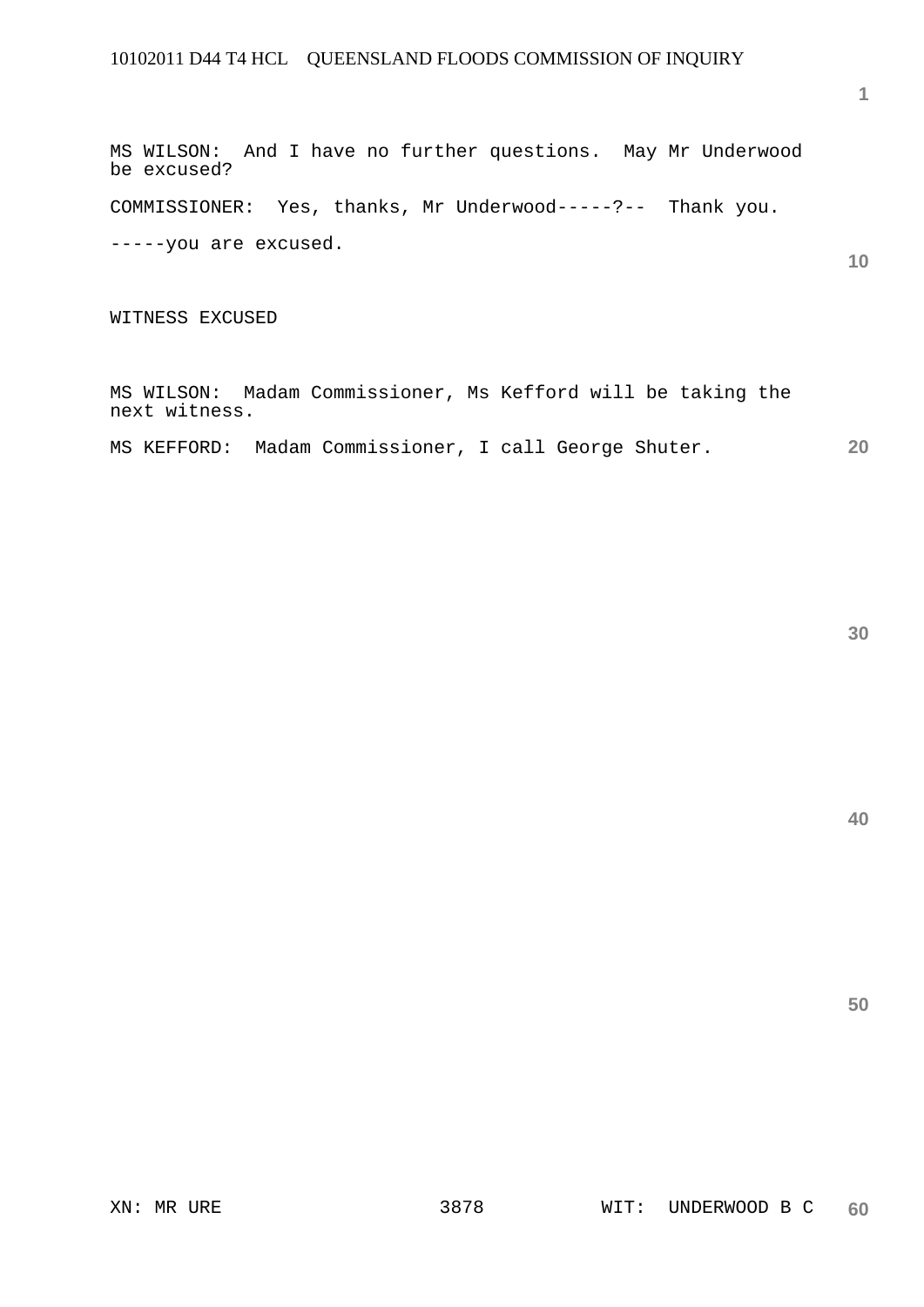GEORGE VLADIMIR SHUTER, SWORN AND EXAMINED:

MS KEFFORD: Your full name is George Vladimir Shuter?-- It is.

You have provided a statement to the Queensland Floods Commission of Inquiry?-- I have.

Can I ask you to have a look at this document, please? Is that a copy of your statement? And it has got a number of attachments to it including photographs?-- Indeed. Yes.

Madam Commissioner, I tender that statement and the attachments.

COMMISSIONER: Exhibit 758.

ADMITTED AND MARKED "EXHIBIT 758"

MS KEFFORD: Now, Mr Shuter, that's your evidence but if I could ask you a few questions about it, I understand you live in the Moore Park area?-- I do.

And Moore Park is a small beachside suburb of Bundaberg?-- Yes.

It is about 20 kilometres from the city centre?-- Yes.

And its current population, what is that in approximate figures?-- About 3,000.

**40**  And has it reached its limit, or is there signs that it is still growing?-- It certainly is. There is new development that's been applied for and considered with council, 129 lots at Moore Park Road and Murdochs Road, plus there are further developments north of that near the primary school that continue along Isaac Moore Drive, so there is still lots of development area been allocated.

And in your statement you mention at paragraph 5 that at the time of the flood - and I take that to be the 2010/2011 floods - you helped with getting residents access in and out of isolated areas around Moore Park. Can I just ask you about that? And if you turn to the first page of attachment 1, there is an aerial photograph that looks like you've used Google to identify a number of spots on that photograph?-- That's right.

Do you have that?-- Yes.

Are you able to explain where the access was cut for this

**20** 

**50** 

**10**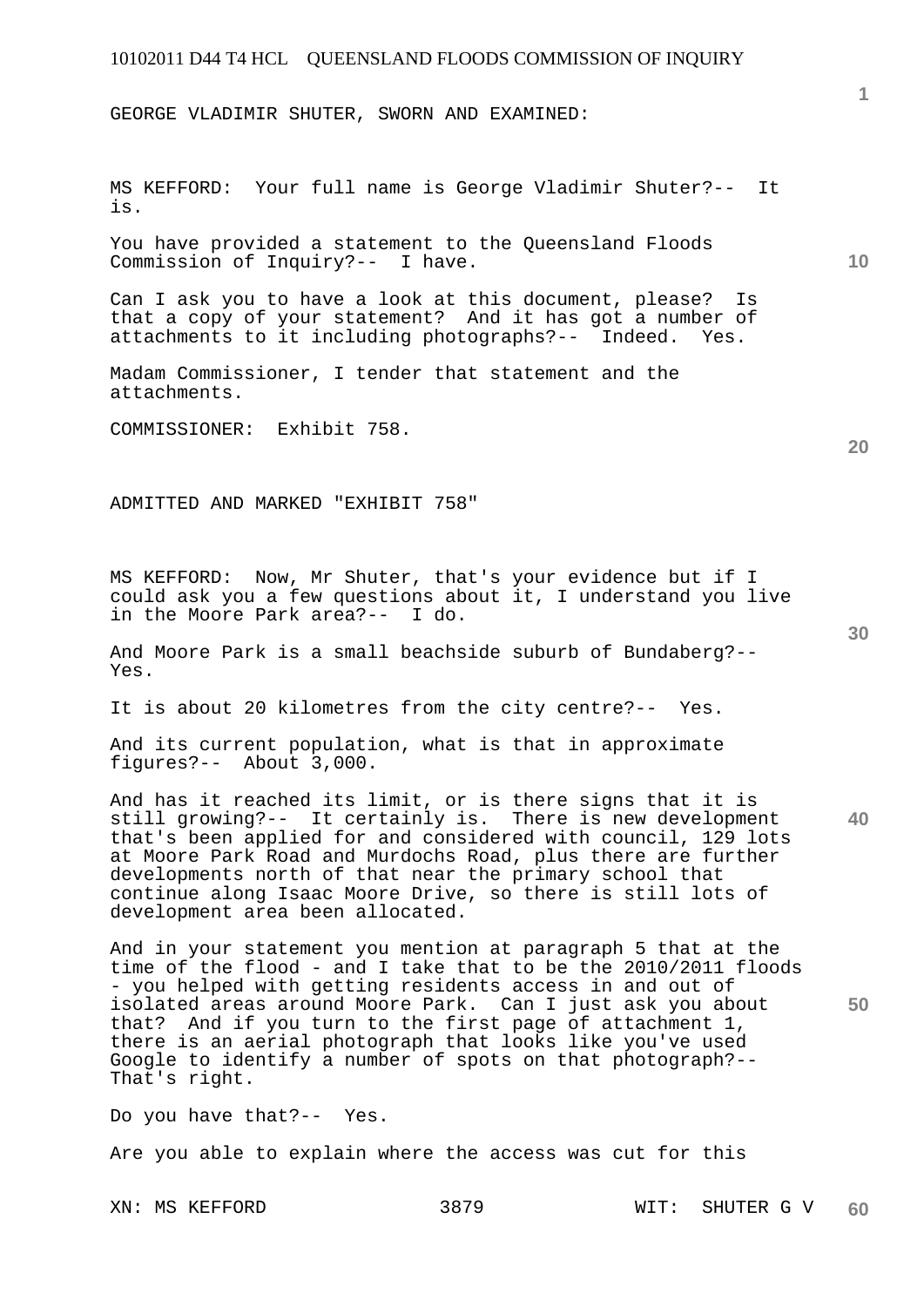Moore Park area by reference to that photograph?-- Yes, number 7 at Royal Palm Boulevard was where I was mainly involved. I made about two or three trips into either access people out or get supplies in. There was one woman I know at least that damaged her car trying to get through about a metre's worth of water and it was only four wheel drives that could get through at that point.

Is that how you were able to get through-----?-- Yes.

-----by way of four-wheel drive? And at paragraph 6 of your statement you say that Moore Park - you were told by the Council Disaster Coordinator that Moore Park needs to be self sufficient for a period of three days. When were you told that information?-- That would have been at a meeting - and I would have to go through the minutes of the Community Association minutes to verify, but it would have been two meetings ago, which would put it earlier this year - Mal Campbell - actually, I am not sure if Mal was actually there or if it was a representative via Mal - but at a meeting he said basically that all the local villages would have to accommodate themselves; the emergency situation would have to be that we would need to be self sufficient for a period of days because the emergency services just couldn't cope with everyone all at once. So the plan would be - and Mal has said this before - he has been invited to a future meeting to come and explain the further emergency procedures - that what we would need to do as a community to suffice all to be safe, to be fed, to be clothed, to be sheltered, and what the plan would be. So it is in the process at the moment of SES, fire brigade and council to work out some manner of what would need to be done in those first days if an event occurred.

COMMISSIONER: Mr Shuter, can I get you to slow down a bit, because every word has to be taken down?-- I am sorry.

If you can just take it steady?-- I am sorry.

Thanks.

MS KEFFORD: Was this information conveyed before or after the 2010/2011 floods?-- I can't say for sure. I would have to check the minutes but my belief is it would be either between the 2010 flood and '11 or post '11.

And in your statement you express a number of concerns about drainage problem areas throughout Moore Park - and if we could just bring up again the aerial photograph image, the first page of the first attachment. If I could just ask you a few general questions? There is eight numbered balloons on that photograph. You express concerns about drainage problems in each of those areas, is that correct?-- That is correct.

And in terms of those drainage problems, is it difficulty with water flowing across the land and getting away, or how is the drainage - where is the water coming from that is causing the drainage problem?-- Most of the water appears to be from rainfall, and with farmers taking measurements of groundwater

**10** 

**1**

**20** 

**40**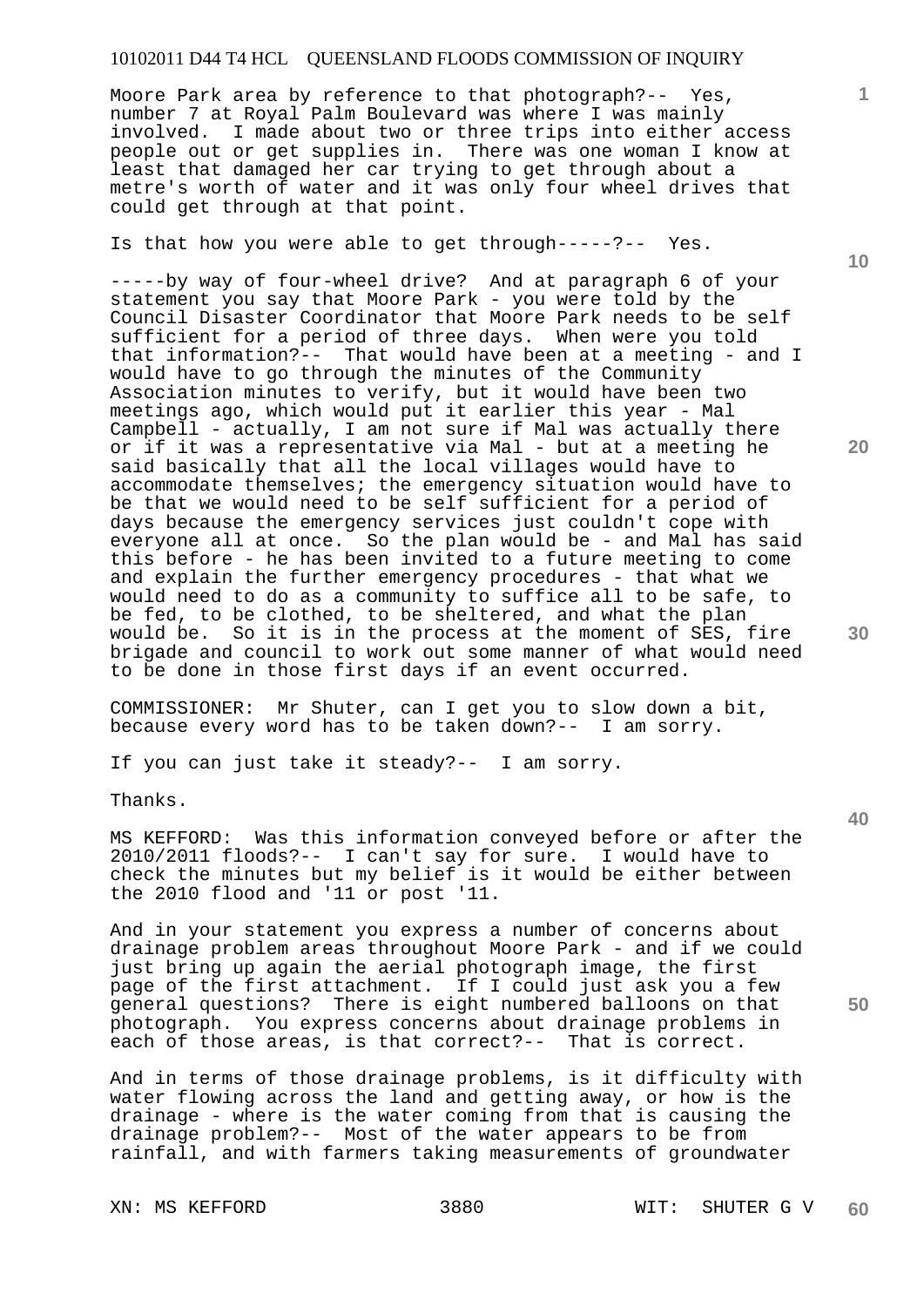level, it appears that on any event that there is a consecutive three or four days of rain, that the groundwater level is at zero, so it is basically sitting there, and any further rain then that falls will simply expand beyond the boundaries that can contain it and cause either localised flooding, or at each of those eight points some manner of water remaining. In my opinion - and I have spent a fair bit of time to look at the evidence to support it - number 1, which is on the "O" in Google, that that point, there appears to be a blockage preventing water going from a weir that was put in approximately 1965 but has not been maintained by successive councils since, and has now apparently been declared abandoned by DERM, that the sediment between numbers 1 and 2 is preventing any flow for the distance of seven kilometres further back all the way back to Heron Close and Royal Palm Boulevard. The evidence is that at high tide and low tide, I have been at the weir and there is absolutely no difference on a 3.7 metre tide, high tide, or at a .2 low tide, the water at that weir remains at 20 millimetres above the outlet pipes.

So if I could break down a couple of things that I think flows from what you've said, do I take it that your understanding is at point 1 on the diagram, that point is lower than the topography at point 7 and there is a gradual change in topography from point 7 down to point 1?-- At a meeting at the Community Association, one of council's engineers said that there was a three millimetre drop in that distance, and we took that at face value and said we accept that. Since then, though, we have found that that measurement is incorrect and there is more likely a distance closer to a metre or two between those points. I can't substantiate that without having an engineer verify it.

But that's the basis of your-----?-- That's the basis of it.

-----expectations?-- That all of the water flowing from points 8 and 7 must go along a channel along those numbers indicated, and at the weir at number 2, that's the failure to be able to proceed any further into Moore Park Creek at 1.

So your expectation that siltation between points 1 and 2 is causing drainage problems in the area generally is based on this expectation of change in topography between points 1 and 2, and the higher land around the points 6, 7 and 8?-- That is correct.

And what do you - does this have a heightened impact during times of flood?-- Apart from the immediate impact of access to areas that would have - and Sandpiper Grove certainly had water in both of the events in 2010/2011, and so did Royal Palm - so apart from that immediate effect, I have great concerns that DERM has extended the boundaries of what they are calling the wetland trigger areas, and that people's insurances and the value of their land and properties will be affected once DERM has allocated that the trigger land has been widened and, therefore, properties will fall within those boundaries.

**10** 

**1**

**20** 

**40**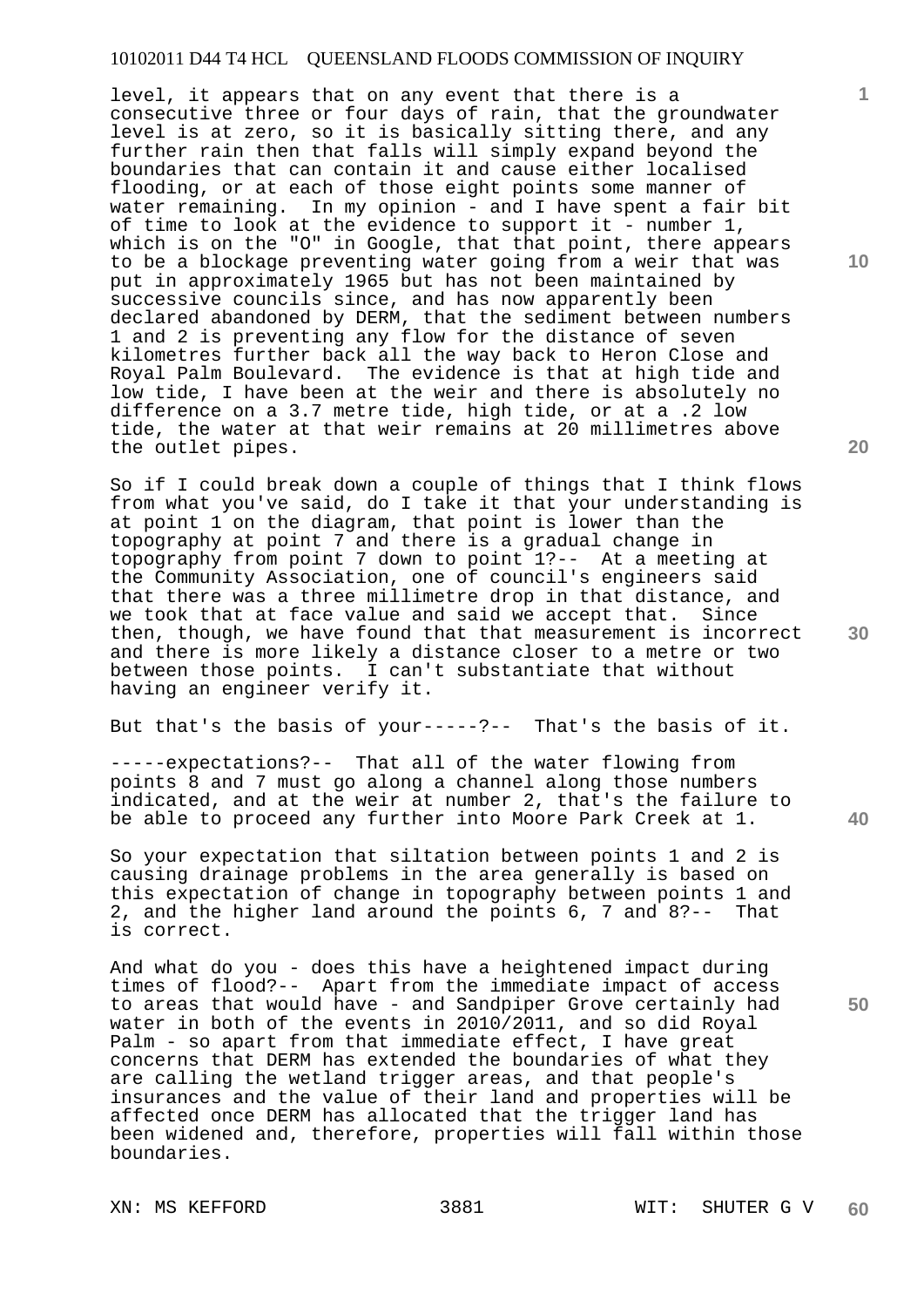And in terms of the - during these times of flood or significant rain, the areas that get isolated because of this inability for the water to get away, are the isolated pockets only those residents around Royal Palm Boulevard, or are there other pockets that get isolated?-- Sandpiper Grove certainly was cut off and there is, I think - I have left in one of my attachments, the front page of News Mail that showed residents walking through knee deep waters trying to get through to Moore Park Road.

And at paragraph 29 of your statement, you express concern about a further 128 lot residential development and the concern that you have about the additional restriction of water flow as a consequence of that development. Can you just explain, perhaps by reference to the aerial photograph again, where that development - where your understanding is of where the development is to go and how you say that will cause additional restriction of water flow?-- The Bundaberg Sugar development that's been approved by council, 129 lots, sits directly below number 2. So it is on the junction of Murdochs Road and Moore Park Road. So that wetlands area is going to be developed-----

To the east of Moore Park Road?-- To the south-east.

South-east?-- Yes, of Moore Park Road. So basically opposite the junction of Murdochs Road and Moore Park Road. My concern is that the impact that that property development will have with roof areas, and tar, and other non-absorbing surfaces, that that will simply exacerbate further the water that will be running along that space, and added to all of the water that will continue flowing along that channel, 8 to 2, the development, in my opinion, would be affected greatly come wet weather events.

And at paragraph 32 you tell us that you're fearful of a third heavy wet season in 2011/2012 cutting off Moore Park beach for days or weeks. When you talk about cutting off Moore Park beach, is it those pockets of Moore Park beach that you were telling us of before that is around Royal Palm Boulevard and Sandpiper Grove?-- No, there is other areas that are affected, and they are not on the map. Continuing along Moore Park Road off the map there is a series of Ss that appear - an S bend - that appear to be lower, near Coombs Creek, I believe it is, and that area is consistently cut, that road area would be non-traversible in heavy rain and has been cut on both events in the past, 2010/2011.

Do you have a perception as to what the issue is - what is causing that area to be cut? Is it the same drainage problem between points 1 and 2 on your Google map?-- Look, that's not something I could probably make a statement about. I can only assume that there is a drain - and a very workable drain close to that. If this watercourse is part of that problem, I think a hydrologist would have to make that claim. In my opinion I could only see that it could exacerbate it further, but whether it is a direct effect, I am not sure.

**1**

**10** 

**30** 

**40** 

**50**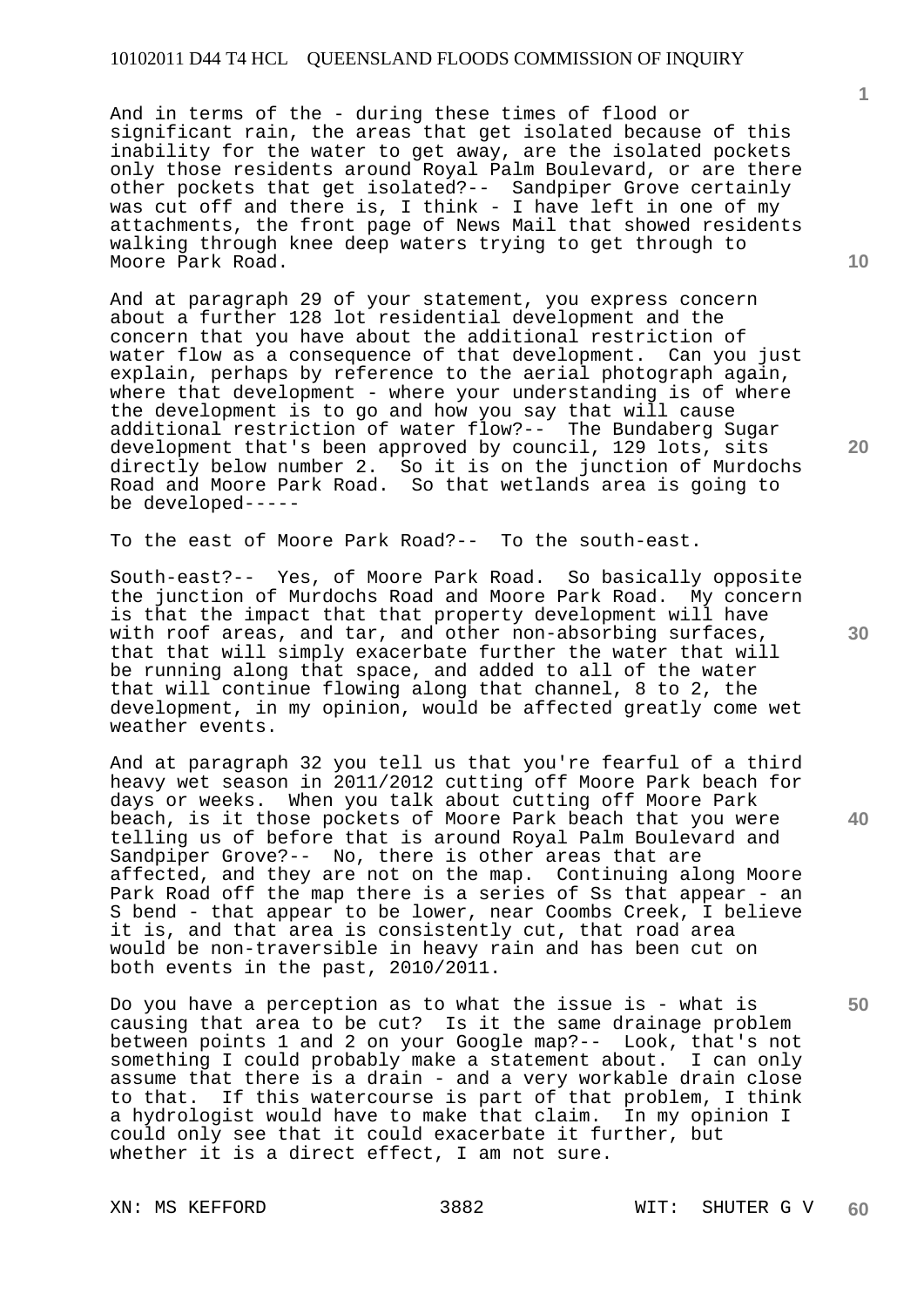And, finally, at paragraph 36 of your statement you make a recommendation that you would like to see affirmative action taken by the council to clean or repair the existing drainage channels and restore the system to what it once was. And is that the drainage channel that runs along those points on your Google map that's the first page of your first attachment?-- My view is that number 2 to 1, that space is primarily the area that needs to have action. Communicating with council, I have certainly been told that by Peter Byrne and other members of council that Sandpiper Grove is getting attention and also Royal Palm in drains heading directly to the ocean or other formats from that, and I believe at number 5 as well at Olive Street, I believe there is a plan to do something with that area as well? However, I'm concerned that the dollars that are being talked about are excessive compared to what may be achieved by looking at number 2 to 1, that area. There has been a quote of \$20,000 to clear that drain from a private contractor, and that doesn't include the issue of testing for acid soils. Now, council has said if there is acid soil there we're going to have a problem with putting it somewhere or treating it. My contention is that if they're talking either 80,000, or in the latest bulletin that I've received half a million dollars, that that could be better spent attacking it at the bottleneck rather than looking at the individual items further up the channel, and my suggestion would be that if more attention was paid to the issue of number 2 to 1, that area, that it may actually save an enormous amount of cost further up along that channel.

And that area between 2 and 1, that's the bottleneck that you are referring to?-- That's the bottleneck. If I could just go further, in most of those spots, 5, 6, 7, et cetera, the pipes are around about 400 millimetres round and there is a series of four, or three, or six pipes in most of those spots. All of that water is access to a point where there are only three 20 millimetre pipes, and I can't see how the volume of water that's allowed to flow that distance could then be able to cope with trying to flow through a tidal pipe that's - or three tidal pipes that are only 20 millimetre round.

And the three tidal pipes are located?-- 20 centimetres, I am sorry.

The three tidal pipes, their location is at?-- Number 2, that is the weir in Gangers Road tidal pipes.

Thank you. I have no further questions.

**50**  COMMISSIONER: Just so I can orient myself, Mr Shuter, which direction are you from the town centre?-- I live not far from number 8, which is - I guess that's north-west.

What's your main access road into town or is there more than one?-- I mainly would access Moore Park Road but if that was cut I can go via - I think it is Woodlands Road - no, it is not, sorry.

**10** 

**1**

**20** 

**30**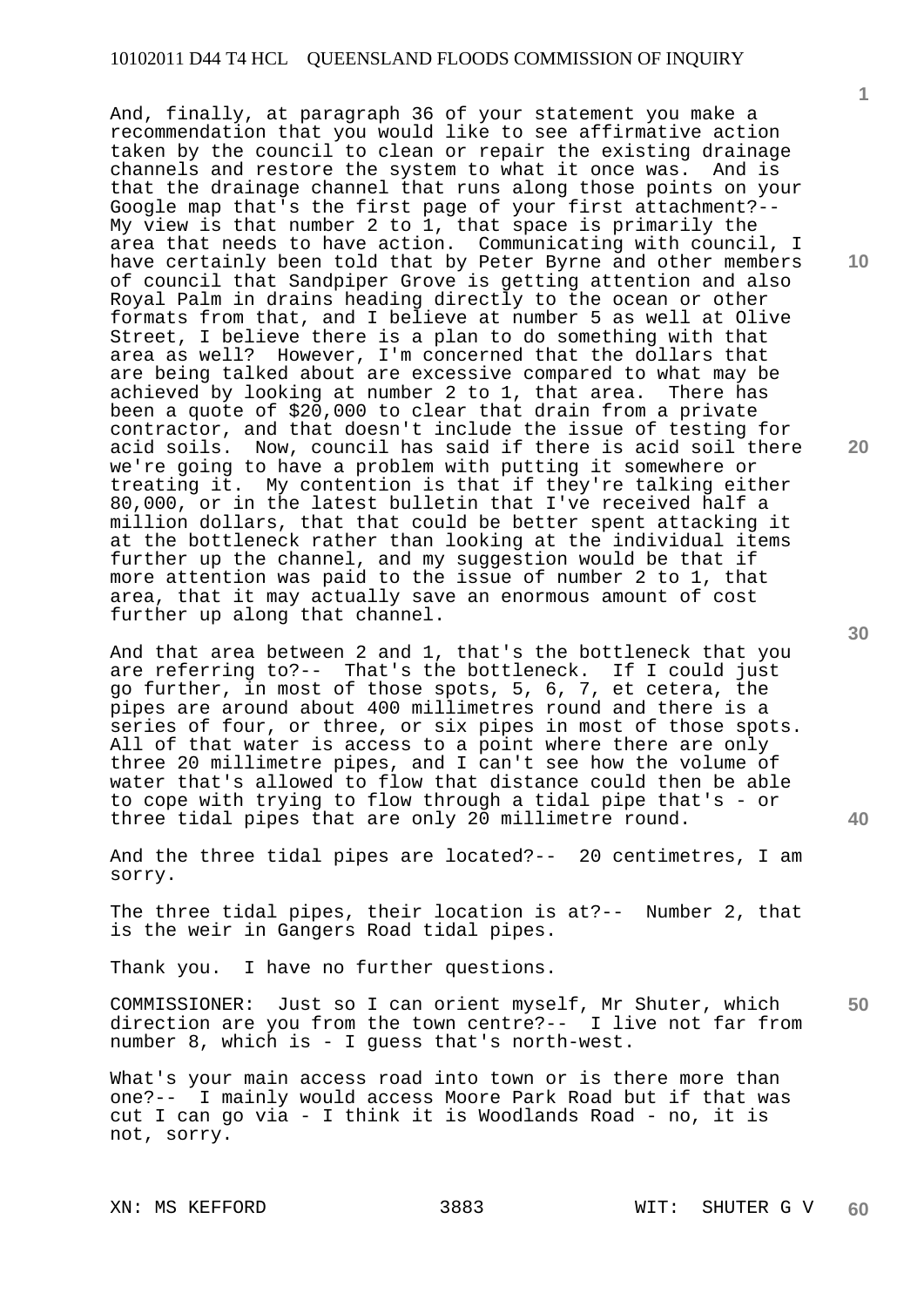There is another way?-- There is another access road Mauldon's Road.

But it doesn't get cut?-- It may but the days that I was trying to get through, it certainly was available.

Thanks. Mr Ure?

MR URE: Thank you. Mr Shuter, you just told Ms Kefford then that the pipes at the weir - this is the extreme downstream end that you consider to be the blockage - were three pipes that were 20 millimetres round and I think you corrected yourselves to say 20 centimetres round?-- 20 centimetres.

20 centimetres, all right. Can you look, please, at paragraph 10 of your statement? They are the pipes you are discussing there, aren't you, and you describe them there as three 45 centimetres pipes?-- I am sorry, maybe they are 45 centimetres. It is a while since I've been there. If they are 45 centimetres - it is a little hard to measure seeing as they are underwater most of the time-----

Right?-- Okay, I will correct myself again, 45 centimetres.

Don't do that too quickly because I suggest they are not 20, they are not 45; they are three by 375 millimetre pipes?-- Millimetres? Three pipes at 375 millimetres?

Sorry, no, they would be centimetres. 375 millimetres?-- Okay, that's somewhere between 20 and 45. I will concede.

Can you go, please, to paragraph 29 of your statement? You told the Commission that you were concerned about the 128 lot residential development which has been passed by the Bundaberg Regional Council. See that?-- Yes.

I suggest to you you have been misinformed. That application still has yet to be determined?-- The information I have from council was that was approved and I can only go on what I'm told.

I suggest, with respect, it has not been approved and it is still to be determined. Look, please, at paragraph 30. You say that the options that the council are looking at include constructing a channel from Ohlaf Street to the beach?-- That was verbally what I was told at one point, yes.

I suggest to you the council has been looking at a channel from Maultby Street to the beach. Are you aware of that?-- No.

You told the Commission that you had been advised by the council that there was a fall of three millimetres in this particular area. Your information was that it was between one

**10** 

**1**

**20** 

**40**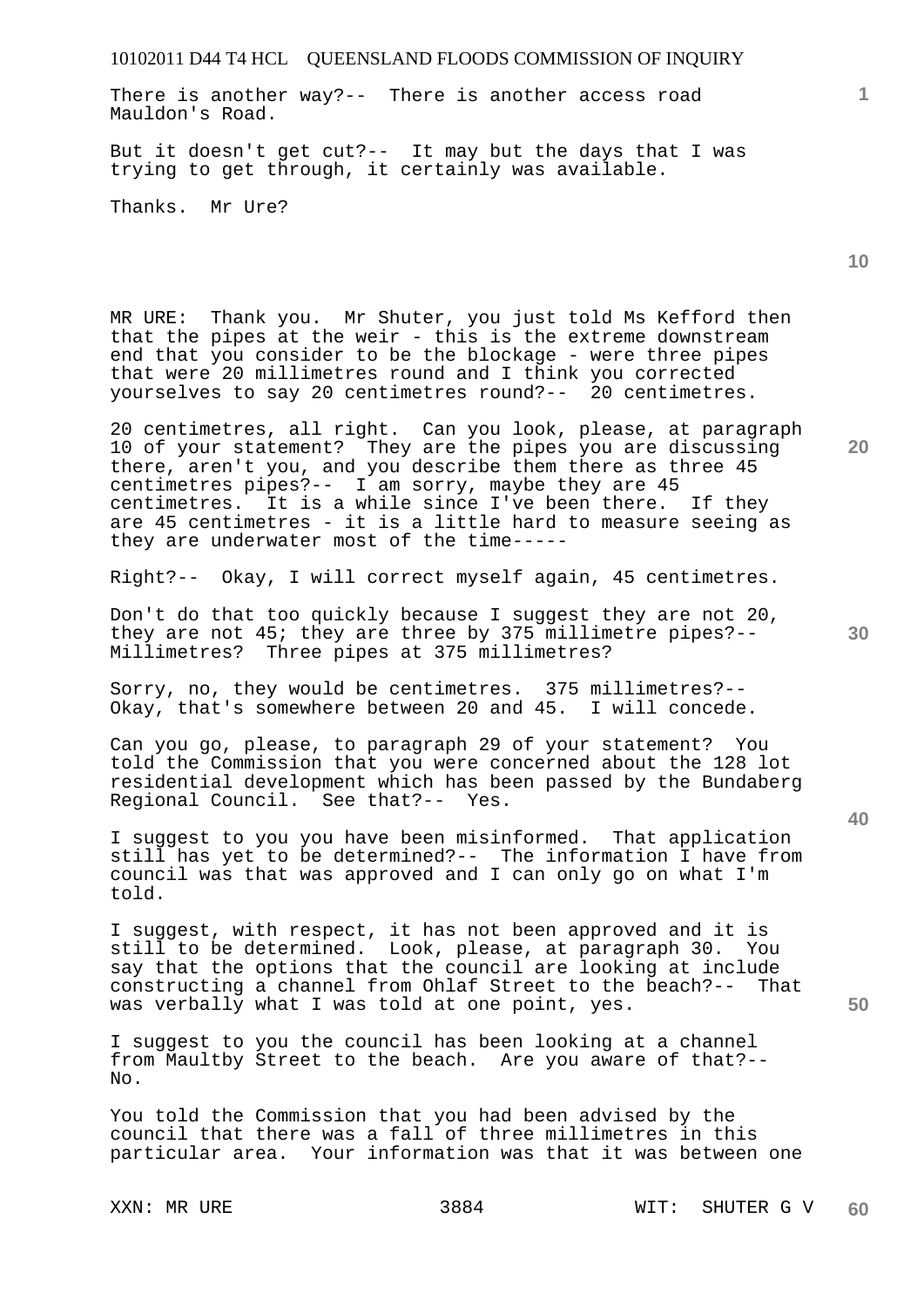and two metres. Do you recall something like that?-- Closer to a metre.

There are two drains in this area, are there not, what's called the Moore Park township drain or town drain which runs to the north and the agricultural drain which is - sorry, to the east, and an agricultural drain further to the west?-- That is correct.

I don't know whether this will assist but I suggest to you that - you are aware of Palmview Drive?-- Yes.

I suggest to you that the - what would be the distance from Palmview Drive to the gates on the pipes at the eastern most extremity, the area you describe as being the blockage point?-- That distance would probably be-----

Three Ks?-- Somewhere there.

Right. I suggest to you that there is a fall of - well, it is essentially flat. There is a three millimetre difference between the invert levels at Palmview Drive and at the downstream end at the weir, but, in fact, the weir is three millimetres higher than at Palmview Drive. Can you comment on that proposition?-- I can only go on what I have been told by council at that meeting where there was a three millimetre drop, and I can only say that there would be other further evidence probably tomorrow of the person who spoke to surveyors who can give you more information about the exact level of that drop.

Perhaps it is convenient at this time, I tender a document described as Moore Park Beach Water Levels. They are inlet levels of drains in the vicinity.

COMMISSIONER: That will be Exhibit 759.

ADMITTED AND MARKED "EXHIBIT 759"

MR URE: You had some discussions with Ms Kefford with respect to clearing the area between balloons, I think they were described as, 1 and 2?-- Yes.

On the aerial photograph?-- Yes.

And you - in the same line of discussion you mentioned acid sulphate soils. Can you tell me, please, what your view would be if acid sulphate soils were present and it was excavated, so you have got a tidal variation with soils being exposed to air, then they are covered by water, exposed to air, covered<br>by water. Is that an acceptable scenario in your Is that an acceptable scenario in your consideration?-- I believe so. And I am not an expert on the construction of soil material. So I can only go on what I have been told, and that is sulphate soil appears to be

**30** 

**20** 

**50** 

**10**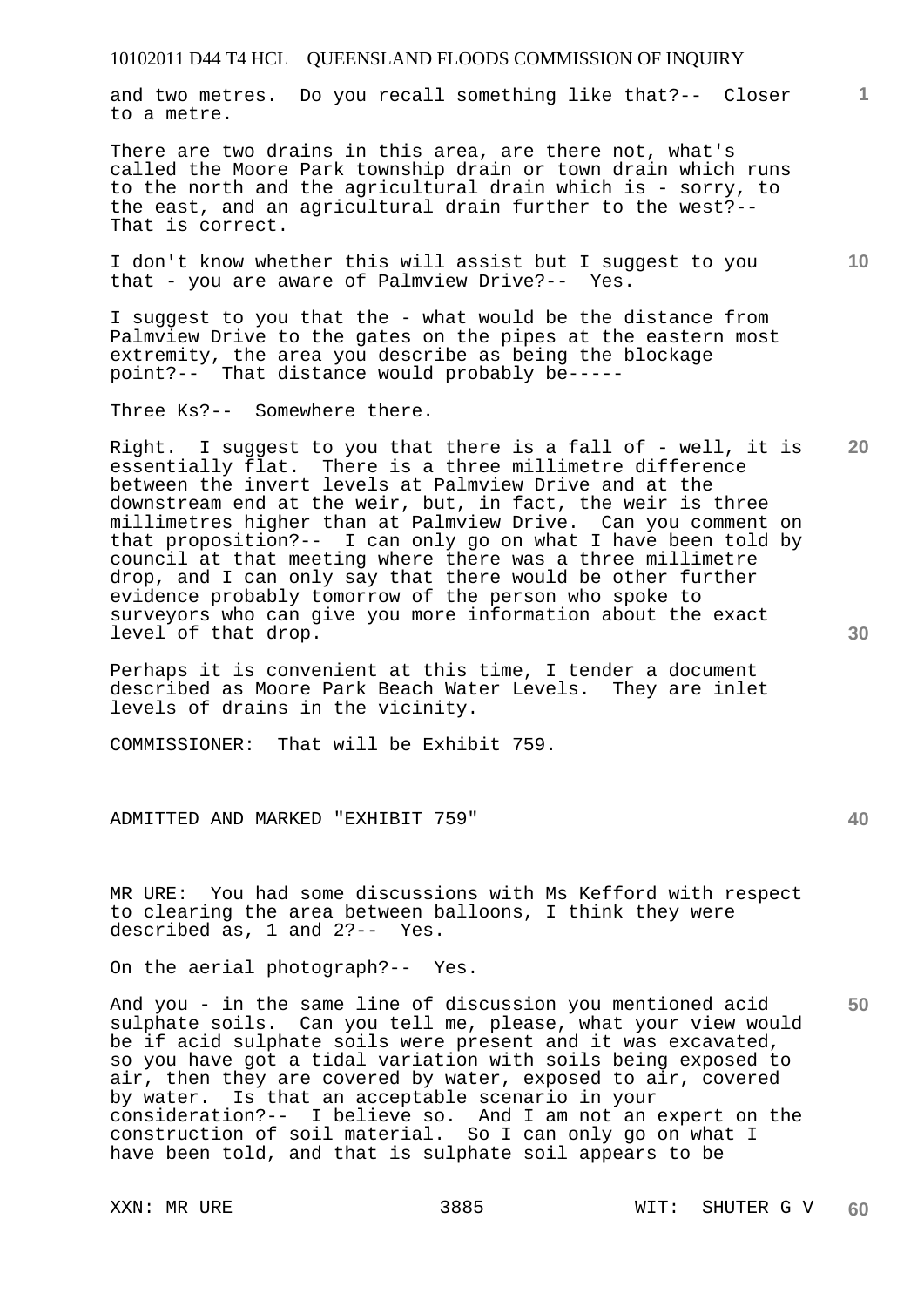something that's a by-product of a variety of different changes to the soil.

**10** 

**1**

**20** 

**30** 

**40**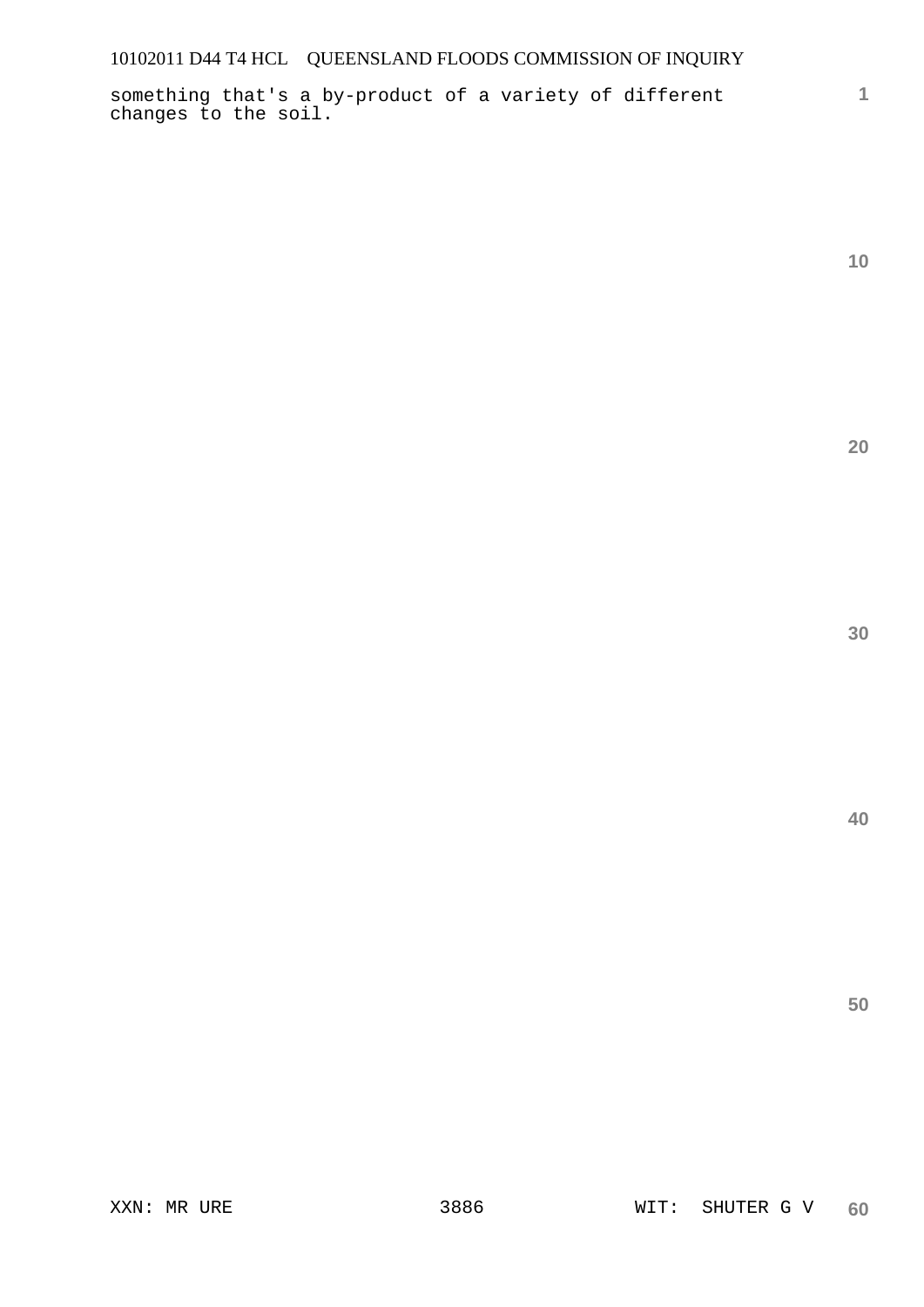So that's accepted. All right?-- Well, on - going on expert's viewpoint I'm not - that's not my field of influence.

Who was the expert?-- Council actually put the point forward that there may be acid sulphate soils.

Sorry, maybe you're misunderstanding me. I'm suggesting that have you given consideration to the situation which would pertain if there were acid sulphate soils you clear out this channel that you're contemplating and those acid sulphate soils that have been exposed are subjected to inundation then exposed to the air, inundation exposed to the air with the tidal range?-- It depends on - on - do you mean the soil is removed and placed somewhere and then treated or I'm not sure exactly what you mean.

If you dig a trench?-- Yes.

And there is acid sulphate soil, you take it away, the soil that remains on the exposed air is the trench, one would anticipate they will be acid sulphate soils as well, would they not?-- It's a possibility. I have no idea how the depth of the acid sulphate would go.

You're not really in a position to give an informed opinion with respect to this?-- I'm not a soil analyst and I could not make a statement of how deep the acid sulphate soil is, even if it exists, would go.

Okay. Now, you said that the - if I understood you that the water level upstream of the weir only - didn't change, was 20 mils, I think you said, above the pipes?-- No, that's downstream off the wind.

Downstream of the weir?-- Downstream of the weir. On the side that's supposed to be unblocked.

I misheard you. Now, paragraph 15 you say that the rain water - I thought you said ground water is at surface level. Yes, the ground water level is at surface level. For how long has that been the circumstance, Mr Shuter?-- Well, working on the information that I've been provided by cane growers that has occurred over a period of perhaps weeks and in some cases months. From where I live near Heron Close on the corner of Heron Close and Moore Park Road the - sorry, Heron Close and Isaac Drive, the stationary water has been sitting there for quite some time to a period of two months. That also caused concern with me, contacting council, in regard to infestation and mosquitoes but that ground water has been sitting close to or within 10, 15 millimetres of surface level for quite some months.

You accept that the ground water levels are currently at record levels higher than they've ever been recorded as a consequence of the rainfall that's been experienced in the last 12 months or so?-- I concede that and that's exactly my point that if the drains were cleared that ground water wouldn't be at that height.

**10** 

**1**

**30** 

**40** 

**50**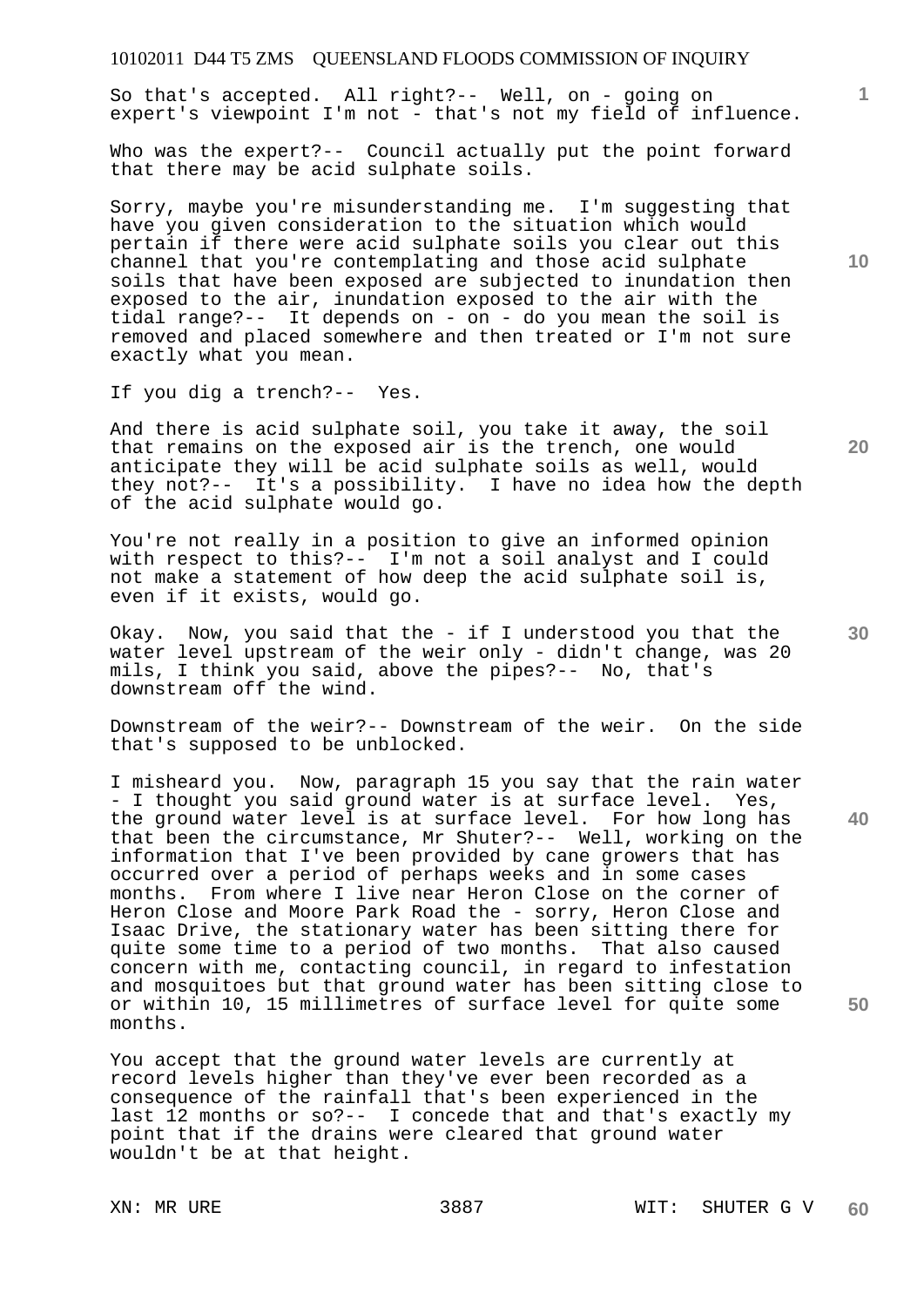What impact does clearing the drains that you were talking about have on the ground water level?-- It would allow further flow which would then shorten the boundaries of the stationary water.

Sorry. It would - sorry, if you cut into the surface, clear the drains, what impact, again, if I can ask you does that have on the ground water level?-- In my opinion it would lower it because there would be water flow continuing further down the course.

And where does the ground water come from?-- In this case primarily it's coming from rain and not allowed to move away so it sits at ground level.

Just rain falling on Moore Park?-- And everywhere else I assume, but at every rain event the ground water has reached a - surface level.

Might this be a ground water source that's in the whole of the area between the Burnett and the Kolan rivers?-- It probably could be. I've been told by the engineers at council that and in reference to attachment one, that map again, that there are three directions that ground water flows and when I asked what's the cause of this nothing was given as evidence, but basically everything to the east of Murdochs Road flows basically south along those numbered lines. Everything west of Murdochs Road flows to the agricultural channel that is actually functioning and everything north of Pandanus Drive or in this case north of about number 5, flows further north and when asked why the ground water moves in different directions council could not give me a reason just stating perhaps that substructure in the soil was causing those flows to vary.

Do you know anything about the history of this area?-- Only verbally from farmers that have been there for some time and that's why I've been trying to be accurate with my statements in accessing a great number of people who've lived there for some time.

I suggest to you the area which is the Murdochs Road drain or the town drain?-- I'm sorry, the town drain or the agricultural drain? The town drain.

The town drain?-- The town drain, that's where the numbers flow.

Yes?-- Yes.

North of - east of Murdochs Road, historically was a wet land. Can you comment on that proposition?-- Again, I can't - I can only say that I've only lived there a short time and the time I've lived there I know it as a wet land, yes.

Well, I suggest it was reclaimed some 60 years ago so people could farm it. Can you comment on that?-- Yes, I can. I do know that farmers have told me that there was salinity that

**10** 

**1**

**20** 

**30** 

**40**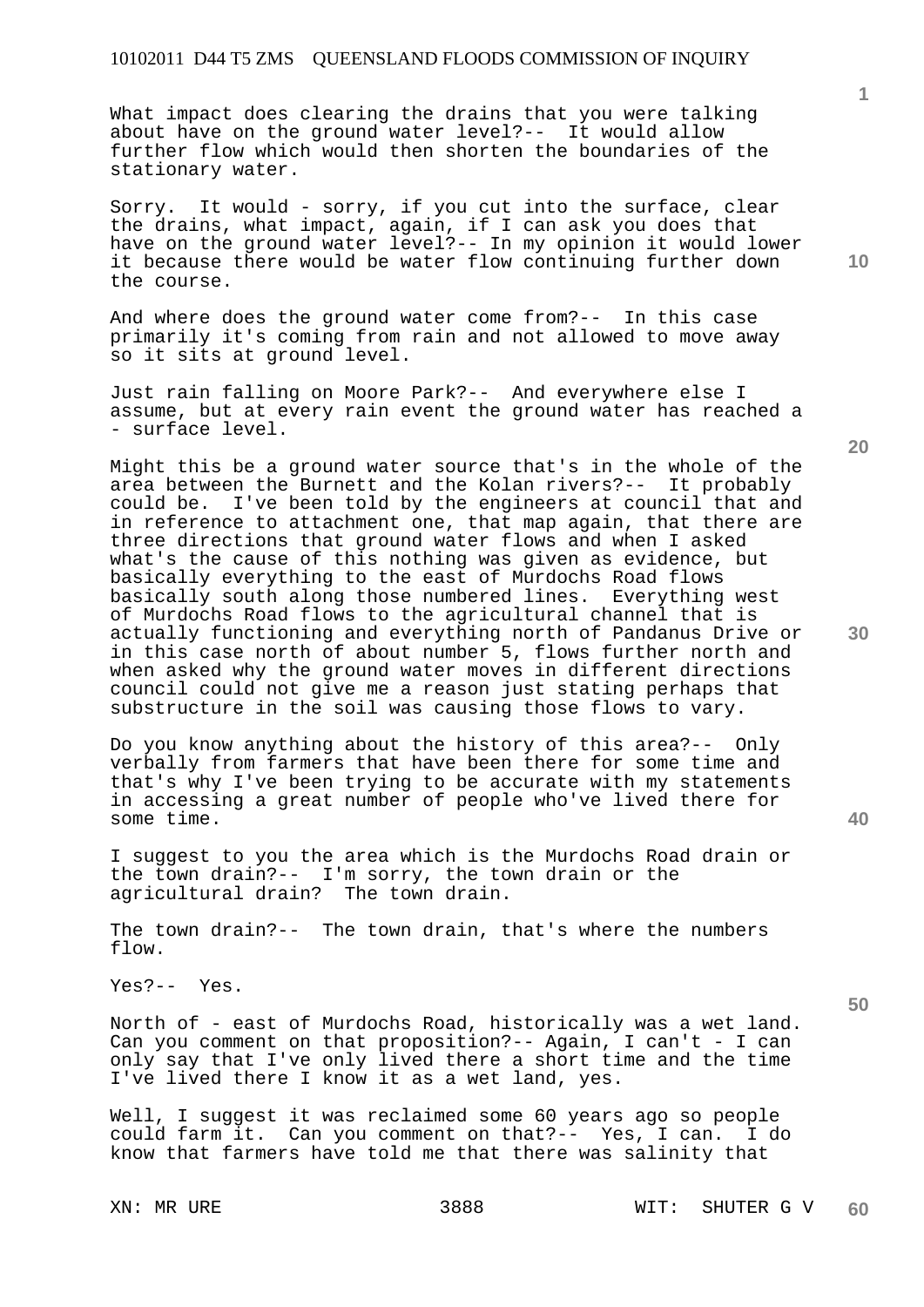was coming up Oyster Creek which is near 8 on the map and it was coming to an area adjacent to the junior school which is on a little bit further down on Pandanus which isn't labelled but the salient water from Oyster Creek was coming in quite some way and affecting cane growing and several farmers barricaded that Oyster Creek access area to prevent the salinity coming into their crops. That's been substantiated by more than one farmer or at least two or three that I know in that area have made that statement.

So do you accept that it was a wet land that was reclaimed and was farmed in the past?-- I cannot say it's been reclaimed.

All right. I have nothing further.

COMMISSIONER: Ms McLeod?

MS MCLEOD: No questions, thank you.

COMMISSIONER: Mr Rolls?

MR ROLLS: Mr Shuter, I just want to ask you, you gave evidence about actions of the Department of Environment and Resource Management and you suggested that, as some action by the department, had extended certain wet lands; is that the case?-- The proposal has been in action from about April, I think. The submissions closed in April of this year and I have since asked DERM to provide me with a - the map that would be taken over at this point. It's to be released some time this month.

So what - what you, in fact, are saying is no action by the department at this stage, it is in fact accurate what you said in paragraph 27 of your statement that it is a proposed extension by the department and that no decision has as yet been made by that department in relation to that particular matter?-- When I spoke over the phone with - not Tim Brown, not Paul Roth, I'm sorry, the name evades me at the moment but I spoke to the person who I asked to provide me with this map in the last week and they said that it was not available. When I said to them or asked them was the area extended I was told, yes, the trigger area was to be extended.

It was or is a proposal?-- It is a proposal, submissions are closed and the map is supposed to be made public some time this month.

But you don't know what that is?-- I don't at this point.

And it is not scheduled for determination according to your statement in October of 2011?-- Some time this month, yes, and I've asked for it in advanced and was told I couldn't have access.

Perhaps it's not surprising, but you're not aware from anything directly from your own knowledge, only from what

**10** 

**20** 

**1**

**30** 

**40**